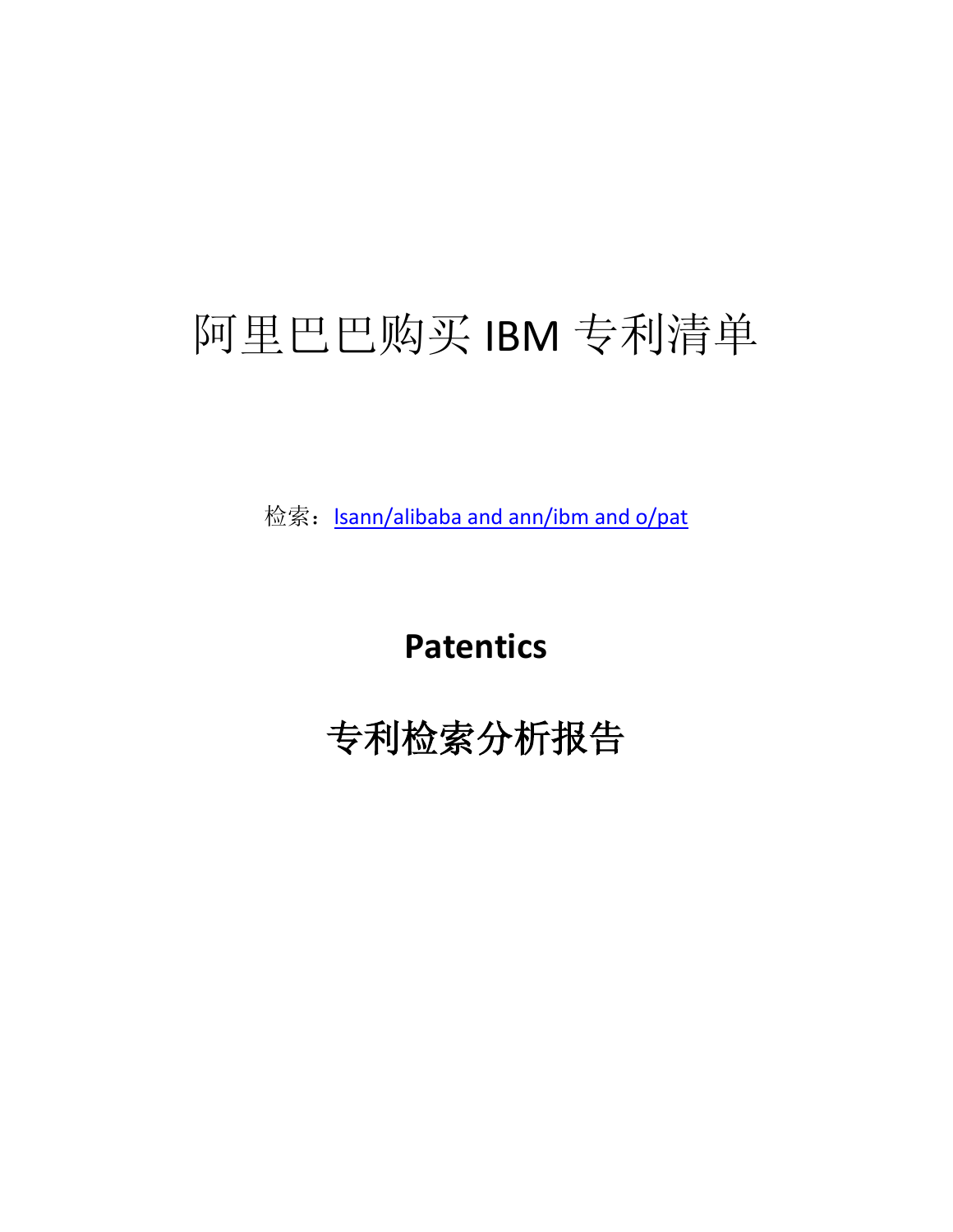

据新浪科技,阿里巴巴迄今为止已经购买了 102 项美国专利,包括去年从 IBM 购得的 20 项(实为 22 项)专利。

专利的目的是防止公司的产品遭到他人抄袭,而如今,这种知识产权资产已经成为了一 种通货,而且可以用于抵御竞争对手的诉讼。Facebook IPO 前曾经一度只有 12 项专利, Twitter 也只有 9 项,导致他们面临众多知识产权诉讼。

消除潜在诉讼至关重要。Twitter 去年 10 月警告投资者,由于该公司缺乏庞大的专利组 合,可能导致其成为诉讼目标。在去年 11 月 IPO 之前,这家社交媒体公司披露它已经成为 IBM 的侵权诉讼目标。Twitter 在 IPO 中成功融资 18.2 亿美元, 后于今年 1 月与 IBM 达成和 解,购买其900 项专利。

Facebook 也曾与雅虎经历过类似的斗争,最终购买了 IBM 的 750 项专利,并在 2012 年 7 月和解了这一纠纷——那时距离其 IPO 已经过去 2 个月。

谷歌也在 2004 年 IPO 前几个月向雅虎支付了费用,解决了专利纠纷,后于 2011 年从 IBM 那里购买了 1000 多项专利,防止其 Android 操作系统遭到侵权诉讼。

另外 7 家中国互联网公司今年已经提交了总额 28 亿美元的 IPO 计划,但没有一家公司在 美国拥有专利组合。

|                                                                                                                   |                                                                                                                                                                                                                                                                                                                                                                                                                                                                                                                                                                                                                                                                                                                                                                                                                                                                                                      | 首页   搜索   分类   统计   文档   历史   项目   管理 |                                                                                                    |     |                   | administrator[注销]英寸       |    |
|-------------------------------------------------------------------------------------------------------------------|------------------------------------------------------------------------------------------------------------------------------------------------------------------------------------------------------------------------------------------------------------------------------------------------------------------------------------------------------------------------------------------------------------------------------------------------------------------------------------------------------------------------------------------------------------------------------------------------------------------------------------------------------------------------------------------------------------------------------------------------------------------------------------------------------------------------------------------------------------------------------------------------------|---------------------------------------|----------------------------------------------------------------------------------------------------|-----|-------------------|---------------------------|----|
|                                                                                                                   | Isann/alibaba andnot ann/alibaba and ann/ibm and o/pat                                                                                                                                                                                                                                                                                                                                                                                                                                                                                                                                                                                                                                                                                                                                                                                                                                               |                                       |                                                                                                    |     | 搜索                | <b>世堂村助   论坛●</b><br>精度过滤 |    |
|                                                                                                                   | <sub>押索帮助</sub> → 字段組合<br>用户手册<br>部部物質の場                                                                                                                                                                                                                                                                                                                                                                                                                                                                                                                                                                                                                                                                                                                                                                                                                                                             |                                       | 美国市利 & 美国中青 ~                                                                                      | t   | œ<br>$\mathbf{v}$ | 快速出黑金文                    |    |
| 22项结果:<br>同                                                                                                       | 第四円 區 区 品画                                                                                                                                                                                                                                                                                                                                                                                                                                                                                                                                                                                                                                                                                                                                                                                                                                                                                           |                                       | 专利号:                                                                                               |     |                   | $\mathbf{k}$              | 四回 |
| 公开号                                                                                                               | 标题                                                                                                                                                                                                                                                                                                                                                                                                                                                                                                                                                                                                                                                                                                                                                                                                                                                                                                   | 由请人                                   | 发明人                                                                                                | 扮出  |                   | 国际分类                      |    |
| 8,380,625                                                                                                         | Use of constraints to enforce complex payment policies                                                                                                                                                                                                                                                                                                                                                                                                                                                                                                                                                                                                                                                                                                                                                                                                                                               | 国际商业机器公司                              | Hoyos; Carlos   Perazolo;<br>Marcelo   Srikanth; Viswanath   705<br>Aichner: Woodward S.           |     | G06Q              |                           |    |
| 转移信息<br>Conveyance<br>Assignor<br>Correspondel<br>Assignee<br>Conveyance<br>Assignor<br>Correspondent<br>Assignee | 摘要 主权利要求 数录 参考引用 分类 图片 索引 相关概念及专利 新颖分析 侵权分析 同<br><b>图 法律状态 信息</b><br>8,380,625 Use of constraints to enforce complex payment policies<br>ASSIGNMENT OF ASSIGNORS INTEREST (SEE DOCUMENT FOR DETAILS).<br>INTERNATIONAL BUSINESS MACHINES CORPORATION (date: 20130930)<br>CPA GLOBAL LIMITED, LIBERATION HOUSE, CASTLE STREET, ST HELIER, JE1 1BL JERSEY<br>ALIBABA GROUP HOLDING LIMITED (address: 26TH FLOOR, TOWER 1, TIMES SQUARE, I MATHESON STREET, CAUSEWAY BAY, HONG KONG)<br>ASSIGNMENT OF ASSIGNORS INTEREST (SEE DOCUMENT FOR DETAILS).<br>HOYOS, CARLOS (date: 20071228)<br>PERAZOLO, MARCELO (date: 20071228)<br>SRIKANTH, VISWANATH (date: 20071211)<br>AICHNER, WOODWARD S. (date: 20071228)<br>DILLON & YUDELL LLP, 8911 NORTH CAPITAL OF TEXAS HWY, SUITE 2110, AUSTIN, TX 78759<br>INTERNATIONAL BUSINESS MACHINES CORPORATION (address: NEW ORCHARD ROAD, ARMONK, NEW YORK, 10504) |                                       |                                                                                                    |     |                   | 88808808                  |    |
| 8,099,446                                                                                                         | Digital content searching tool                                                                                                                                                                                                                                                                                                                                                                                                                                                                                                                                                                                                                                                                                                                                                                                                                                                                       | 国际商业机器公司                              | Carullo; Vittorio   Guarda;<br>Roberto                                                             | 707 |                   |                           |    |
| 8,019,992                                                                                                         | Method for granting user privileges in electronic commerce security domains                                                                                                                                                                                                                                                                                                                                                                                                                                                                                                                                                                                                                                                                                                                                                                                                                          | 国际商业机器公司                              | Chan; Victor S.   Khusial;<br>Darshanand   Mirlas; Lev   Philip; 713<br>Wesley M.                  |     | <b>H04L</b>       |                           |    |
| 7,987,275                                                                                                         | Method, apparatus and computer program product implementing a chat application proxy<br>and a chat application wrapper in a chat system.                                                                                                                                                                                                                                                                                                                                                                                                                                                                                                                                                                                                                                                                                                                                                             | 国际商业机器公司                              | Shae; Zon-Yin   Pingali; Gopal<br>Sarma   Weck; David D.                                           | 709 | G06F              |                           |    |
| 7,870,130                                                                                                         | Techniques for identifying a matching search term in an image of an electronic document                                                                                                                                                                                                                                                                                                                                                                                                                                                                                                                                                                                                                                                                                                                                                                                                              | 国际商业机器公司                              | Banerjee; Dwip N.   Das;<br>Ranadip   Patil; Sandeep R.  <br>Venkatsubra; Venkat                   | 707 | G06F              |                           |    |
| 7,636,786                                                                                                         | Facilitating access to a resource of an on-line service                                                                                                                                                                                                                                                                                                                                                                                                                                                                                                                                                                                                                                                                                                                                                                                                                                              | 国际商业机器公司                              | Binding; Carl   Bourges-<br>Waldegg: Daniela   Hild: Stefan<br>G.                                  | 709 | G06F              |                           |    |
| 7,487,472                                                                                                         | Method, system and program product for synchronous communication between a public<br>electronic environment and a private electronic environment                                                                                                                                                                                                                                                                                                                                                                                                                                                                                                                                                                                                                                                                                                                                                     | 国际商业机器公司                              | Mantena; Ravindra R.   Mattoon;<br>Christina L.   Satpathy; Bijay   716<br>Wheeler-Cyran; Julie A. |     | <b>H04L</b>       |                           |    |
| 7,469,250                                                                                                         | Method and system for service providers to personalize event notifications to users                                                                                                                                                                                                                                                                                                                                                                                                                                                                                                                                                                                                                                                                                                                                                                                                                  | 国际商业机器公司                              | Bazot; Philippe   Cresp; Jacques<br>  Livigni; Fabrice   Sert; Richard                             | 707 | G06F              |                           |    |
| 7.437.663                                                                                                         | Offline dynamic web page generation                                                                                                                                                                                                                                                                                                                                                                                                                                                                                                                                                                                                                                                                                                                                                                                                                                                                  | 国际商业机器公司                              | Lakhdhir; Mansoor   Macias;<br>Mike V.   Massand; Jagdish D.   715<br>McMillan; Melinda Yuki       |     | G06F              |                           |    |
| 7,386,474                                                                                                         | Method, system and program product for providing an entitled price in an electronic<br>transaction                                                                                                                                                                                                                                                                                                                                                                                                                                                                                                                                                                                                                                                                                                                                                                                                   | 国际商业机器公司                              | Mantena; Ravindra R.   Mattoon;<br>Christina L.   Satpathy; Bijay  <br>Wheeler-Cyran; Julie A.     | 705 | G06O              |                           |    |
| 518.565                                                                                                           | Cingle cubmiccion buttons                                                                                                                                                                                                                                                                                                                                                                                                                                                                                                                                                                                                                                                                                                                                                                                                                                                                            | FFIRE the JU an 22.75 (2)             | Dagan: William O                                                                                   | 715 | nnee              |                           |    |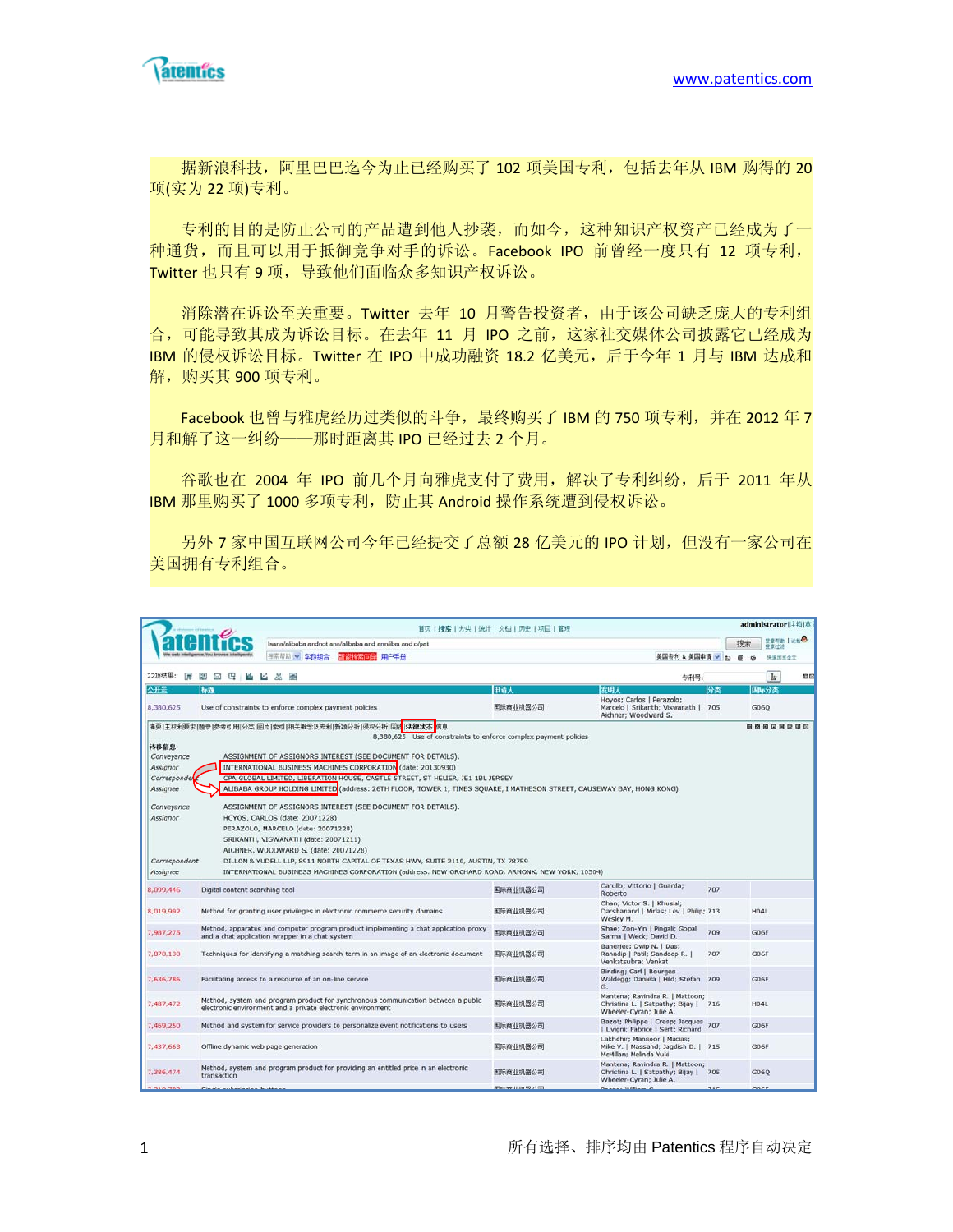

# **Use of constraints to enforce complex payment policies**

授权号**:** [US8380625](http://113.31.18.23/invokexml.do?sf=ShowPatent&spn=8380625&sv=2ce98a336b39d1de9c7bd24d7e134280) 申请号**:** 11/966,669

优先权日**:** 2007/12/28 申请日**:** 2007/12/28 授权日**:** 2013/02/19

申请人**:** 国际商业机器公司

专利权人**:** 阿里巴巴

发明人**:** Hoyos; Carlos|Perazolo; Marcelo|Srikanth; Viswanath|Aichner; Woodward S.

# 摘要

A method of using constrained payments to enforce complex payment policies in electronic commerce (ecommerce) systems. An order capture component generates at least a first relationship object that corresponds to a first payment constraint rule. If an order item is placed in a shopping cart, and if the order item is associated with one or more payment constraint rules, and if one or more pre-conditions corresponding to the one or more payment constraint rules are satisfied, then the order capture component implements the one or more payment constraint rules. If one or more postconditions corresponding to the one or more payment constraint rules are satisfied, then the order capture component submits a purchasing order from the shopping cart that includes the order item, such that the order item is constrained by the one or more payment constraint rules.



# 主权项 <mark>专利度: 25 特征度: 25</mark>

A method for defining and enforcing payment constraint rules in an electronic commerce (ecommerce) system implemented by at least one processor, the method comprising:

in response to a determination by said e-commerce system that an order item has been placed in a shopping cart, that said order item has been associated with one or more payment constraint rules, and that one or more pre-conditions corresponding to said one or more payment constraint rules has been satisfied, implementing said one or more payment constraint rules with said e-commerce system, wherein said payment constraints rule is a relationship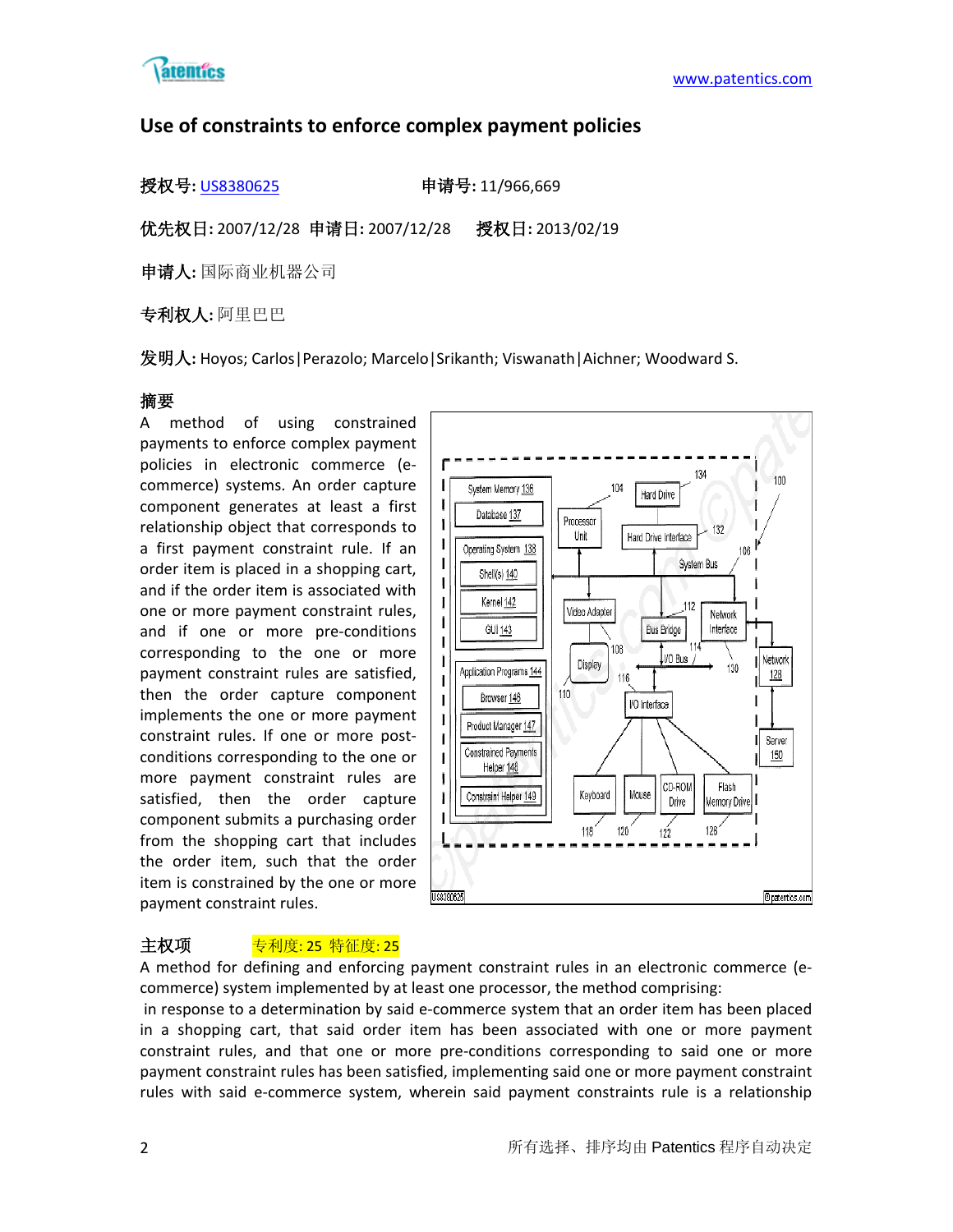

object that defines a dependency relationship between a payment method and a particular order item; and

in response to a determination by said e-commerce system that one or more post-conditions corresponding to said one or more payment constraint rules has been satisfied, submitting with said e-commerce system a purchasing order from said shopping cart that includes said order item, wherein said order item is constrained by said one or more payment constraint rules.

### 申请主权项 <u>专利度: 20 特征度: 15</u>



A method for defining and enforcing payment constraint rules in an electronic commerce (ecommerce), the method comprising:generating at least a first relationship object that corresponds to a first payment constraint rule; system implemented by at least one processor, the method comprising: 授权插入

in response to a determination by said e-commerce system that an order item has been placed in a shopping cart, that said order item has been associated with one or more payment constraint rules, and that one or more pre-conditions corresponding to said one or more payment constraint rules has been satisfied, implementing said one or more payment constraint rules with said e-commerce system, wherein said payment constraints rule is a relationship object that defines a dependency relationship between a payment method and a particular order item; and

in response to a determination by said e-commerce system that one or more post-conditions corresponding to said one or more payment constraint rules has been satisfied, submitting with said e-commerce system a purchasing order from said shopping cart that includes said order item, wherein said order item is constrained by said one or more payment constraint rules.

### 法律描述

ASSIGNMENT OF ASSIGNORS INTEREST

Conveyance: ASSIGNMENT OF ASSIGNORS INTEREST (SEE DOCUMENT FOR DETAILS).

Patent Assignor: INTERNATIONAL BUSINESS MACHINES CORPORATION (date: 20130930)

Correspondent: CPA GLOBAL LIMITED, LIBERATION HOUSE, CASTLE STREET, ST HELIER, JE1 1BL **JERSEY** 

Patent Assignee: ALIBABA GROUP HOLDING LIMITED (address: 26TH FLOOR, TOWER 1, TIMES SQUARE, I MATHESON STREET, CAUSEWAY BAY, HONG KONG)

ASSIGNMENT OF ASSIGNORS INTEREST

Conveyance: ASSIGNMENT OF ASSIGNORS INTEREST (SEE DOCUMENT FOR DETAILS).

Patent Assignor: HOYOS, CARLOS (date: 20071228)

Patent Assignor: PERAZOLO, MARCELO (date: 20071228)

Patent Assignor: SRIKANTH, VISWANATH (date: 20071211)

Patent Assignor: AICHNER, WOODWARD S. (date: 20071228)

Correspondent: DILLON & YUDELL LLP, 8911 NORTH CAPITAL OF TEXAS HWY, SUITE 2110, AUSTIN, TX 78759

Patent Assignee: INTERNATIONAL BUSINESS MACHINES CORPORATION (address: NEW ORCHARD ROAD, ARMONK, NEW YORK, 10504)

引用**/**自引用**/**引用公司**:** 14/2/5

同族**:** 7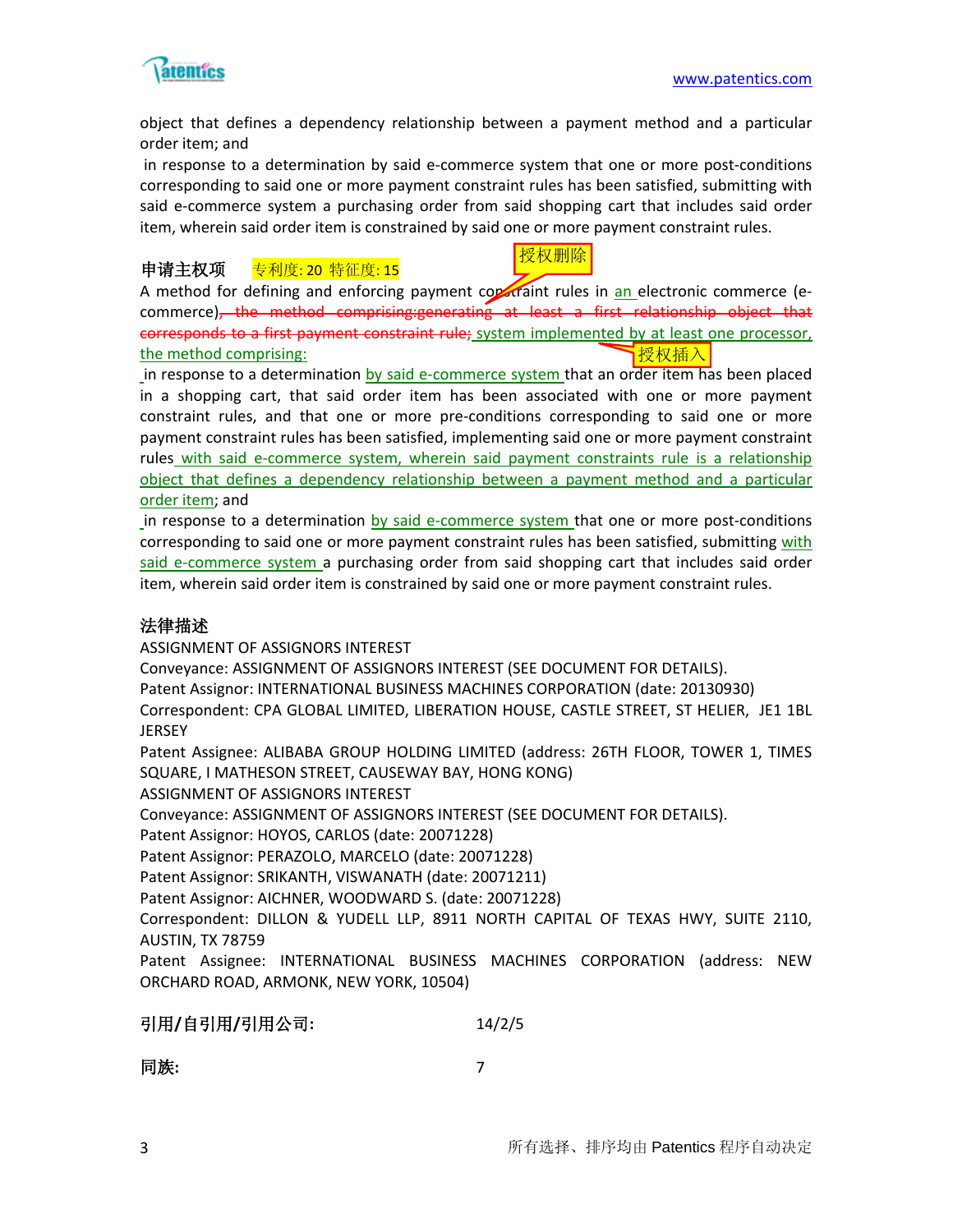

法律状态**:** Valid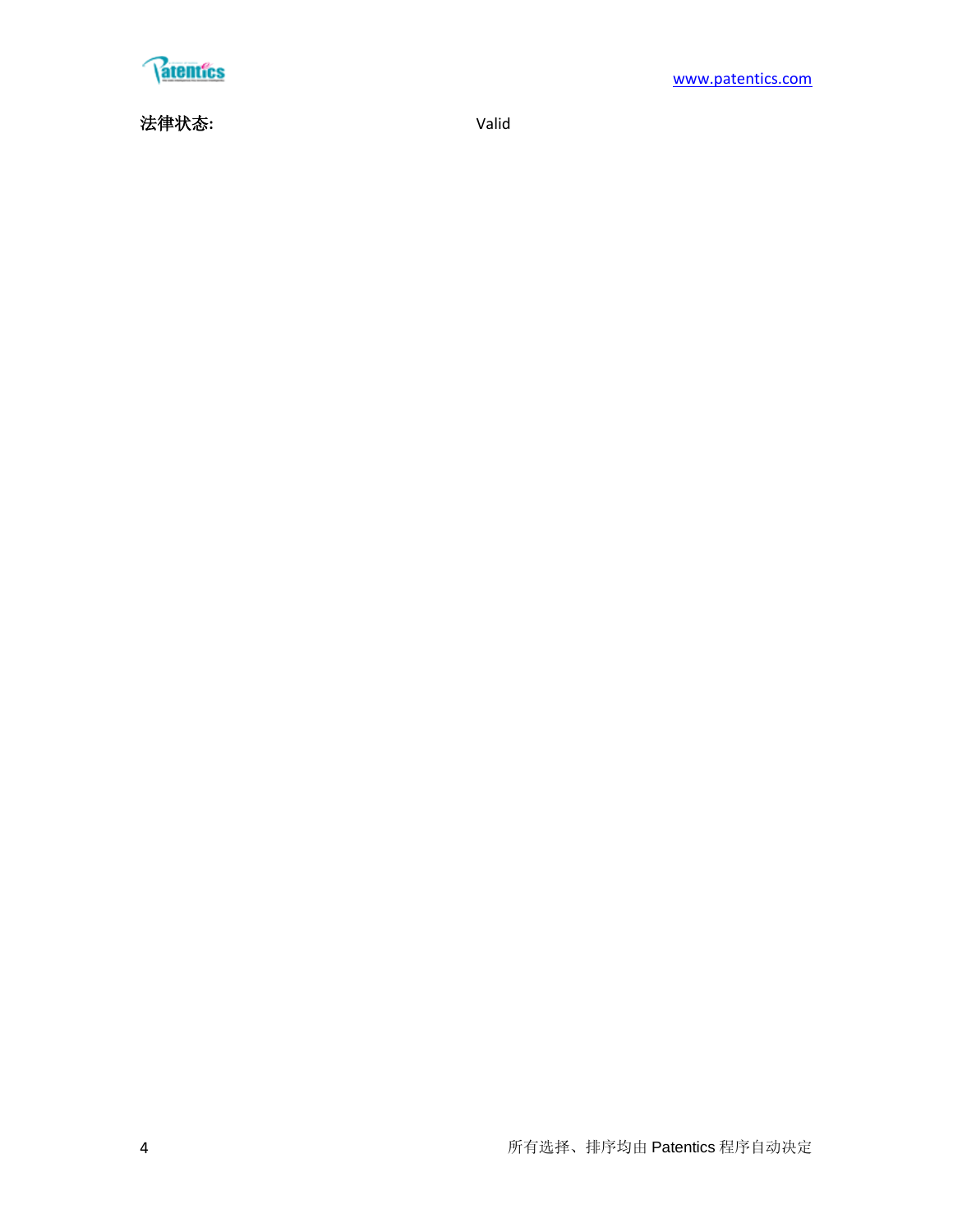

# **Digital content searching tool**

授权号**:** [US8099446](http://113.31.18.23/invokexml.do?sf=ShowPatent&spn=8099446&sv=e7e6416813ec59048befa4c05fe778e2) 申请号**:** 12/263,607

优先权日**:** 2007/12/12 申请日**:** 2008/11/03 授权日**:** 2012/01/17

申请人**:** 国际商业机器公司

专利权人**:** 阿里巴巴

发明人**:** Carullo; Vittorio|Guarda; Roberto

# 摘要

Embodiments of the invention may include a method for searching digital content in a data processing system. The method may include providing a set of sample digital resources. Each sample digital resource may be associated with metadata describing its content, including fields having associated metadata values. A user may select at least one sample digital resource from the set. One or more metadata values of the sample digital resource may be displayed to the user. The user may then select at least a portion of the metadata values. A digital resource having one or more metadata values substantially matching the selected metadata value of the sample digital resource may then be retrieved.

# 主权项 <mark>专利度: 13 特征度: 4</mark>

A computer-implemented method for searching digital content in a data



processing system, the computer-implemented method comprising: displaying, by a computer, a set of sample digital resources, each sample digital resource being associated with metadata describing its content, the metadata including metadata fields having associated metadata values;

enabling, by the computer, a user to select a sample digital resource from the set;

displaying, by the computer, at least one metadata value of the selected sample digital resource; enabling, by the computer, the user to select the at least one metadata value;

automatically generating, by the computer, in response to selecting the at least one metadata value, a query for retrieving a digital resource having at least one metadata value substantially matching the selected at least one metadata value of the sample digital resource; and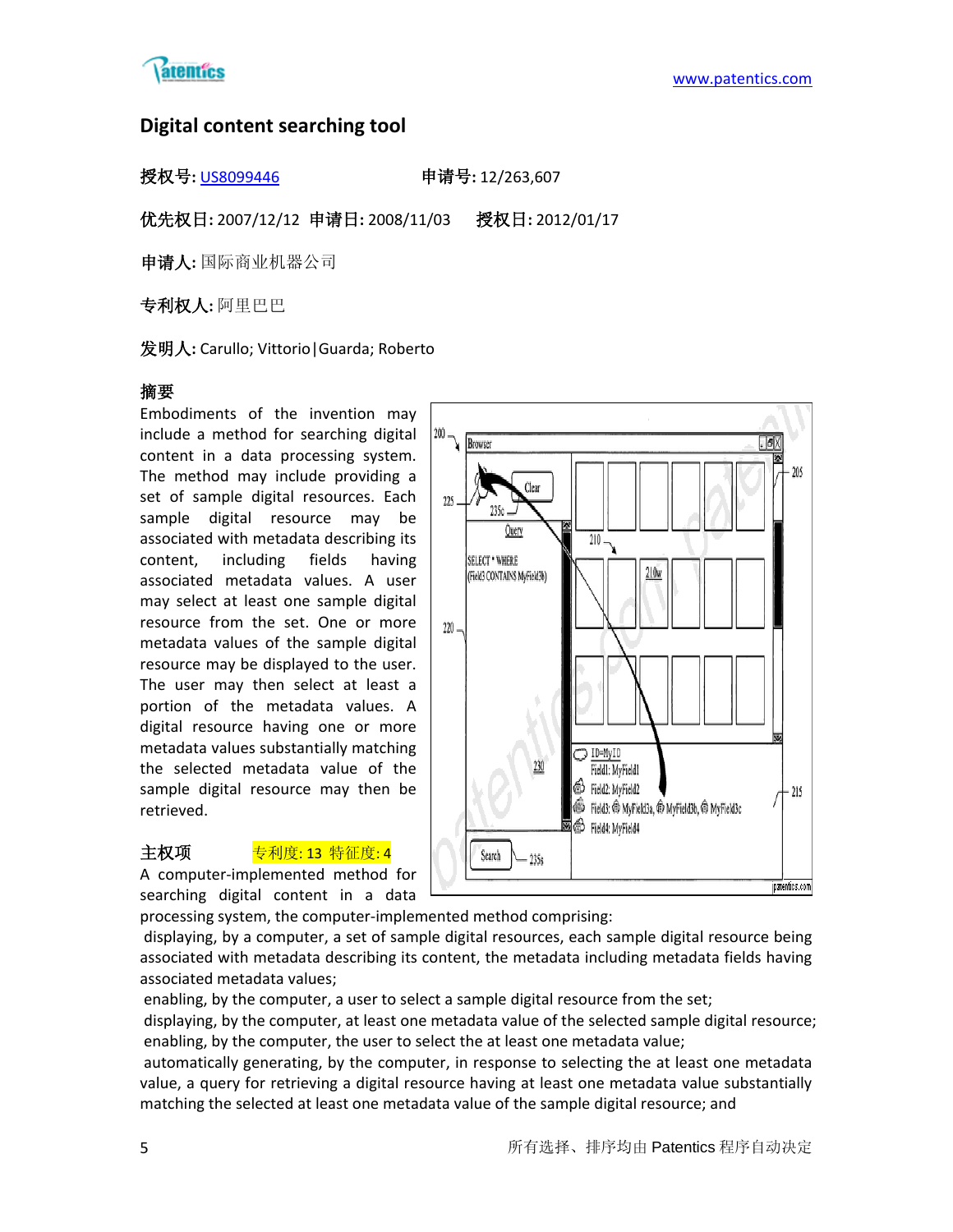

retrieving, by the computer, the digital resource in accordance with the query.

### 申请主权项 专利度: 13 特征度: 7

A computer-implemented method for searching digital content in a data processing system, the method comprising: providing computer-implemented method comprising:

displaying, by a computer, a set of sample digital resources, each sample digital resource being associated with metadata describing its content, the metadata including metadata fields having associated metadata values;

enabling, by the computer, a user to select at least one sample digital resource from the set;

displaying to, by the  $uscomputer$ , at least one metadata value of the  $at$  least oneselected sample digital resource;

enabling, by the computer, the user to select the at least a portion of one metadata value;

automatically generating, by the computer, in response to selecting the at least one metadata value;, and query for retrieving a digital resource having at least one metadata value substantially matching the selected at least one metadata value of the sample digital resource; and

retrieving, by the computer, the digital resource in accordance with the query.

# 法律描述

ASSIGNMENT OF ASSIGNORS INTEREST

Conveyance: ASSIGNMENT OF ASSIGNORS INTEREST (SEE DOCUMENT FOR DETAILS).

Patent Assignor: INTERNATIONAL BUSINESS MACHINES CORPORATION (date: 20130930)

Correspondent: CPA GLOBAL LIMITED, LIBERATION HOUSE, CASTLE STREET, ST HELIER, JE1 1BL JERSEY

Patent Assignee: ALIBABA GROUP HOLDING LIMITED (address: 26TH FLOOR, TOWER 1, TIMES SQUARE, I MATHESON STREET, CAUSEWAY BAY, HONG KONG)

ASSIGNMENT OF ASSIGNORS INTEREST

Conveyance: ASSIGNMENT OF ASSIGNORS INTEREST (SEE DOCUMENT FOR DETAILS).

Patent Assignor: CARULLO, VITTORIO (date: 20081028)

Patent Assignor: GUARDA, ROBERTO (date: 20081028)

Correspondent: ALEXIS NELSON, 2984 E. EVERGREEN AVE., SALT LAKE CITY, UT 84109 Patent Assignee: INTERNATIONAL BUSINESS MACHINES CORPORATION (address: NEW ORCHARD ROAD, ARMONK, NEW YORK, 10504)

| 引用/自引用/引用公司: | 10/1/8 |
|--------------|--------|
|              |        |

同族**:** 7

法律状态**:** Valid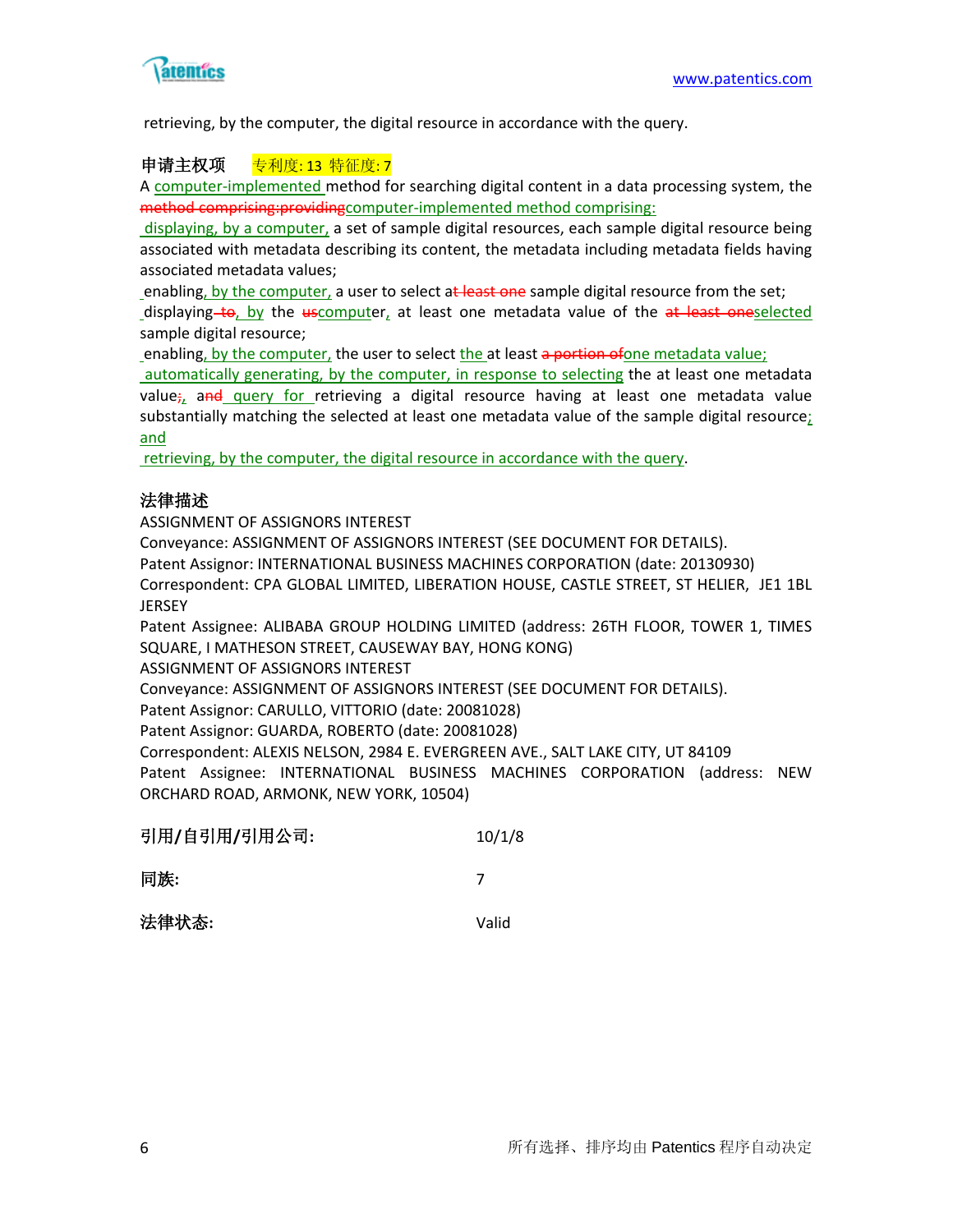

# **Method for granting user privileges in electronic commerce security domains**

授权号**:** [US8019992](http://113.31.18.23/invokexml.do?sf=ShowPatent&spn=8019992&sv=e79a7127ef4ff00687f5c5baa47e680e) 申请号**:** 10/726,766

优先权日**:** 2003/06/17 申请日**:** 2003/12/03 授权日**:** 2011/09/13

申请人**:** 国际商业机器公司

专利权人**:** 阿里巴巴

发明人**:** Chan; Victor S.|Khusial; Darshanand|Mirlas; Lev|Philip; Wesley M.

# 摘要

An electronic commerce system supports web sites including online stores that are accessible by a set of customers and organizations to which stores may belong. Organizations may be defined in accordance with a tree structure. Users accessing a web site are provided with access roles for organizations. The access roles for a user define the portions of the web site for which the user has access privileges. The tree structure of the web site is used to define security domains for users. Users may have access roles of registered customer or administrator. Users without any roles in a security domain are accorded guest privileges within that domain.

# 主权项 <mark>专利度:4 特征度:</mark> 28

A method for providing user access to a portion of a web site



implemented by an electronic commerce system, the web site being accessible by one or more users and comprising a set of on-line stores and a set of organizations, each of the said on-line stores being associated with one of the set of organizations, the method comprising the steps of: associating each user with a unique identity in the system;

associating a user identity with one of a set of access roles for a security domain, the access role defining access privileges for the user corresponding to the user identity, the security domain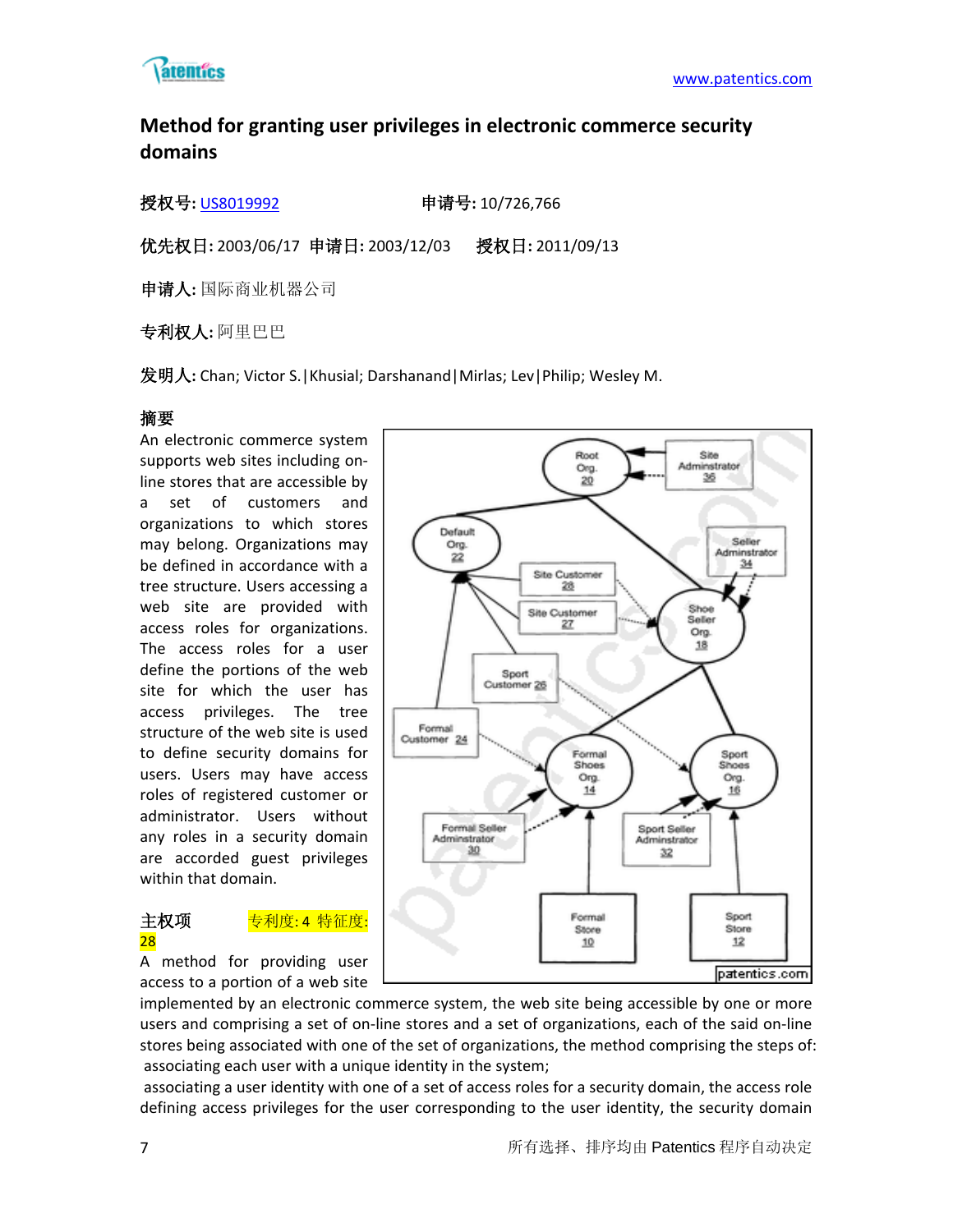

comprising a subset of the set of organizations and the on-line stores associated with the organizations in the subset;

granting or denying access to a user attempting to access a portion of the web site by determining the user identity for the user and determining the access role associated with the user identity for the security domain corresponding to the portion of the web site subject to the access attempt;

in which the set of organizations is a tree structure, the step of associating a user identity with one of a set of access roles further comprises the step of associating the user identity with the access role for a selected one of the set of organizations,

the security domain includes the selected organization and those organizations in the set that are descendants of the selected organization, and

the step of granting or denying access by determining the access role associated with the user identity for the security domain comprises determining the access role for the user identity by traversing the tree structure of organizations commencing at the selected organization and including the ancestor organizations to the selected organization.

# 申请主权项 专利度: 24 特征度: 17

A computer program product for implementing electronic commerce systems, eachmethod for providing user access to a portion of a web site implemented by an electronic commerce system comprising a, the web site being accessible by one or more users and comprising a set of on-line stores and a set of organizations, each of the said on-line stores being associated with one of the set of organizations, the computer program product comprising a computer usable medium having computer readable program code means embodied in said medium, and comprising: computer readable program code means for representing the users, each user being associated with a unique identity in the system; computer readable program code means formethod comprising the steps of:

#### associating each user with a unique identity in the system;

associating a user identity with one of a set of access roles for a security domain, the access role defining access privileges for the user corresponding to the user identity, the security domain comprising a subset of the set of organizations and the on-line stores associated with the organizations in the subset; and computer readable program code means for

granting or denying access to a user attempting to access a portion of the web site by determining the user identity for the user and determining the access role associated with the user identity for the security domain corresponding to the portion of the web site subject to the access attempt;

in which the set of organizations is a tree structure, the step of associating a user identity with one of a set of access roles further comprises the step of associating the user identity with the access role for a selected one of the set of organizations,

the security domain includes the selected organization and those organizations in the set that are descendants of the selected organization, and

the step of granting or denying access by determining the access role associated with the user identity for the security domain comprises determining the access role for the user identity by traversing the tree structure of organizations commencing at the selected organization and including the ancestor organizations to the selected organization.

### 法律描述

ASSIGNMENT OF ASSIGNORS INTEREST

Conveyance: ASSIGNMENT OF ASSIGNORS INTEREST (SEE DOCUMENT FOR DETAILS).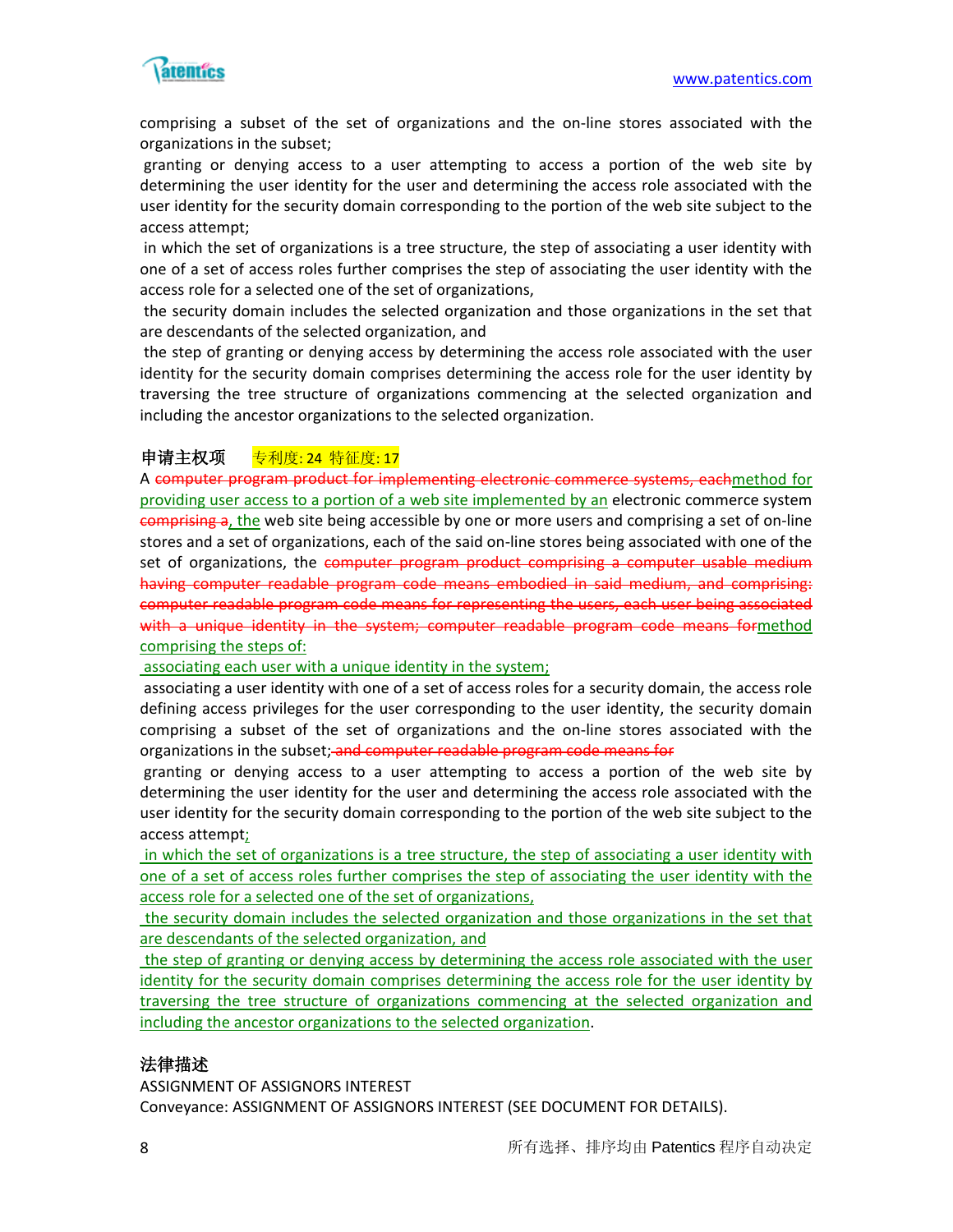

Patent Assignor: INTERNATIONAL BUSINESS MACHINES CORPORATION (date: 20130930) Correspondent: CPA GLOBAL LIMITED, LIBERATION HOUSE, CASTLE STREET, ST HELIER, JE1 1BL **JERSEY** Patent Assignee: ALIBABA GROUP HOLDING LIMITED (address: 26TH FLOOR, TOWER 1, TIMES SQUARE, I MATHESON STREET, CAUSEWAY BAY, HONG KONG) ASSIGNMENT OF ASSIGNORS INTEREST Conveyance: ASSIGNMENT OF ASSIGNORS INTEREST (SEE DOCUMENT FOR DETAILS). Patent Assignor: CHAN, VICTOR S. (date: 20031124) Patent Assignor: KHUSIAL, DARSHANAND (date: 20031124) Patent Assignor: MIRLAS, LEV (date: 20031124) Patent Assignor: PHILIP, WESLEY M. (date: 20031124) Correspondent: IBM CORPORATION, JOHN D. FLYNN, PO BOX 12195, T81/503, RES. TRI. PARK, NC 27709 Patent Assignee: INTERNATIONAL BUSINESS MACHINES CORPORATION (address: NEW ORCHARD ROAD, ARMONK, NEW YORK, 10504) ASSIGNMENT OF ASSIGNORS INTEREST Conveyance: ASSIGNMENT OF ASSIGNORS INTEREST (SEE DOCUMENT FOR DETAILS). Patent Assignor: CHAN, VICTOR S. (date: 20031124) Patent Assignor: KHUSIAL, DARSHANAND (date: 20031124) Patent Assignor: MIRIAS, LEV (date: 20031124) Patent Assignor: PHILIP, WESLEY M. (date: 20031124) Correspondent: IBM CORPORATION, JOHN D. FLYNN, PO BOX 12195, T81/503, RES. TRI. PARK, NC 27709 Patent Assignee: INTERNATIONAL BUSINESS MACHINES CORPORATION (address: NEW ORCHARD ROAD, ARMONK, NEW YORK, 10504) ASSIGNMENT OF ASSIGNORS INTEREST Conveyance: ASSIGNMENT OF ASSIGNORS INTEREST (SEE DOCUMENT FOR DETAILS). Patent Assignor: CHAN, VICTOR S. (date: 20031124) Patent Assignor: KHUSIAL, DARSHANAND (date: 20031124) Patent Assignor: MIRIAS, LEV (date: 20031124) Patent Assignor: PHILIP, WESLEY M. (date: 20031124) Correspondent: IBM CORPORATION, JOHN D. FLYNN, PO BOX 12195, T81/503, RES. TRI. PARK, NC 27709 Patent Assignee: INTERNATIONAL BUSINESS MACHINES (address: NEW ORCHARD ROAD, ARMONK, NEW YORK, 10504) 引用**/**自引用**/**引用公司**:** 11/3/6 被引用**/**被自引用**/**被引用公司**:** 1/0/1 同族**:** 2 法律状态**:** Valid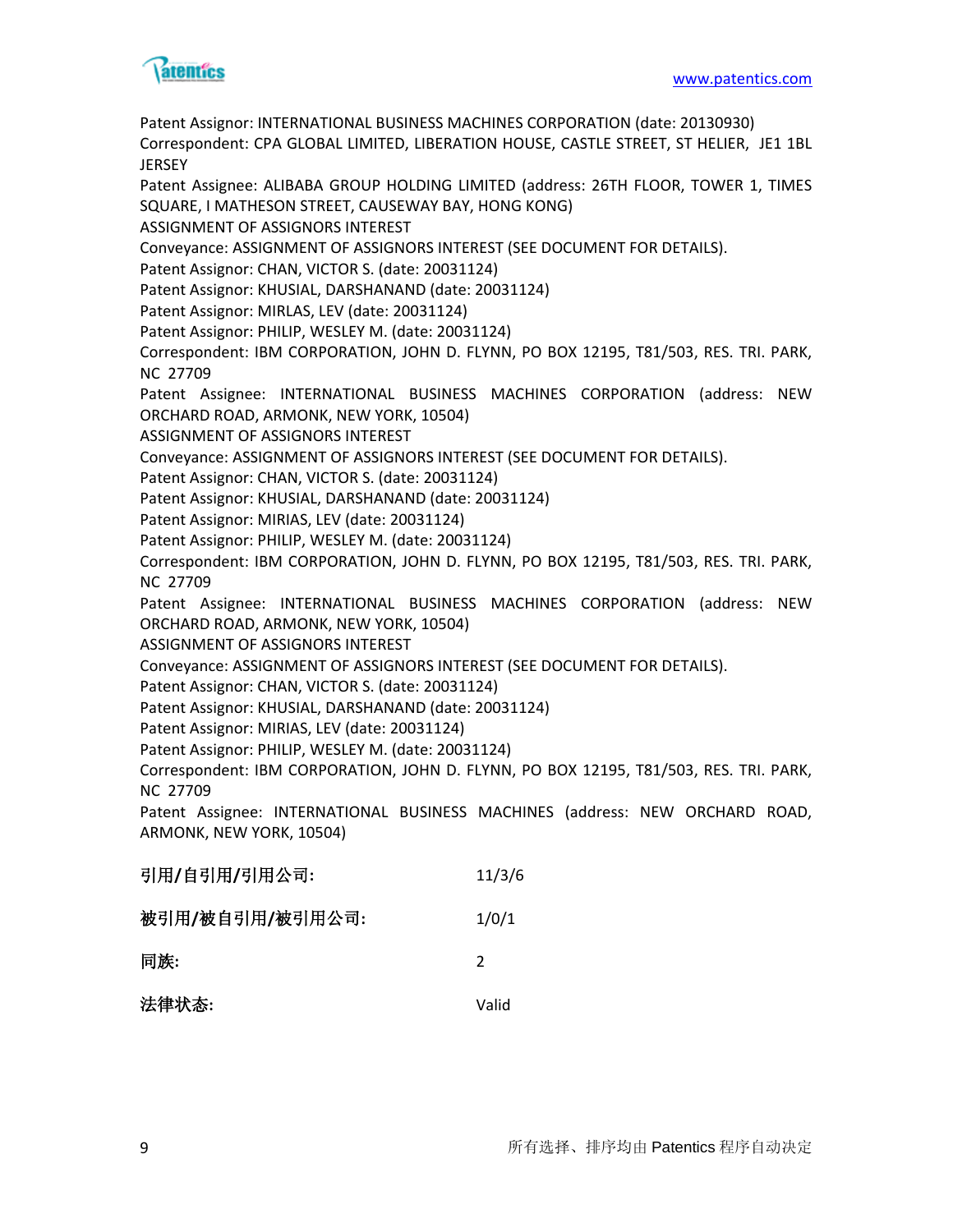

# **Method, apparatus and computer program product implementing a chat application proxy and a chat application wrapper in a chat system**

授权号**:** [US7987275](http://113.31.18.23/invokexml.do?sf=ShowPatent&spn=7987275&sv=316be2e1ccd76bfb778ea0e7157f83e8) 申请号**:** 11/856,859

优先权日**:** 2007/09/18 申请日**:** 2007/09/18 授权日**:** 2011/07/26

申请人**:** 国际商业机器公司

专利权人**:** 阿里巴巴

发明人**:** Shae; Zon-Yin|Pingali; Gopal Sarma|Weck; David D.

# 摘要

Methods, apparatus and computer program products implement a chat proxy component and a chat wrapper component. The chat proxy component controls interactions with a chat application by external users. The chat proxy component receives chat requests from external users and initiates a chat session only if a user is validated as a valid user. User validation may be performed by a chat payment application that validates a user only if payment is received for chat services, or by an external user validation system that validates users as, for example, employees authorized to use the chat application. Once a chat session is established, chat operations are managed on a session-specific basis. The chat wrapper component manages communication between the chat proxy component and the chat application. The chat wrapper component also permits the user-



facing chat application to be situated on a remote computer.

# 主权项 <mark>专利度: 18 特征度: 21</mark>

#### A system comprising:

at least one computer-readable memory medium tangibly embodying a computer program; and at least one digital processing apparatus which in response to execution of the computer program is configured to implement at least the following:

a chat application proxy component configured to control access by users to a chat application providing access to help desk services using a plurality of agents, the chat application proxy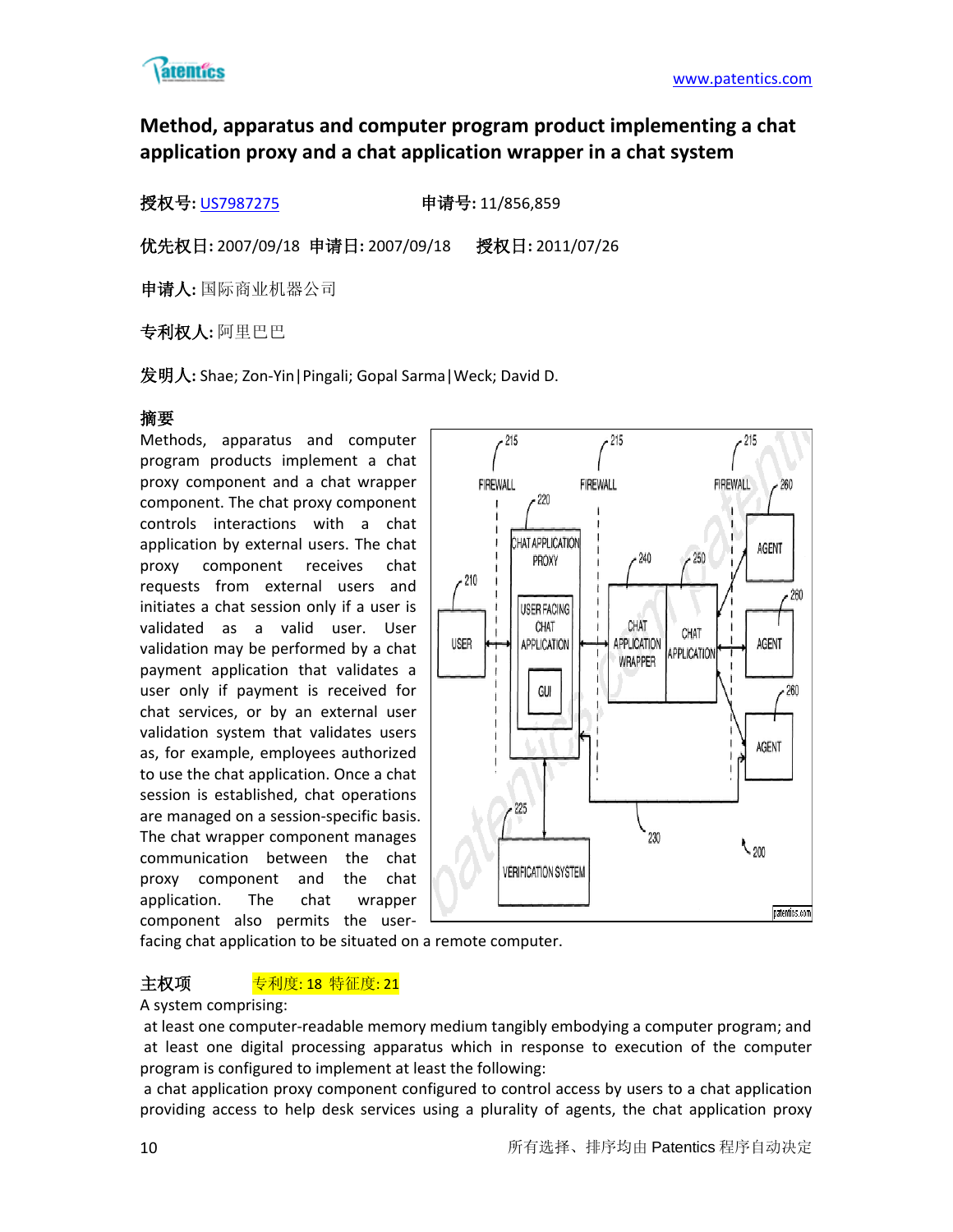

component configured to implement, as part of the chat application proxy component, a userfacing chat application that provides a graphical user interface to the users, wherein the users interact with the user-facing chat application and the plurality of agents interact with the chat application, the chat application proxy component further configured to route, based on a ticket identification, a chat request from a given user for a new chat session to a selected one of the agents if no previously existing chat session existed between the given user and the selected agent and to reestablish, based on the ticket identification, a previously existing chat session between the given user and the selected agent by routing the request for the new chat session to the selected agent, wherein the ticket identification corresponds to a ticket previously created for help desk services and configured to store at least a chat transcript between the given user and the selected agent; and

a chat application wrapper component configured to manage communication between the chat application proxy component and the chat application, wherein the chat application is external to both the chat application proxy component and the chat application wrapper component, and wherein the chat application wrapper component manages communication at least by maintaining a mapping between a session identification used by the chat application proxy component and chat application parameters and by using the session identification to communicate with the chat application,

wherein the chat application proxy component is further configured to implement a routing path through the chat application wrapper component and the chat application, to route chat communications between users and agents through the routing path, to implement a media path outside the routing path and between the chat application proxy component and at least one of the plurality of agents, to route multimedia over the media path and between a user and the at least one chat agent.

# 申请主权项 — <del>专利度: 22 特征度: 5</del>

A system comprising:a chat application proxy component configured to control access to an external chat application

at least one computer-readable memory medium tangibly embodying a computer program; and at least one digital processing apparatus which in response to execution of the computer program is configured to implement at least the following:

a chat application proxy component configured to control access by users to a chat application providing access to help desk services using a plurality of agents, the chat application proxy component configured to implement, as part of the chat application proxy component, a userfacing chat application that provides a graphical user interface to the users, wherein the users interact with the user-facing chat application and the plurality of agents interact with the chat application, the chat application proxy component further configured to route, based on a ticket identification, a chat request from a given user for a new chat session to a selected one of the agents if no previously existing chat session existed between the given user and the selected agent and to reestablish, based on the ticket identification, a previously existing chat session between the given user and the selected agent by routing the request for the new chat session to the selected agent, wherein the ticket identification corresponds to a ticket previously created for help desk services and configured to store at least a chat transcript between the given user and the selected agent; and

a chat application wrapper component configured to manage communication between the chat application proxy component and the external-chat application, wherein the chat application is external to both the chat application proxy component and the chat application wrapper component, and wherein the chat application wrapper component manages communication at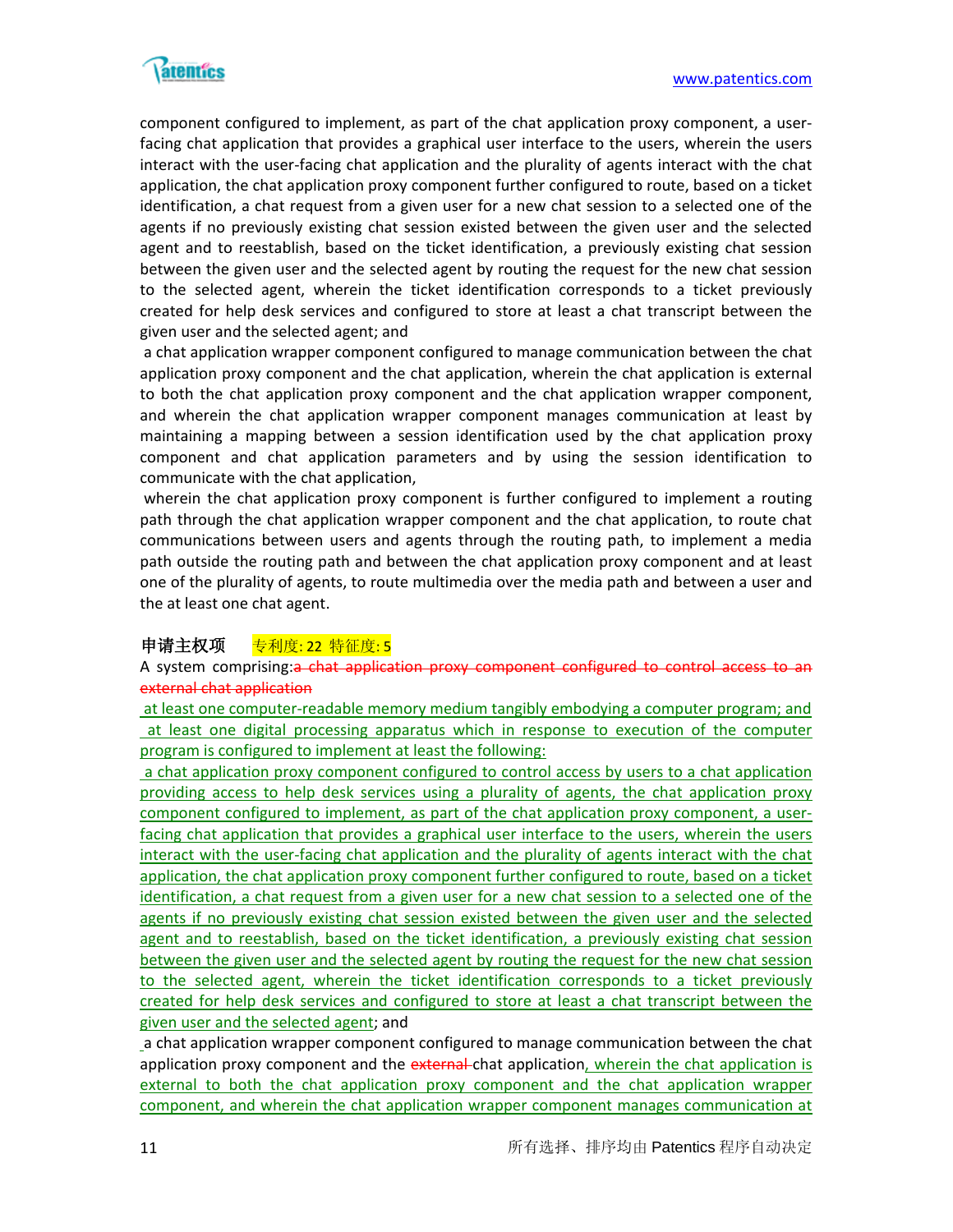

least by maintaining a mapping between a session identification used by the chat application proxy component and chat application parameters and by using the session identification to communicate with the chat application,

wherein the chat application proxy component is further configured to implement a routing path through the chat application wrapper component and the chat application, to route chat communications between users and agents through the routing path, to implement a media path outside the routing path and between the chat application proxy component and at least one of the plurality of agents, to route multimedia over the media path and between a user and the at least one chat agent.

# 法律描述

ASSIGNMENT OF ASSIGNORS INTEREST

Conveyance: ASSIGNMENT OF ASSIGNORS INTEREST (SEE DOCUMENT FOR DETAILS).

Patent Assignor: INTERNATIONAL BUSINESS MACHINES CORPORATION (date: 20130930)

Correspondent: CPA GLOBAL LIMITED, LIBERATION HOUSE, CASTLE STREET, ST HELIER, JE1 1BL JERSEY

Patent Assignee: ALIBABA GROUP HOLDING LIMITED (address: 26TH FLOOR, TOWER 1, TIMES SQUARE, I MATHESON STREET, CAUSEWAY BAY, HONG KONG)

ASSIGNMENT OF ASSIGNORS INTEREST

Conveyance: ASSIGNMENT OF ASSIGNORS INTEREST (SEE DOCUMENT FOR DETAILS).

Patent Assignor: SHAE, ZON-YIN (date: 20070917)

Patent Assignor: PINGALI, GOPAL (date: 20070918)

Patent Assignor: WECK, DAVID D. (date: 20070918)

Correspondent: DAVID M. O'NEILL, ESQ., HARRINGTON & SMITH, LLP, 4 RESEARCH DRIVE, SHELTON, CT 06484-6212

Patent Assignee: INTERNATIONAL BUSINESS MACHINES CORPORATION (address: NEW ORCHARD ROAD, ARMONK, NEW YORK, 10504)

| 引用/自引用/引用公司:    | 14/0/9 |
|-----------------|--------|
| 被引用/被自引用/被引用公司: | 2/0/2  |
| 同族:             | З      |
| 法律状态:           | Valid  |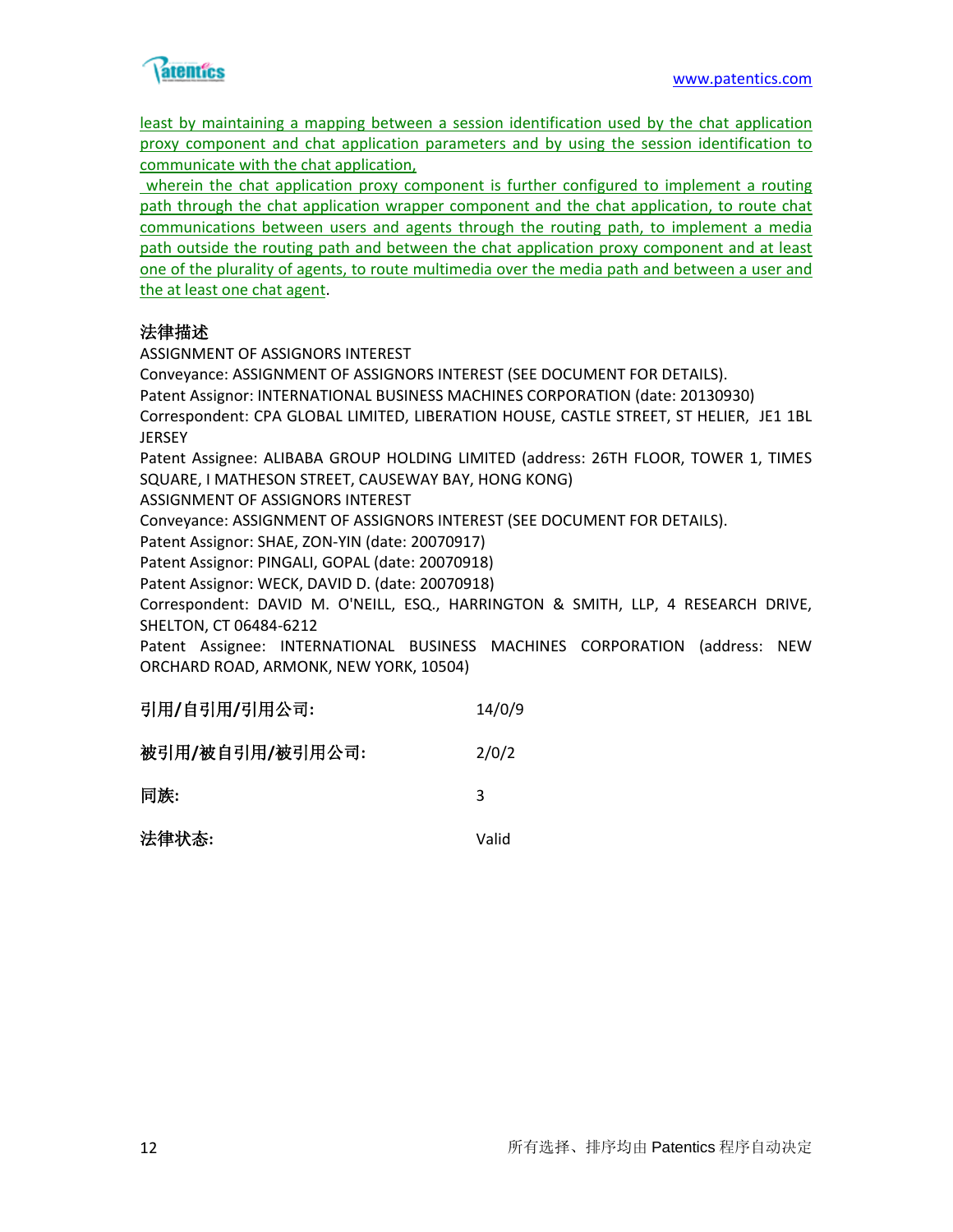

# **Techniques for identifying a matching search term in an image of an electronic document**

授权号**:** [US7870130](http://113.31.18.23/invokexml.do?sf=ShowPatent&spn=7870130&sv=ab381cd87bfda5bf15cedc9caa381aa8) 申请号**:** 11/867,722

优先权日**:** 2007/10/05 申请日**:** 2007/10/05 授权日**:** 2011/01/11

申请人**:** 国际商业机器公司

专利权人**:** 阿里巴巴

发明人**:** Banerjee; Dwip N.|Das; Ranadip|Patil; Sandeep R.|Venkatsubra; Venkat

# 摘要

A technique for facilitating identification of a matching search term in one or more images includes selecting at least a portion of an image and creating search enriched metadata for a document that includes the image. The search enriched metadata includes a text portion that provides one or more search terms that are associated with the selected portion of the image and a location portion that provides a location of the selected portion of the image.

# 主权项 <mark>专利度: 18 特征度: 13</mark>

A method of facilitating identification of a matching search term in one or more images within a document, comprising:

displaying a document on a display; selecting at least a portion of an image that is included within the document; receiving, via an input device, location coordinates for the selected portion of



the image, wherein the location coordinates provide a location portion that identifies a location of the selected portion of the image within the document; and

creating search enriched metadata for the document, wherein the search enriched metadata includes a text portion that provides one or more search terms that are associated with the selected portion of the image and the location portion.

申请主权项 专利度: 20 特征度: 8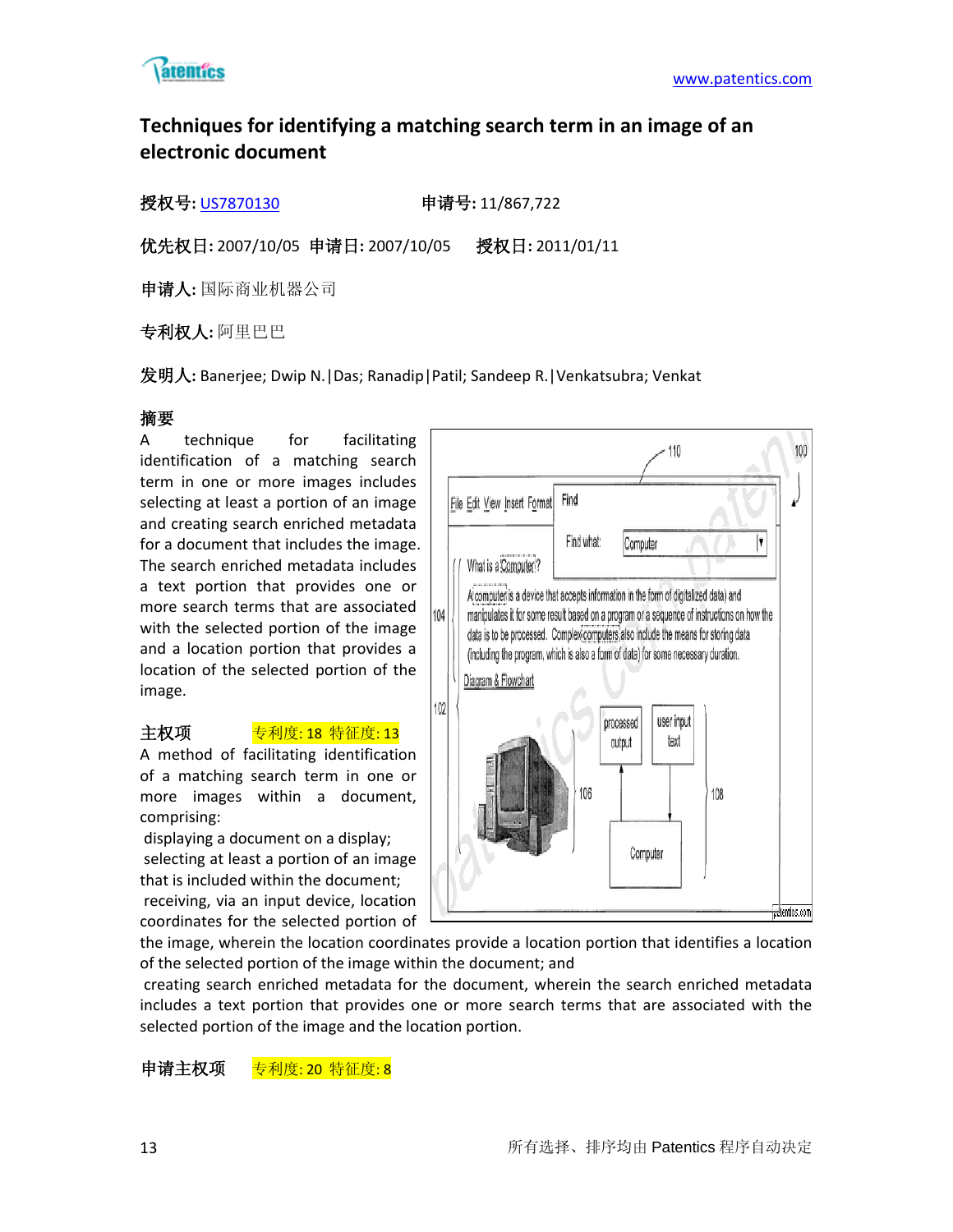

A method of facilitating identification of a matching search term in one or more images, comprising:selecting at least a portion of an image; andcreating search enriched metadata for a document that includes the image within a document, comprising:

displaying a document on a display;

selecting at least a portion of an image that is included within the document;

receiving, via an input device, location coordinates for the selected portion of the image, wherein the location coordinates provide a location portion that identifies a location of the selected portion of the image within the document; and

creating search enriched metadata for the document, wherein the search enriched metadata includes a text portion that provides one or more search terms that are associated with the selected portion of the image and a location portion that provides a location of the selected portion of the imagethe location portion.

# 法律描述

ASSIGNMENT OF ASSIGNORS INTEREST

Conveyance: ASSIGNMENT OF ASSIGNORS INTEREST (SEE DOCUMENT FOR DETAILS).

Patent Assignor: INTERNATIONAL BUSINESS MACHINES CORPORATION (date: 20130930)

Correspondent: CPA GLOBAL LIMITED, LIBERATION HOUSE, CASTLE STREET, ST HELIER, JE1 1BL **JERSEY** 

Patent Assignee: ALIBABA GROUP HOLDING LIMITED (address: 26TH FLOOR, TOWER 1, TIMES SQUARE, I MATHESON STREET, CAUSEWAY BAY, HONG KONG)

ASSIGNMENT OF ASSIGNORS INTEREST

Conveyance: ASSIGNMENT OF ASSIGNORS INTEREST (SEE DOCUMENT FOR DETAILS).

Patent Assignor: BANERJEE, DWIP N (date: 20070917)

Patent Assignor: DAS, RANADIP (date: 20071003)

Patent Assignor: PATIL, SANDEEP R (date: 20071004)

Patent Assignor: VENKATSUBRA, VENKAT (date: 20070917)

Correspondent: LIBBY Z HANDELSMAN, 11400 BURNET ROAD, IBM-INTELLECTUAL PROPERTY LAW, AUSTIN, TX 78758-3493

Patent Assignee: INTERNATIONAL BUSINESS MACHINES CORPORATION (address: NEW ORCHARD ROAD, ARMONK, NEW YORK, 10504)

| 引用/自引用/引用公司: | 8/2/6 |
|--------------|-------|
|--------------|-------|

同族**:** 1

法律状态**:** Valid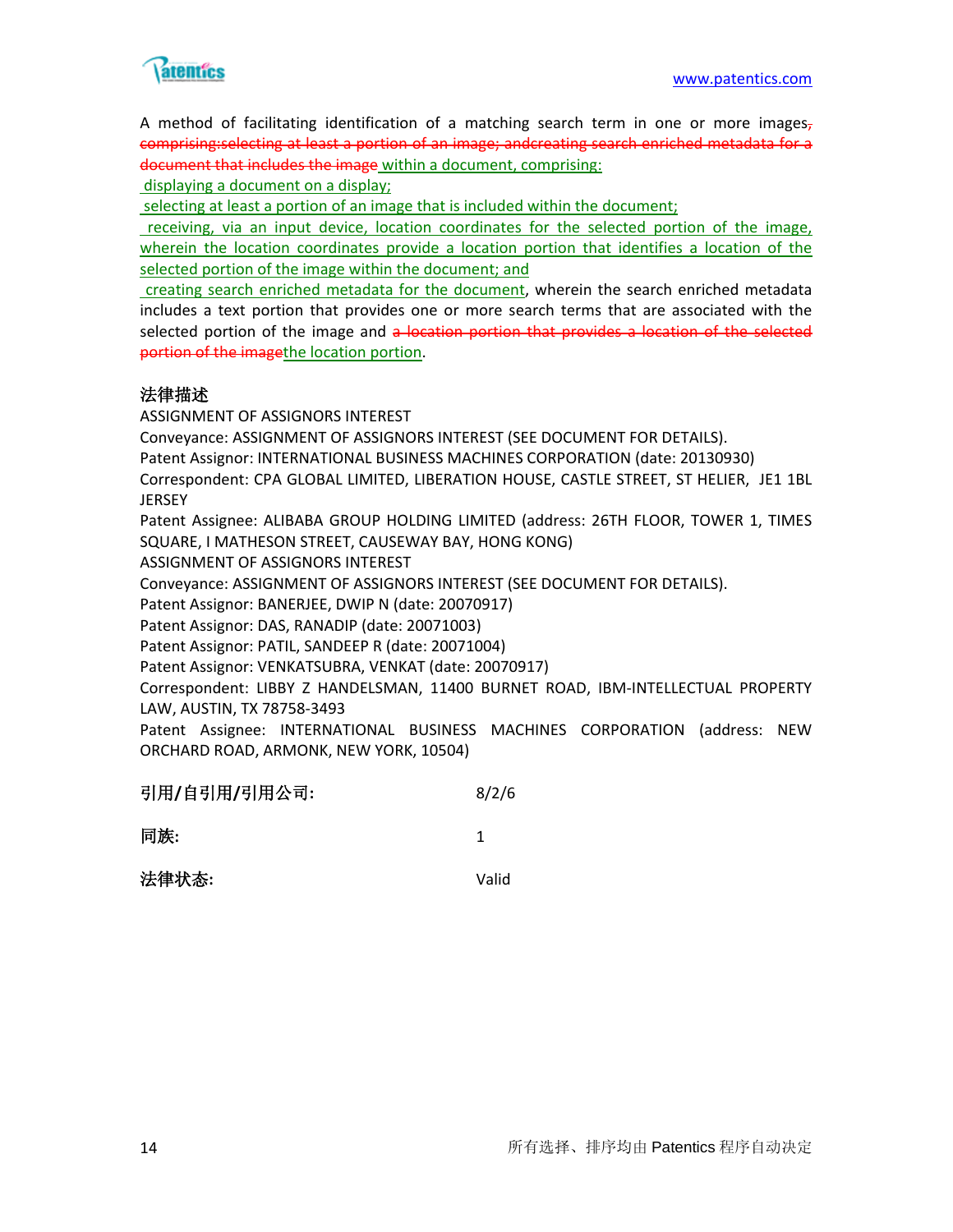

# **Facilitating access to a resource of an on-line service**

授权号**:** [US7636786](http://113.31.18.23/invokexml.do?sf=ShowPatent&spn=7636786&sv=be59a0ddb0bb0d6432292b8664ef35d9) 申请号**:** 10/465,114

优先权日**:** 2003/06/19 申请日**:** 2003/06/19 授权日**:** 2009/12/22

申请人**:** 国际商业机器公司

专利权人**:** 阿里巴巴

发明人**:** Binding; Carl|Bourges-Waldegg; Daniela|Hild; Stefan G.

# 摘要

Methods, systems and apparatus for facilitating access by a user to a resource of an online service via a data communications network, the resource being accessible via an entry page of the service. A method includes checking whether a user condition, prestored in the network, is satisfied, the user condition being associated with the user and relating to the resource. If the condition is not satisfied, the entry page is sent to the user via the network. If the condition is satisfied, the entry page is modified by adding an indication relating to the resource. The modified entry page in then sent to the user advantageously, the method also includes transmitting to the user a notification message in response to, and indicative of, the condition being satisfied.



# 主权项 专利度: 17 特征度: 11

A method comprising: receiving a request for access to a web portal from a user over a communications network; determining whether the user is registered for an on-line service providing said user with the web portal through which the user registers with the on-line service via the data communications network and records preferences related to a resource offered by said on-line service through a web browser on the user's device, said web portal coupled with a condition store; inviting the user to register for access to the on-line service if the user is not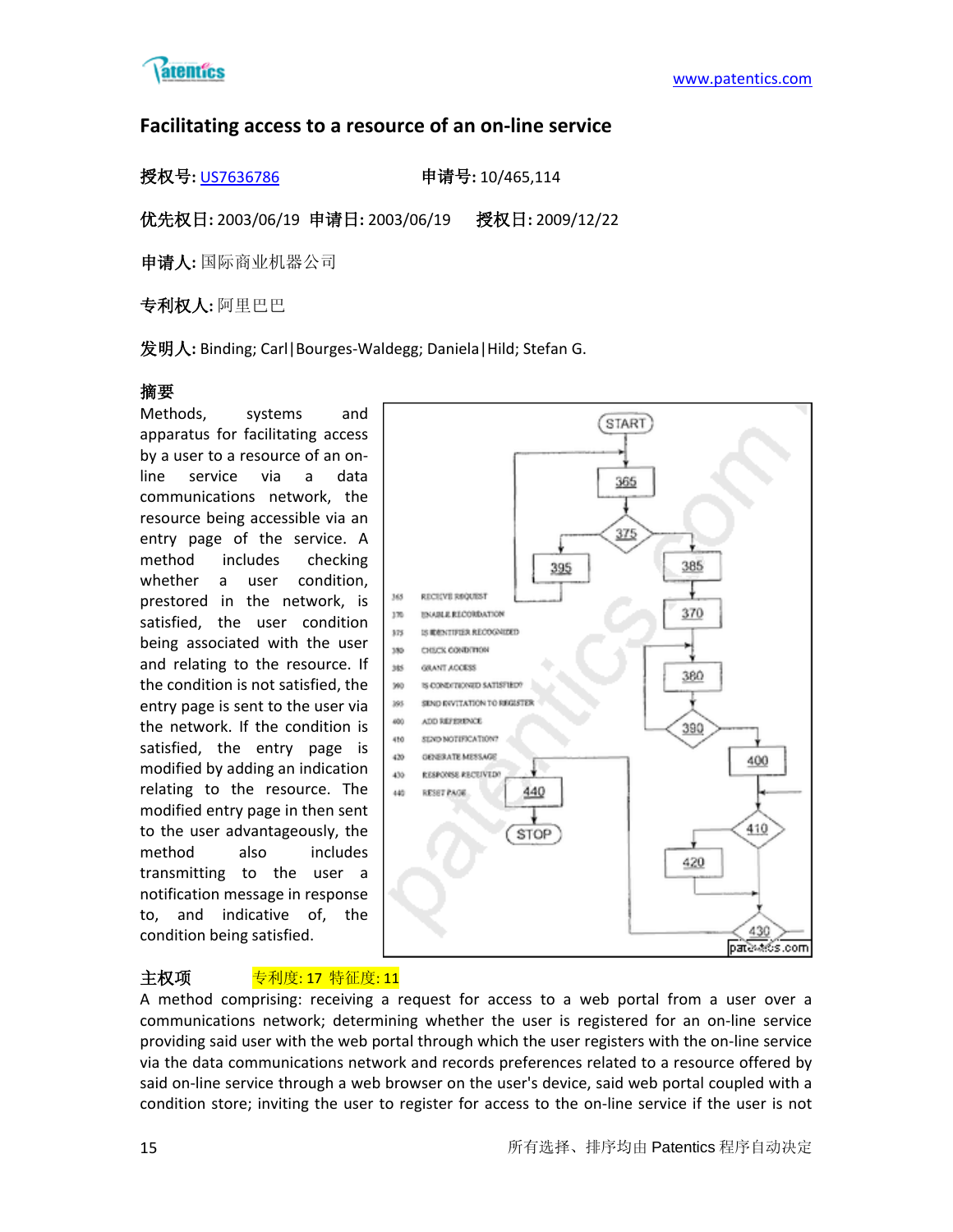

registered; granting the user access to the web portal if the user is registered; receiving from the user at least one condition associated with the user and related to the resource offered by the on-line service; receiving from the user a personal preference for issuance of notifications that the at least one condition was met; storing the at least one condition pertaining to the preferences in the condition store; responsive to the storing, step, periodically checking whether the at least one condition is satisfied, the at least one condition being implemented in a computer program stored on a server computer system within the data communication network, wherein periodically checking further comprises: checking whether any one of a plurality of user conditions, prestored in the network, is satisfied, each of the conditions being associated with a different resource accessible via the entry page of the on-line service; and if one or more of the conditions are satisfied, modifying the entry page by adding an indication relating to each corresponding resource and sending the modified entry page to the user; if the at least one condition is satisfied, modifying the user's entry page to the on-line service by adding a reference to the resource, said reference comprising an indication that enables the user to navigate directly to the resource associated with the satisfied condition, such that the user is able to bypass intervening web pages between the user's entry page and the page where the resource is located; determining, according to the user's personal preference, whether the user is due to be sent a notification that the condition has been satisfied; if it is determined that the user is due to be sent the notification, generating the notification to the user; transmitting the modified entry page to the user upon receipt of the user's access request to the on-line service; and resetting the modified entry page by removing the reference to the resource.

# 申请主权项 专利度: 21 特征度: 15

A method comprising: facilitating access by a user to a resource of anreceiving a request for access to a web portal from a user over a communications network; determining whether the user is registered for an on-line service providing said user with the web portal through which the user registers with the on-line service, via athe data communications network, the resource being accessible via an entry page of the service, the method comprising: checking whether and records preferences related to a resource offered by said on-line service through a web browser on the user's device, said web portal coupled with a condition store; inviting the user to register for access to the on-line service if the user is not registered; granting the user access to the web portal if the user is registered; receiving from the user at least one condition associated with the user and related to the resource offered by the on-line service; receiving from the user a personal preference for issuance of notifications that the at least one condition was met; storing the at least one condition pertaining to the preferences in the condition store; responsive to the storing, step, periodically checking whether the at least one condition is satisfied, the at least one condition being implemented in a computer program stored on a server computer system within the data communication network, wherein periodically checking further comprises: checking whether any one of a plurality of user conditions, prestored in the network, is satisfied, the usereach of the conditions being associated with the user and relating to the resource; identifying the user from a service access request submitted by the user over the network; if the condition is not satisfied, sa different resource accessible via the entry page of the on-line service; and if one or more of the conditions are satisfied, modifying the entry page by adding an indication relating to each corresponding resource and sending the modified entry page to the user; if the at least one condition is satisfied, modifying the user's entry page to the on-line service by adding a reference to the resource, said reference comprising an indication that enables the user to navigate directly to the resource associated with the satisfied condition, such that the user is able to bypass intervending the entry page to the user via the network; and,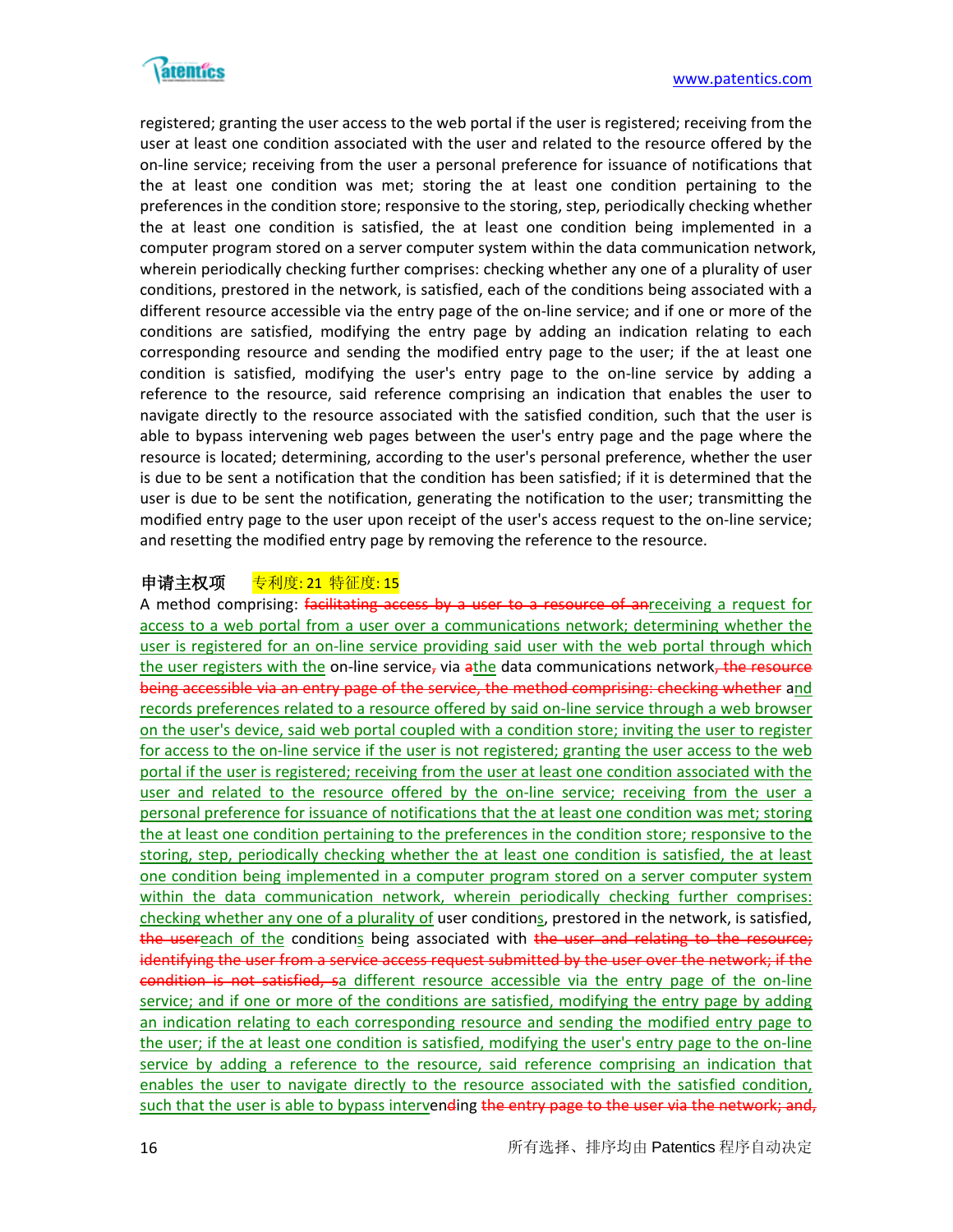

if the condition is satisfied, modifying the entry page by adding an indication relating to the resourweb pages between the user's entry page and the page where the resource is located; determining, according to the user's personal preference, whether the user is due to be sent a notification that the condition has been satisfied; if it is determined that the user is due to be sent the notification, generating the notification to the user; transmitting the modified entry page to the user upon receipt of the user's access request to the on-line service; and sendresetting the modified entry page to the userby removing the reference to the resource.

# 法律描述

ASSIGNMENT OF ASSIGNORS INTEREST Conveyance: ASSIGNMENT OF ASSIGNORS INTEREST (SEE DOCUMENT FOR DETAILS). Patent Assignor: INTERNATIONAL BUSINESS MACHINES CORPORATION (date: 20130930) Correspondent: CPA GLOBAL LIMITED, LIBERATION HOUSE, CASTLE STREET, ST HELIER, JE1 1BL **JERSEY** Patent Assignee: ALIBABA GROUP HOLDING LIMITED (address: 26TH FLOOR, TOWER 1, TIMES SQUARE, I MATHESON STREET, CAUSEWAY BAY, HONG KONG) ASSIGNMENT OF ASSIGNORS INTEREST Conveyance: ASSIGNMENT OF ASSIGNORS INTEREST (SEE DOCUMENT FOR DETAILS). Patent Assignor: BINDING, CARL (date: 20030703) Patent Assignor: BOURGES-WALDEGG, DANIELA (date: 20030718) Patent Assignor: HILD, STEFAN G. (date: 20030806) Correspondent: LOUIS P. HERZBERG, IBM CORPORATION, INTELLECTUAL PROPERTY LAW, P.O. BOX 218, YORKTOWN HEIGHTS, NY 10598 Patent Assignee: INTERNATIONAL BUSINESS MACHINES CORPORATION (address: NEW ORCHARD ROAD, ARMONK, NEW YORK, 10504)

| 引用/自引用/引用公司: | 10/0/6 |
|--------------|--------|
|              |        |

同族**:** 1

法律状态**:** Valid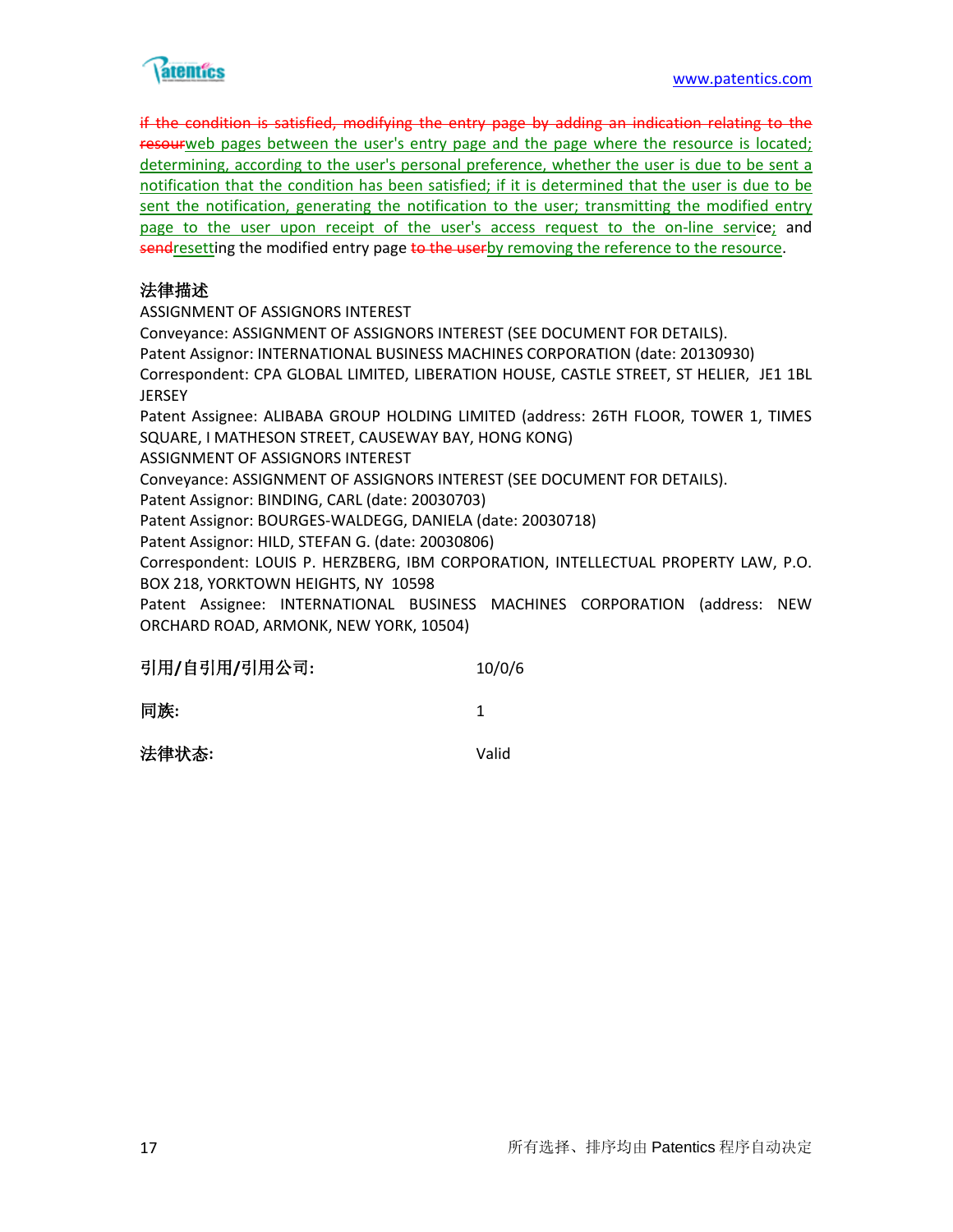

# **Method, system and program product for synchronous communication between a public electronic environment and a private electronic environment**

# 授权号**:** [US7487472](http://113.31.18.23/invokexml.do?sf=ShowPatent&spn=7487472&sv=5d9674762886127d73b86ed6febe8e10) 申请号**:** 09/751,069

优先权日**:** 2000/12/29 申请日**:** 2000/12/29 授权日**:** 2009/02/03

申请人**:** 国际商业机器公司

专利权人**:** 阿里巴巴

发明人**:** Mantena; Ravindra R.|Mattoon; Christina L.|Satpathy; Bijay|Wheeler-Cyran; Julie A.

# 摘要

Synchronous communications between a public electronic environment (e.g., a browser on a global computer network) and a private electronic environment (e.g., an ERP application on a private computer network) are facilitated by automatically routing a communication from the browser to the ERP application through messaging middleware, obtaining by the messaging middleware a reply from the ERP application in response to the communication while the browser and messaging middleware wait therefor, and automatically returning the reply from the ERP application to the browser. Encryption and firewalls are also used for security.

# 主权项 <mark>专利度: 104 特征度: 15</mark>

A method for synchronous communication between a public electronic environment and a private electronic environment, comprising:



automatically routing a communication from a user in the public electronic environment to the private electronic environment; causing a reply to the communication to be produced within the private electronic environment in real time; and automatically returning the reply from the private electronic environment to the public electronic environment; wherein the public electronic environment comprises a front end application, wherein the private electronic environment comprises a back end Enterprise Resource Planning (ERP) application, wherein the automatically routing comprises automatically routing the communication from the front end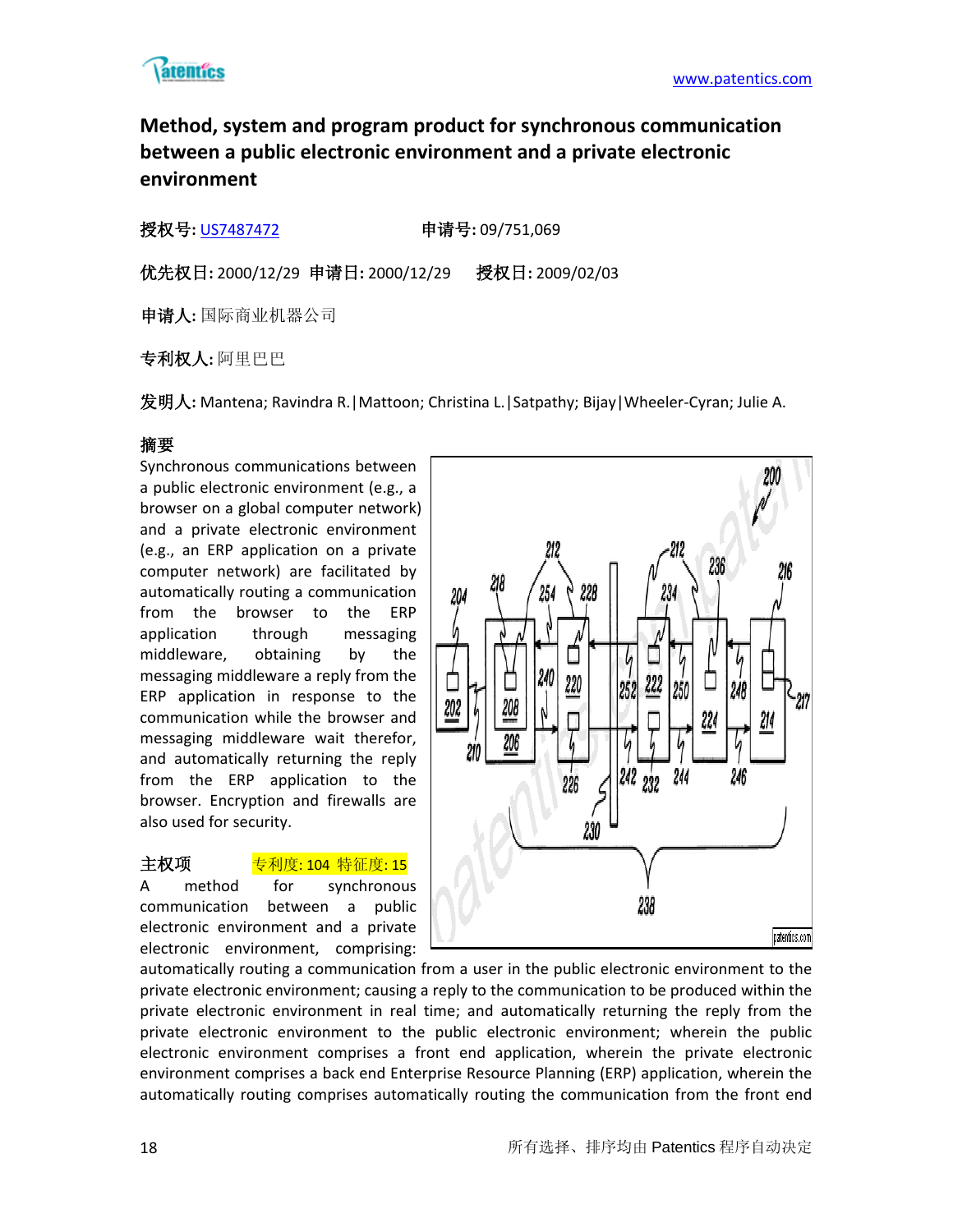

application to the back end ERP application, wherein the causing comprises causing the ERP application to produce the reply, and wherein the automatically returning comprises automatically returning the reply from the ERP application to the front end application for providing to the user; and wherein the automatically routing comprises routing the communication through messaging middleware, and wherein the causing comprises causing by the messaging middleware the ERP application to produce the reply while the front end application and the messaging middleware wait therefor.

# 申请主权项 <u>专利度: 84 特征度: 6</u>

A method for synchronous communication between a public electronic environment and a private electronic environment, comprising: automatically routing a communication from a user in the public electronic environment to the private electronic environment; obtaicausing a reply to the communication to be produced within the private electronic environment in real time; and automatically returning athe reply within the private electronic environment in response to the communication while the user waits therefor; and automatically returning the reply from the private electronic environment to the public electronic environment; wherein the public electronic environment comprises a front end application, wherein the private electronic environment comprises a back end Enterprise Resource Planning (ERP) application, wherein the automatically routing comprises automatically routing the communication from the front end application to the back end ERP application, wherein the causing comprises causing the ERP application to produce the reply, and wherein the automatically returning comprises automatically returning the reply from the ERP application to the front end application for providing to the user; and wherein the automatically routing comprises routing the communication through messaging middleware, and wherein the causing comprises causing by the messaging middleware the ERP application to produce the reply while the froniet environmentd application and the messaging middleware wait therefor.

# 法律描述

ASSIGNMENT OF ASSIGNORS INTEREST

Conveyance: ASSIGNMENT OF ASSIGNORS INTEREST (SEE DOCUMENT FOR DETAILS). Patent Assignor: INTERNATIONAL BUSINESS MACHINES CORPORATION (date: 20130930) Correspondent: CPA GLOBAL LIMITED, LIBERATION HOUSE, CASTLE STREET, ST HELIER, JE1 1BL **JERSEY** 

Patent Assignee: ALIBABA GROUP HOLDING LIMITED (address: 26TH FLOOR, TOWER 1, TIMES SQUARE, I MATHESON STREET, CAUSEWAY BAY, HONG KONG)

ASSIGNMENT OF ASSIGNORS INTEREST

Conveyance: ASSIGNMENT OF ASSIGNORS INTEREST (SEE DOCUMENT FOR DETAILS).

Patent Assignor: MANTENA, RAVINDRA R. (date: 20010323)

Patent Assignor: MATTOON, CHRISTINA L. (date: 20010330)

Patent Assignor: SATPATHY, BIJAY (date: 20010324)

Patent Assignor: WHEELER-CYRAN, JULIE E. (date: 20010330)

Correspondent: HESLIN, ROTHENBERG, FARLEY & MESITI, PC, WAYNE F. REINKE, ESQ., 5 COLUMBIA CIRCLE, ALBANY, NY 12203

Patent Assignee: INTERNATIONAL BUSINESS MACHINES CORPORATION (address: NEW ORCHARD ROAD, ARMONK, NEW YORK, 10504)

# 引用**/**自引用**/**引用公司**:** 7/4/3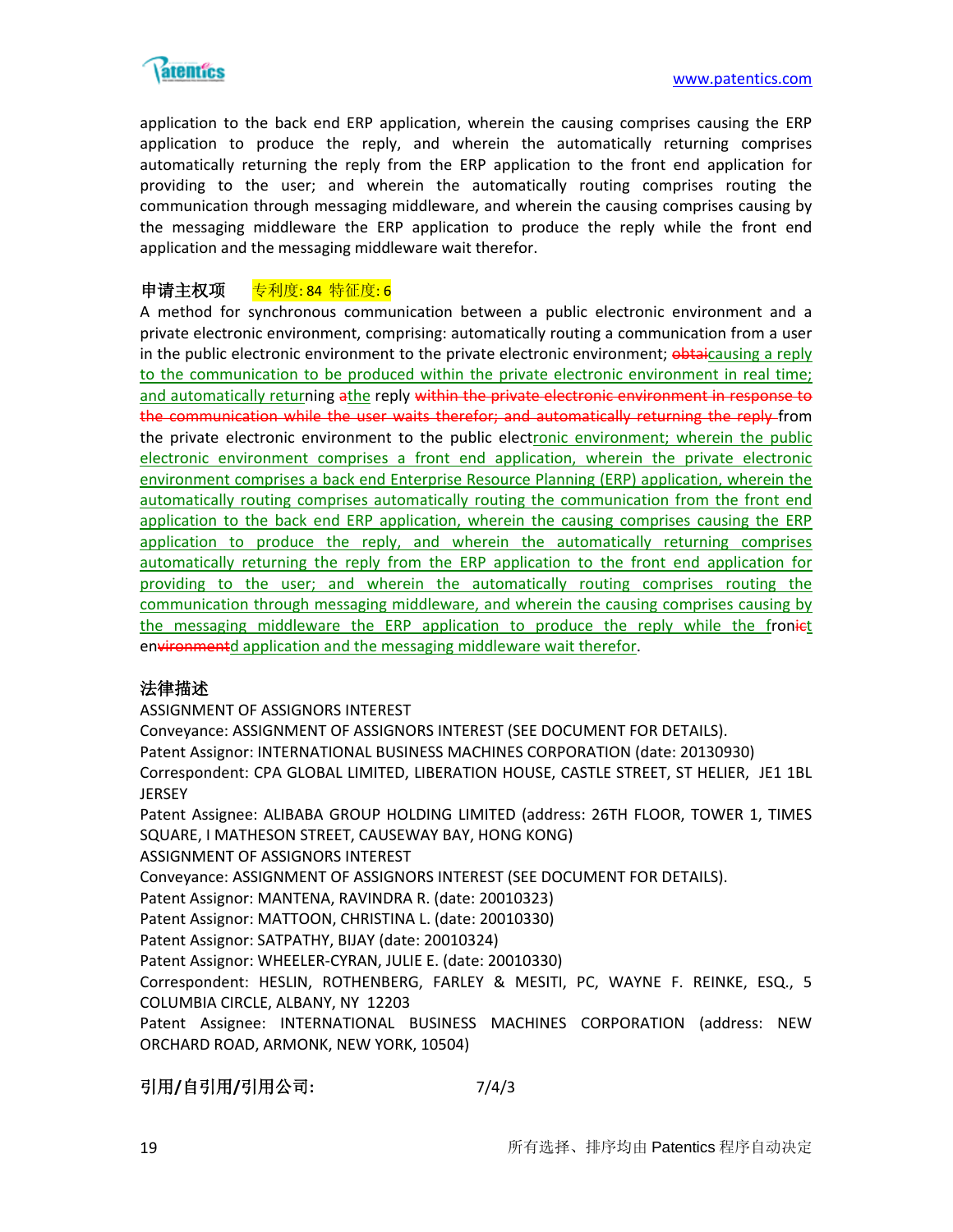# **Tatentics**

| 被引用/被自引用/被引用公司: | 3/3/1 |
|-----------------|-------|
| 同族:             | 1     |
| 法律状态:           | Valid |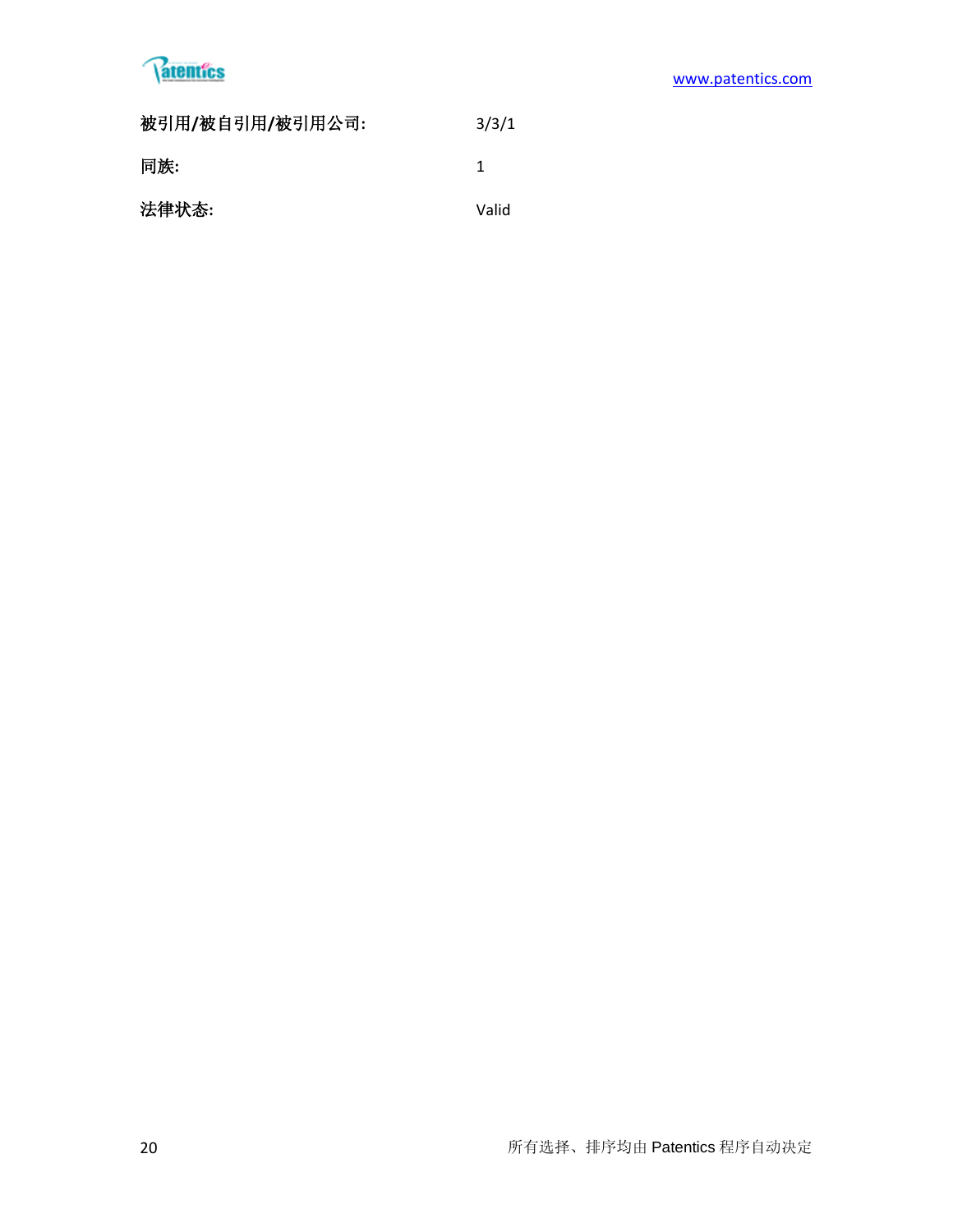

# **Method and system for service providers to personalize event notifications to users**

授权号**:** [US7469250](http://113.31.18.23/invokexml.do?sf=ShowPatent&spn=7469250&sv=59d8405e08ae8f886c95d8af38fd764d) 申请号**:** 11/006,117

优先权日**:** 2003/12/10 申请日**:** 2004/12/07 授权日**:** 2008/12/23

申请人**:** 国际商业机器公司

专利权人**:** 阿里巴巴

发明人**:** Bazot; Philippe|Cresp; Jacques|Livigni; Fabrice|Sert; Richard

# 摘要

Personalized notifications are delivered to end users. A service provider receives, a content description from a content provider. The content description defines keywords, values attached to each keyword and a localization of values attached to each keyword in a piece of content. Each time a subscription request for a notification service related to the received content description is received from an end user, keywords values and the delivery channels selected by the user are recorded. A notification rule associated with the end user based on the selected keyword values and the localization of the selected keyword values in the content is generated. Each time a piece of content related to the content description is received from the content provider, the received piece of content is adapted to comply with the generated rules. For each rule



previously generated, the values contained in the adapted piece of content are checked against the values as defined in the rule for each localization.

# 主权项 **专利度: 14 特征度: 24**

A method for delivering personalized notifications to at least one user for at least one delivery channel selected by said user, said method comprising the steps of: receiving a content description from a content provider, said content description defining, for a piece of content received from said content provider, at least one keyword, said at least one keyword having at least one attached value, and a localization of said at least one attached value in said piece of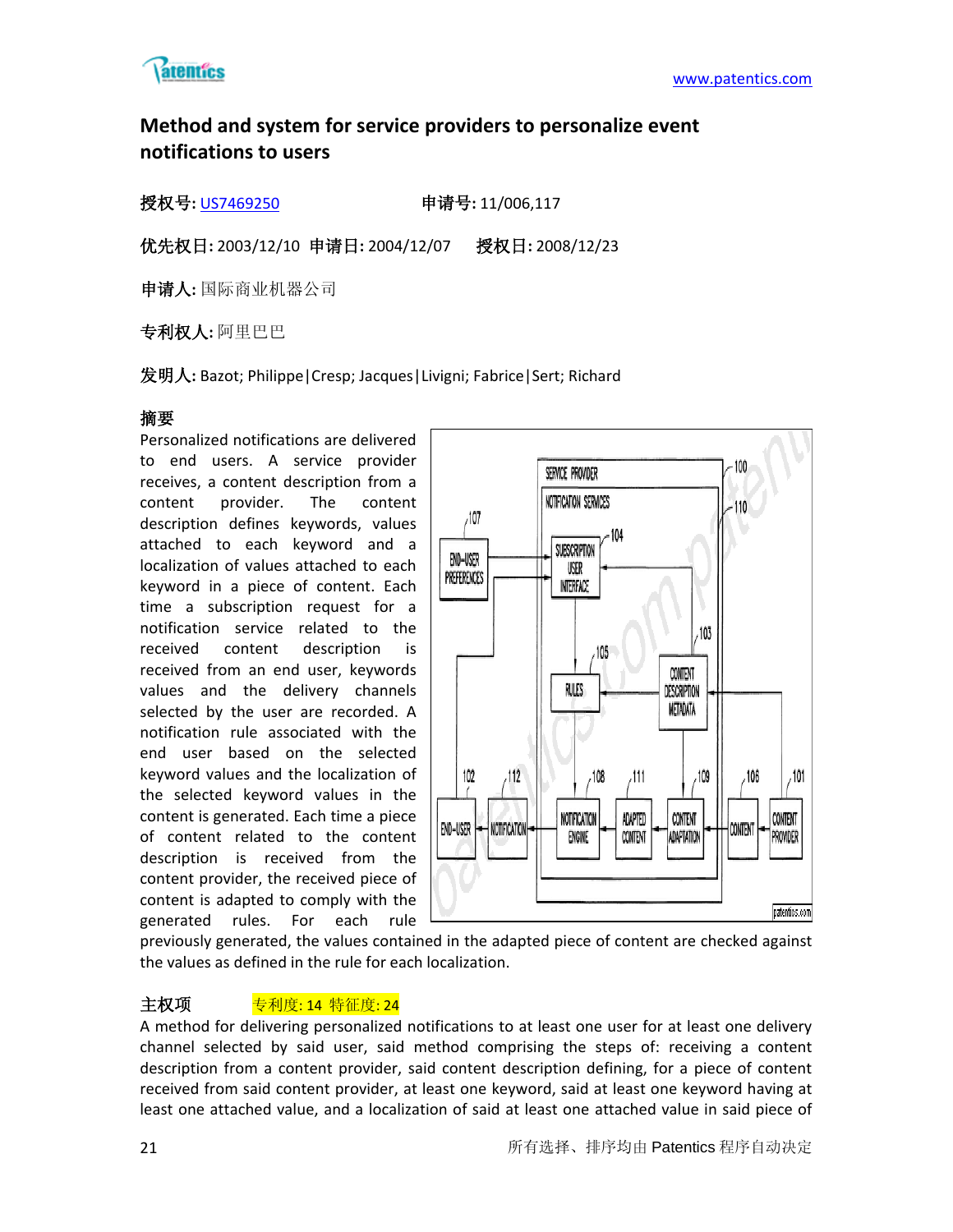

content, wherein said content description comprises hierarchical relationships between each corresponding said keyword; recording said at least one attached value and said at least one delivery channel selected by said user each time a subscription request for a notification service related to said content description, is received from said user; generating a notification rule associated with said user based on said selected at least one attached value and said localization; adapting said piece of content related to said content description to comply with said notification rule each time said piece of content is received from said content provider; and checking for each localization, said adapted piece of content against said notification rule each time said piece of content is received from said content provider and for each rule previously generated; and delivering personalized notifications to said user.

# 申请主权项 <u>专利度: 15 特征度: 16</u>

A method for delivering personalized notifications to at least one user for at least one delivery channel selected by said user, said method comprising the steps of: receiving a content description from a content provider, said content description defining, for a piece of content received from said content provider, at least one keyword, said at least one keyword having at least one attached value, and a localization of said at least one attached value in said piece of content, wherein said content description comprises hierarchical relationships between each corresponding said keyword; recording said at least one attached value and said at least one delivery channel selected by said user each time a subscription request for a notification service related to said content description, is received from said user; generating a notification rule associated with said user based on said selected at least one attached value and said localization; adapting said piece of content related to said content description to comply with said notification rule each time said piece of content is received from said content provider; and checking for each localization, said adapted piece of content against said notification rule each time said piece of content is received from said content provider and for each rule previously generated; and delivering personalized notifications to said user.

# 法律描述

ASSIGNMENT OF ASSIGNORS INTEREST

Conveyance: ASSIGNMENT OF ASSIGNORS INTEREST (SEE DOCUMENT FOR DETAILS). Patent Assignor: INTERNATIONAL BUSINESS MACHINES CORPORATION (date: 20130930) Correspondent: CPA GLOBAL LIMITED, LIBERATION HOUSE, CASTLE STREET, ST HELIER, JE1 1BL JERSEY

Patent Assignee: ALIBABA GROUP HOLDING LIMITED (address: 26TH FLOOR, TOWER 1, TIMES SQUARE, I MATHESON STREET, CAUSEWAY BAY, HONG KONG)

ASSIGNMENT OF ASSIGNORS INTEREST

Conveyance: ASSIGNMENT OF ASSIGNORS INTEREST (SEE DOCUMENT FOR DETAILS).

Patent Assignor: BAZOT, PHILIPPE (date: 20041119)

Patent Assignor: CRESP, JACQUES (date: 20041119)

Patent Assignor: LIVIGNI, FABRICE (date: 20041119)

Patent Assignor: SERT, RICHARD (date: 20041119)

Correspondent: IBM CORPORATION, JOHN R. PIVNICHNY, IP LAW DEPT. IQ0A/BLAG. 40-3, 1701 NORTH STREET, ENDICOTT, NY 13760

Patent Assignee: INTERNATIONAL BUSINESS MACHINES CORPORATION (address: NEW ORCHARD ROAD, ARMONK, NEW YORK, 10504)

# 引用**/**自引用**/**引用公司**:** 7/1/6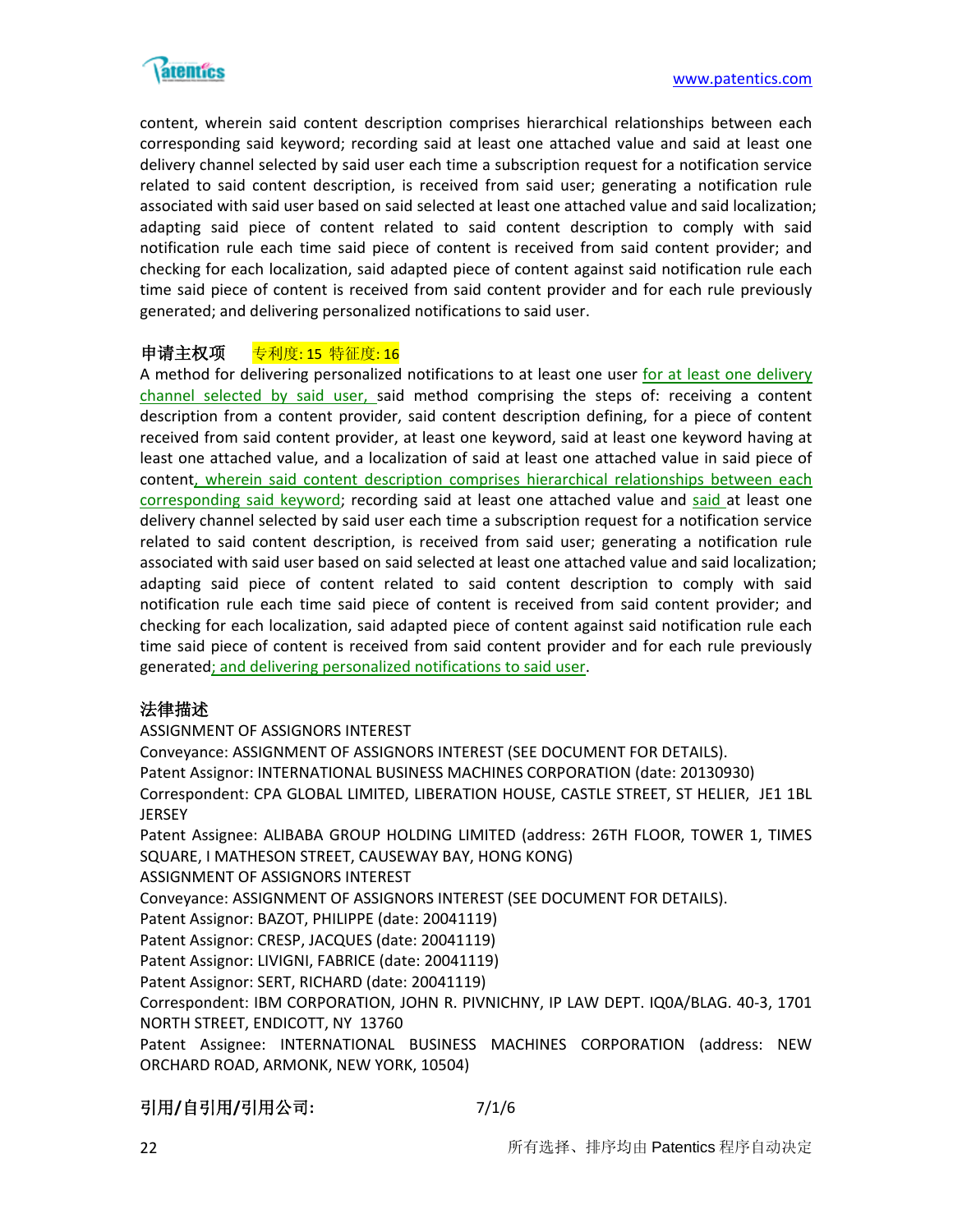

| 被引用/被自引用/被引用公司: | 1/0/1 |
|-----------------|-------|
| 同族:             | ર     |
| 法律状态:           | Valid |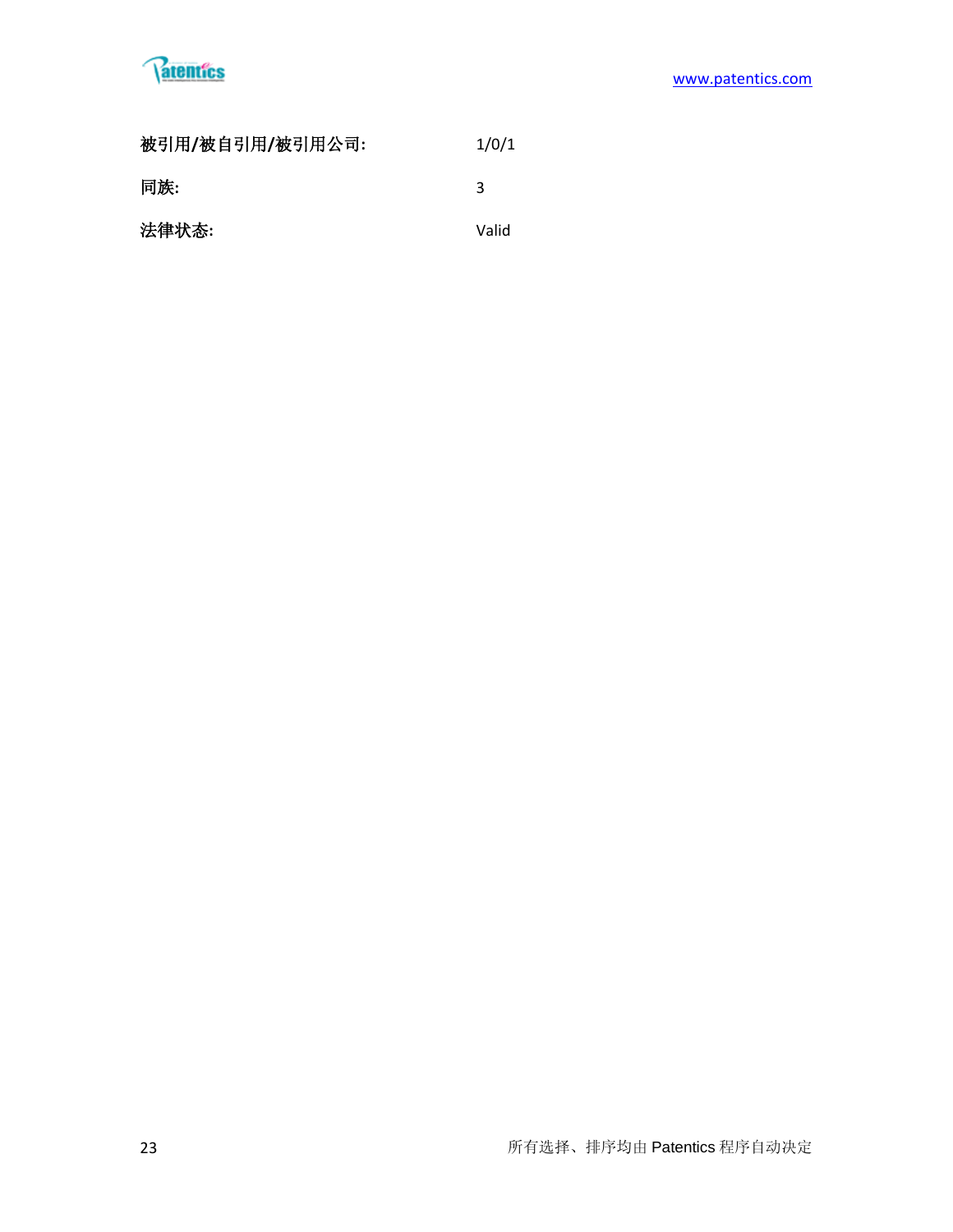

# **Offline dynamic web page generation**

授权号**:** [US7437663](http://113.31.18.23/invokexml.do?sf=ShowPatent&spn=7437663&sv=cbf35bbee1aaff35ad43ae9b75bfd12f) 申请号**:** 10/046,999

优先权日**:** 2002/01/16 申请日**:** 2002/01/16 授权日**:** 2008/10/14

申请人**:** 国际商业机器公司

专利权人**:** 阿里巴巴

发明人**:** Lakhdhir; Mansoor|Macias; Mike V.|Massand; Jagdish D.|McMillan; Melinda Yuki

# 摘要

A method, computer program product, electronic document product, and data processing system for rendering web pages containing dynamic data is disclosed. A rendering program executes periodically to render web documents from source documents, base strings for various visual features, database information, and descriptive text. Special command strings located within a source document direct the rendering program to insert information for a database or to insert descriptive text. The format for the inserted data is determined according to a base string for the particular feature(s) of the document being inserted. The resulting rendered document is stored on the web server for quick retrieval with little or no additional document processing.

# 度: 16

主权项 <mark>专利度: 35 特征</mark>



A method of maintaining a web page, comprising the computer-implemented steps: at regular intervals or when dynamic content changes, performing the following steps: retrieving a source document for said web page; locating a plurality of command strings within said source document, wherein each command string of said plurality of command strings includes a respective element type and at least one respective element parameter; retrieving a respective base string corresponding to said respective element type; modifying said respective base string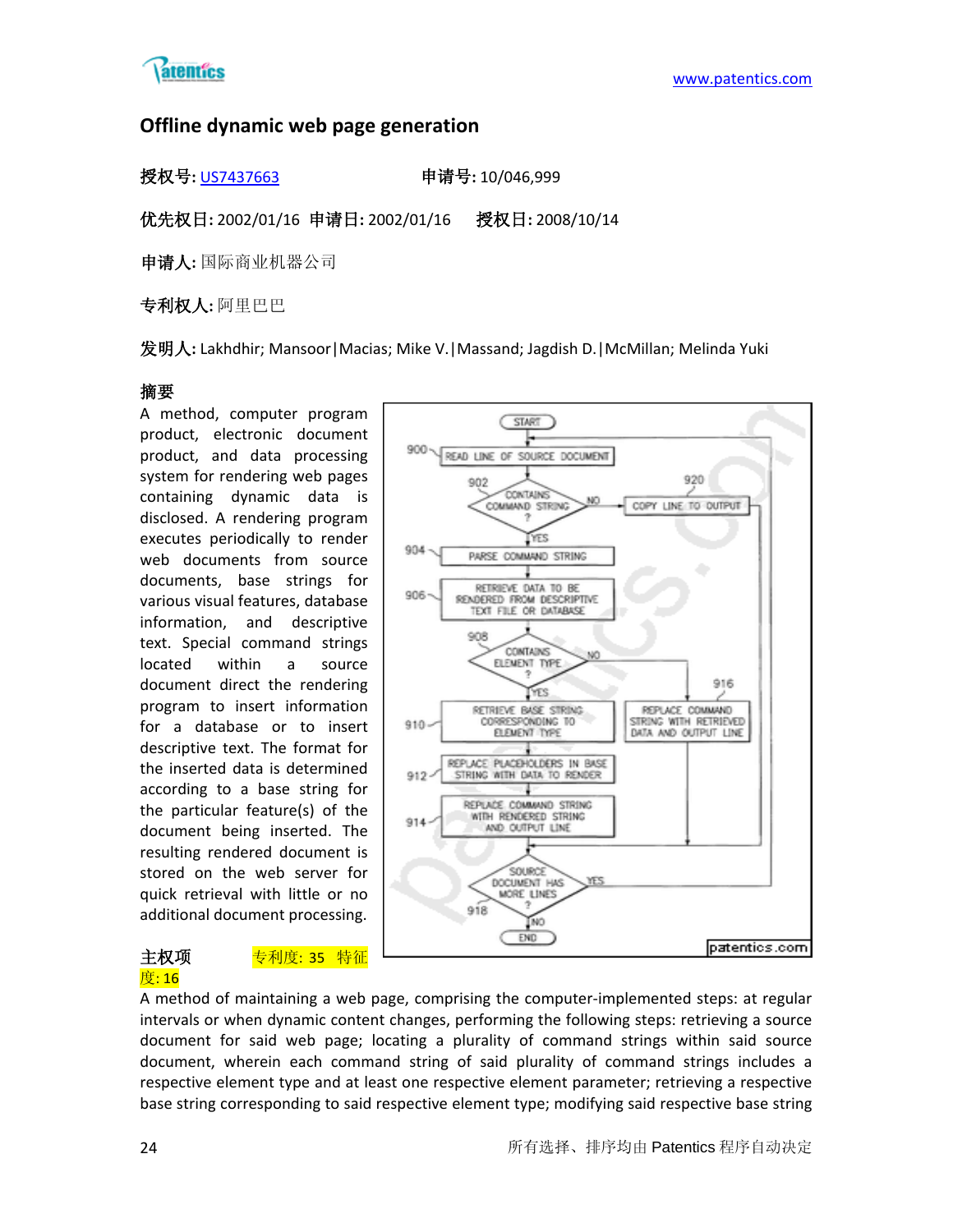

according to said at least one respective element parameter to obtain a respective rendered string; replacing said respective command string in said source document with said respective rendered string; after said retrieving, locating, modifying, and replacing steps, saving said source document as a current web page; whereby a server responding to a request for dynamic content does not need to render the dynamic content.

# 申请主权项 专利度: 45 特征度: 12

A method of constructing a structured document, comprising: locating amaintaining a web page, comprising the computer-implemented steps: at regular intervals or when dynamic content changes, performing the following steps: retrieving a source document for said web page; locating a plurality of command strings within asaid source document, wherein theach command string includes anof said plurality of command strings includes a respective element type and at least one respective element parameter; retrieving a respective base string corresponding to thsaid respective element type; modifying thsaid respective base string according to thesaid at least one respective element parameter to obtain a respective rendered string; and replacing thesaid respective command string in thesaid source document with thesaid respective rendered string; after said retrieving, locating, modifying, and replacing steps, saving said source document as a current web page; whereby a server responding to a request for dynamic content does not need to render the dynamic content.

# 法律描述

ASSIGNMENT OF ASSIGNORS INTEREST Conveyance: ASSIGNMENT OF ASSIGNORS INTEREST (SEE DOCUMENT FOR DETAILS). Patent Assignor: INTERNATIONAL BUSINESS MACHINES CORPORATION (date: 20130930) Correspondent: CPA GLOBAL LIMITED, LIBERATION HOUSE, CASTLE STREET, ST HELIER, JE1 1BL **JERSEY** Patent Assignee: ALIBABA GROUP HOLDING LIMITED (address: 26TH FLOOR, TOWER 1, TIMES SQUARE, I MATHESON STREET, CAUSEWAY BAY, HONG KONG) ASSIGNMENT OF ASSIGNORS INTEREST Conveyance: ASSIGNMENT OF ASSIGNORS INTEREST (SEE DOCUMENT FOR DETAILS). Patent Assignor: LAKHDHIR, MANSOOR (date: 20011114) Patent Assignor: MACIAS, MIKE V. (date: 20011107) Patent Assignor: MASSAND, JAGDISH D. (date: 20011107) Patent Assignor: MCMILLAN, MELINDA YUKI (date: 20011107) Correspondent: IBM CORPORATION, CYNTHIA S. BYRD, INTELLECTUAL PROPERTY LAW, 11400 BURNET ROAD, AUSTIN, TX 78758 Patent Assignee: INTERNATIONAL BUSINESS MACHINES CORPORATION (address: NEW ORCHARD ROAD, ARMONK, NEW YORK, 10504) 引用**/**自引用**/**引用公司**:** 27/5/15 被引用**/**被自引用**/**被引用公司**:** 9/0/2 同族**:** 1 法律状态**:** Valid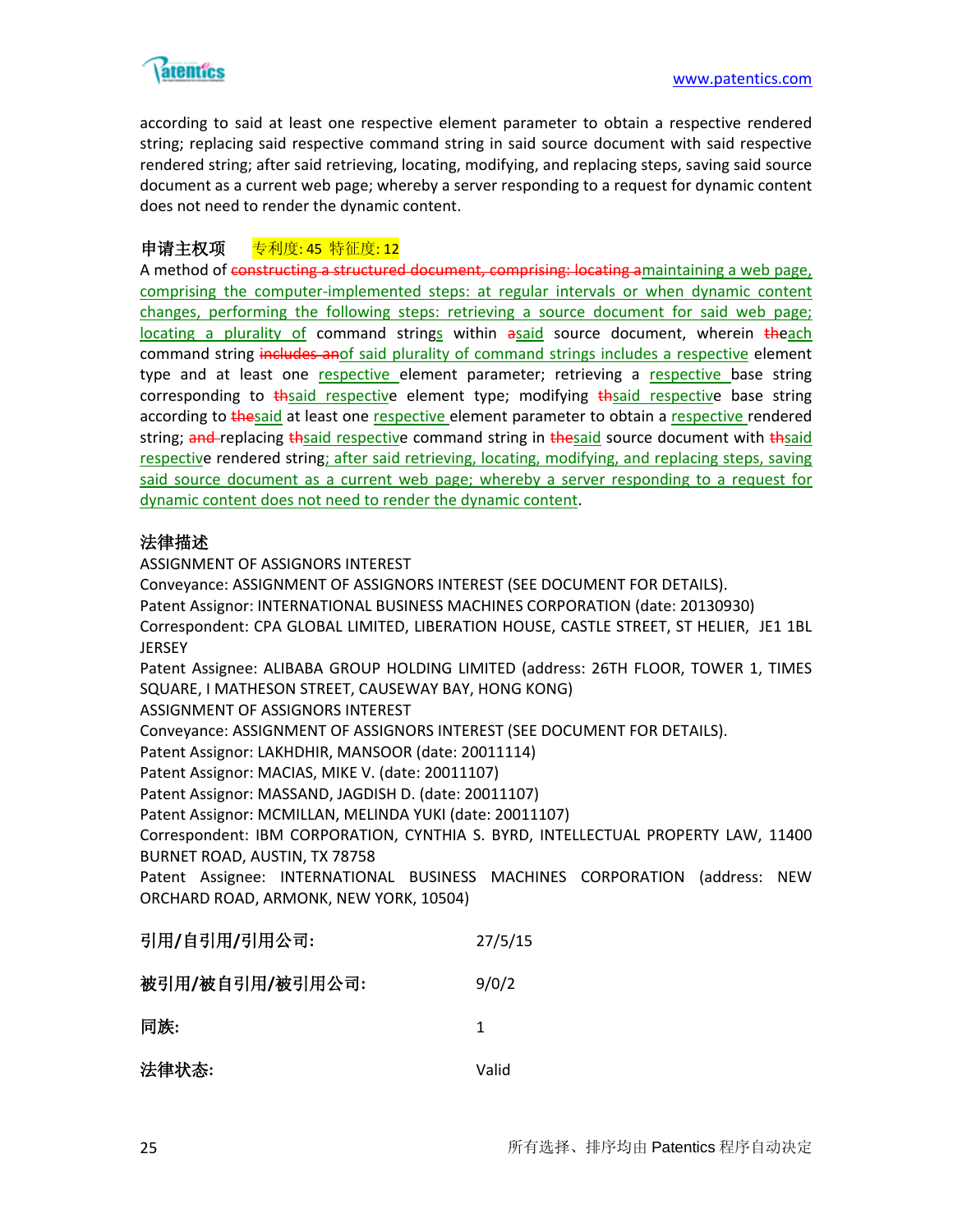

# **Method, system and program product for providing an entitled price in an electronic transaction**

授权号**:** [US7386474](http://113.31.18.23/invokexml.do?sf=ShowPatent&spn=7386474&sv=5e7b1785565b7c03808ee226b810efb6) 申请号**:** 09/752,330

优先权日**:** 2000/12/29 申请日**:** 2000/12/29 授权日**:** 2008/06/10

申请人**:** 国际商业机器公司

专利权人**:** 阿里巴巴

发明人**:** Mantena; Ravindra R.|Mattoon; Christina L.|Satpathy; Bijay|Wheeler-Cyran; Julie A.

# 摘要

An entitled price in an electronic transaction is provided to a public electronic environment (e.g., a browser on a global computer network) from a private electronic environment (e.g., an ERP application on a private computer network) by electronically sending from a requestor a request for an entitled price via a public electronic environment; automatically routing the request to a private electronic environment; obtaining the entitled price within the private electronic environment while the requestor waits; and automatically returning the entitled price from the private electronic environment to the public electronic environment for providing to the requestor.

### 主权项 <mark>专利度: 48 特征度: 24</mark>

A method of providing an entitled price in an electronic transaction, comprising: electronically sending by a requestor a



request for an entitled price based on a preexisting entitlement from a public electronic environment; automatically routing the request to a private electronic environment; obtaining the entitled price within the private electronic environment in real time while the requestor waits; and automatically returning the entitled price from the private electronic environment to the public electronic environment for providing to the requestor.

申请主权项 专利度: 36 特征度: 10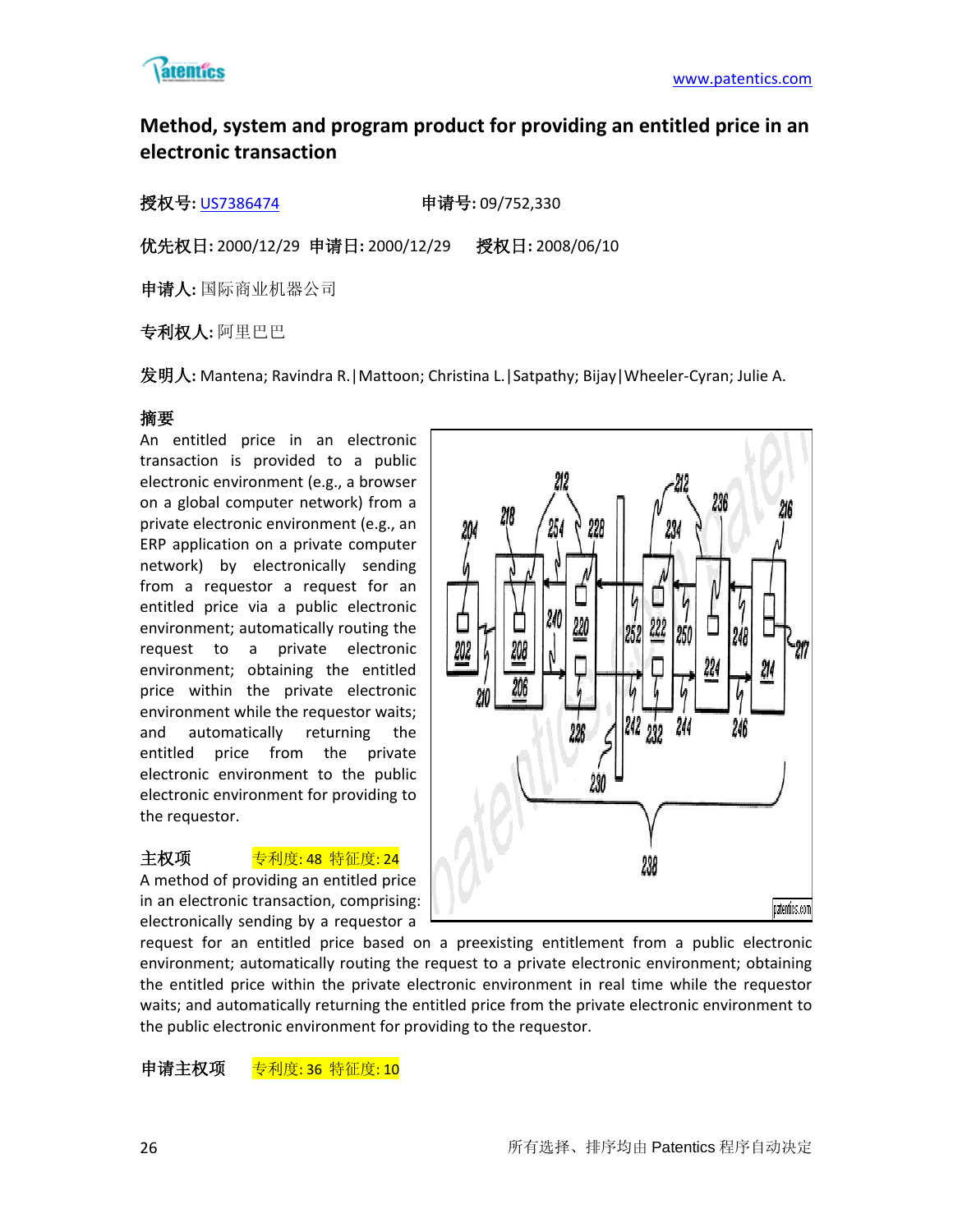

A method of providing an entitled price in an electronic transaction, comprising: electronically sending by a requestor a request for an entitled price based on a preexisting entitlement from a public electronic environment; automatically routing the request to a private electronic environment; obtaining the entitled price within the private electronic environment in real time while the requestor waits; and automatically returning the entitled price from the private electronic environment to the public electronic environment for providing to the requestor.

# 法律描述

ASSIGNMENT OF ASSIGNORS INTEREST Conveyance: ASSIGNMENT OF ASSIGNORS INTEREST (SEE DOCUMENT FOR DETAILS). Patent Assignor: INTERNATIONAL BUSINESS MACHINES CORPORATION (date: 20130930) Correspondent: CPA GLOBAL LIMITED, LIBERATION HOUSE, CASTLE STREET, ST HELIER, JE1 1BL **JERSEY** Patent Assignee: ALIBABA GROUP HOLDING LIMITED (address: 26TH FLOOR, TOWER 1, TIMES SQUARE, I MATHESON STREET, CAUSEWAY BAY, HONG KONG) ASSIGNMENT OF ASSIGNORS INTEREST Conveyance: ASSIGNMENT OF ASSIGNORS INTEREST (SEE DOCUMENT FOR DETAILS). Patent Assignor: MANTENA, RAVINDRA R. (date: 20010323) Patent Assignor: MATTOON, CHRISTINA L. (date: 20010330) Patent Assignor: SATPATHY, BIJAY (date: 20010324) Patent Assignor: WHEELER-CYRAN, JULIE E. (date: 20010330) Correspondent: HESLIN ROTHENBERG FARLEY & MESITI P.C., WAYNE F. REINKE, ESQ., 5 COLUMBIA CIRCLE, ALBANY, NY 12203 Patent Assignee: INTERNATIONAL BUSINESS MACHINES CORPORATION (address: A CORPORATION OF NEW YORK, NEW ORCHARD ROAD, ARMONK, NEW YORK, 10504)

| 引用/自引用/引用公司:    | 11/5/6 |
|-----------------|--------|
| 被引用/被自引用/被引用公司: | 1/1/1  |
| 同族:             | 1      |
| 法律状态:           | Valid  |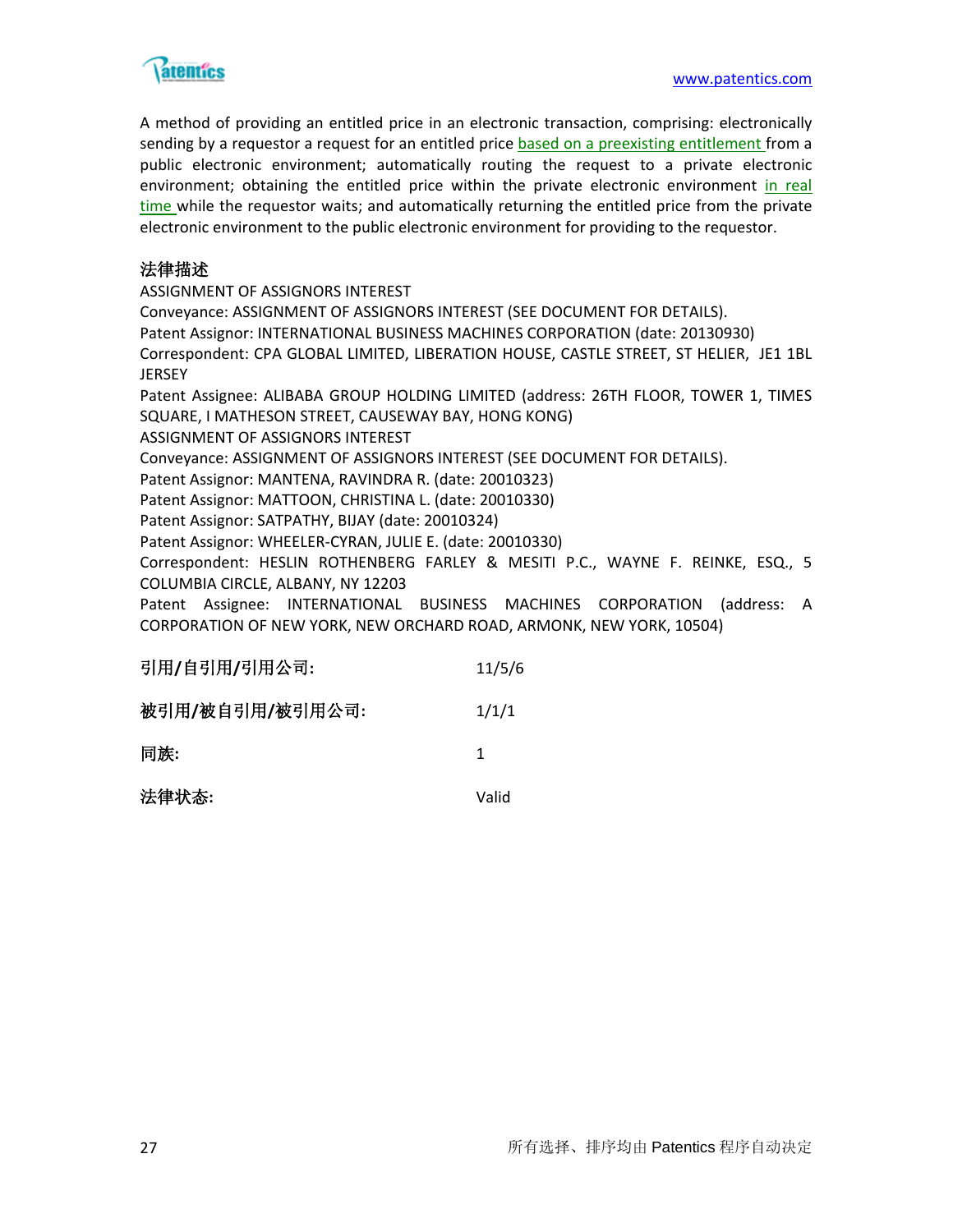

# **Single submission buttons**

授权号**:** [US7310783](http://113.31.18.23/invokexml.do?sf=ShowPatent&spn=7310783&sv=2d6336720e128e24aa5b7eb2870c0f7e) 申请号**:** 10/842,309

优先权日**:** 2004/05/10 申请日**:** 2004/05/10 授权日**:** 2007/12/18

申请人**:** 国际商业机器公司

专利权人**:** 阿里巴巴

发明人**:** Pagan; William G.

# 摘要

A method and mechanism for enforcing a one-submission-only policy for a graphical button is provided. The method provides a button object defined to be enabled for only one submission action upon the button object. When a first submission action upon the button object is detected, the action associated with the button object is executed. When another submission action upon the button object is detected, the other submission action is discarded without executing the associated action. Subsequent submission actions are similarly ignored until the button object is re-instantiated to restore its functionality. In this manner, the onesubmission-only behavior is embedded into the button object itself, without reliance on external mechanisms.



#### 主权项 **专利度: 6 特征度: 12**

A computer readable medium encoded



with a computer program for enforcing a one-click-only policy for a graphical button object that is displayable on a computer screen, the one-click-only policy preventing a user from inadvertently activating a pre-determined action associated with the graphical button object more than one time, the computer program comprising computer executable code for: displaying the graphical button object on a computer screen, the graphical button object having been previously instantiated from a button class, the button class embedding the one-click-only policy within the graphical button object so that a JavaScript external to the graphical button object is not required to enforce the one-click-only policy for the graphical object; responsive to receiving user input clicking on the graphical button object displayed on the computer screen for a first time, activating the pre-determined action associated with the graphical button object;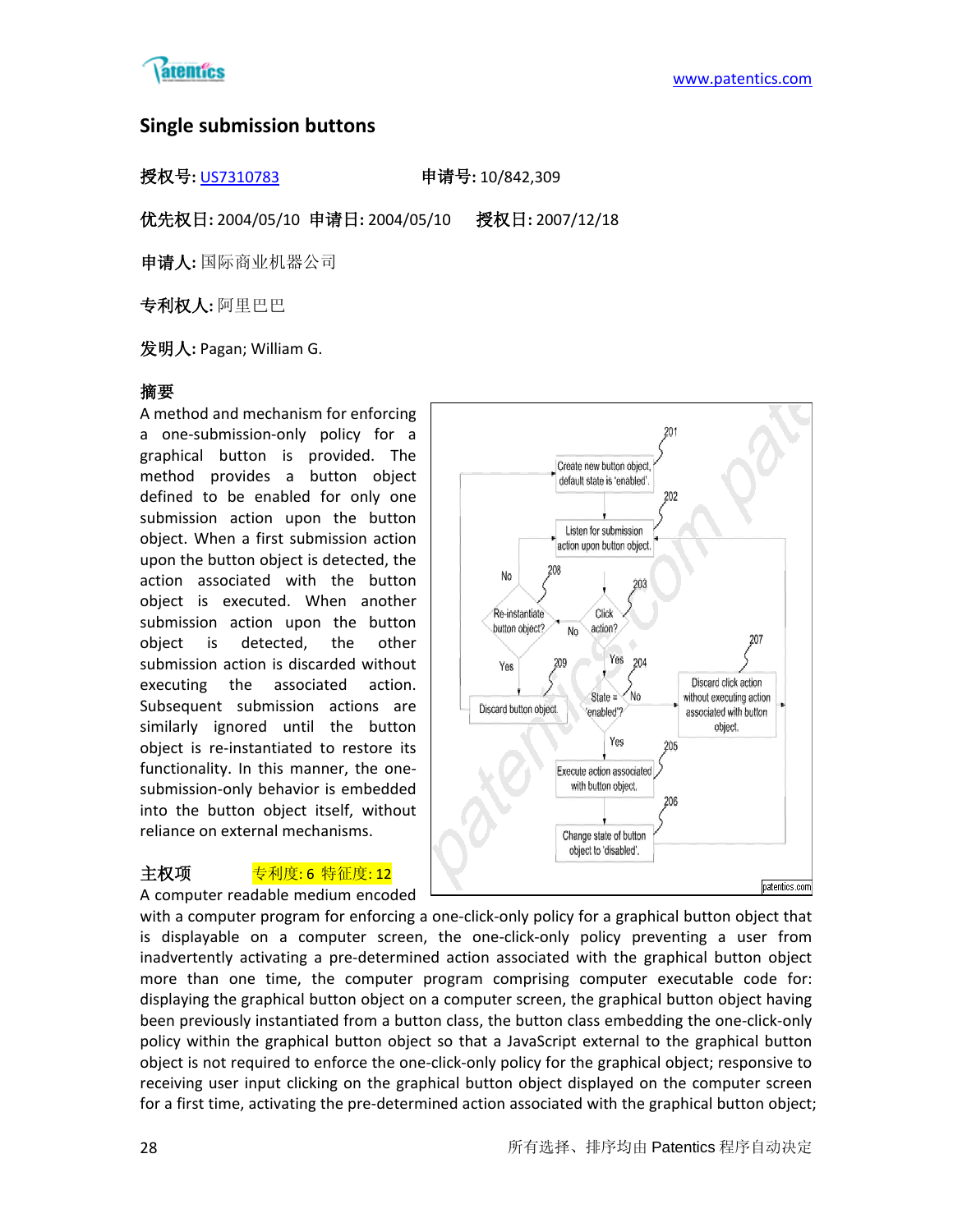

and responsive to receiving user input clicking on the graphical button object displayed on the computer screen for a second time subsequent to the first time, not activating the pre-defined action associated with the graphical button object in accordance the one-click only policy embedded in the graphical button object.

# 申请主权项 <mark>专利度: 13 特征度: 7</mark>

A method for enforcing a one-submission-only policy for a graphical button, comprising: (a) providing a button object, wherein the button object is defined to be enabled for only one submission action upon the button object; (b) detecting a first submission action upon the button object; (c) executing ancomputer readable medium encoded with a computer program for enforcing a one-click-only policy for a graphical button object that is displayable on a computer screen, the one-click-only policy preventing a user from inadvertently activating a predetermined action associated with the graphical button object more than one time, the computer program comprising computer executable code for: displaying the graphical button object on a computer screen, the graphical button object having been previously instantiated from a button class, the button class embedding the one-click-only policy within the graphical button object so that a JavaScript external to the graphical button object is not required to enforce the one-click-only policy for the graphical object; responsive to receiving user input clicking on the graphical button object displayed on the computer screen for a first time, activating the pre-determined action associated with the graphical button object; (d) detecting another submission action upon the button object; and (e) discarding the other submission action without executing the action associated with theand responsive to receiving user input clicking on the graphical button object displayed on the computer screen for a second time subsequent to the first time, not activating the pre-defined action associated with the graphical button object in accordance the one-click only policy embedded in the graphical button object.

### 法律描述

ASSIGNMENT OF ASSIGNORS INTEREST

Conveyance: ASSIGNMENT OF ASSIGNORS INTEREST (SEE DOCUMENT FOR DETAILS). Patent Assignor: INTERNATIONAL BUSINESS MACHINES CORPORATION (date: 20130930) Correspondent: CPA GLOBAL LIMITED, LIBERATION HOUSE, CASTLE STREET, ST HELIER, JE1 1BL

**JERSEY** 

Patent Assignee: ALIBABA GROUP HOLDING LIMITED (address: 26TH FLOOR, TOWER 1, TIMES SQUARE, I MATHESON STREET, CAUSEWAY BAY, HONG KONG)

ASSIGNMENT OF ASSIGNORS INTEREST

Conveyance: ASSIGNMENT OF ASSIGNORS INTEREST (SEE DOCUMENT FOR DETAILS).

Patent Assignor: PAGAN, WILLIAM G. (date: 20040509)

Correspondent: IBM CORPORATION, MICHELE FITZSIMMONS, IP LAW DEPARTMENT, 9CCA/002- 2, 3039 CORNWALLIS ROAD, RESEARCH TRIANGLE PARK, NY 27709

Patent Assignee: INTERNATIONAL BUSINESS MACHINES CORPORATION (address: NEW ORCHARD ROAD, ARMONK, NEW YORK, 10504)

| 引用/自引用/引用公司: | 20/4/15 |
|--------------|---------|
|              |         |

被引用**/**被自引用**/**被引用公司**:** 5/1/4

同族**:** 1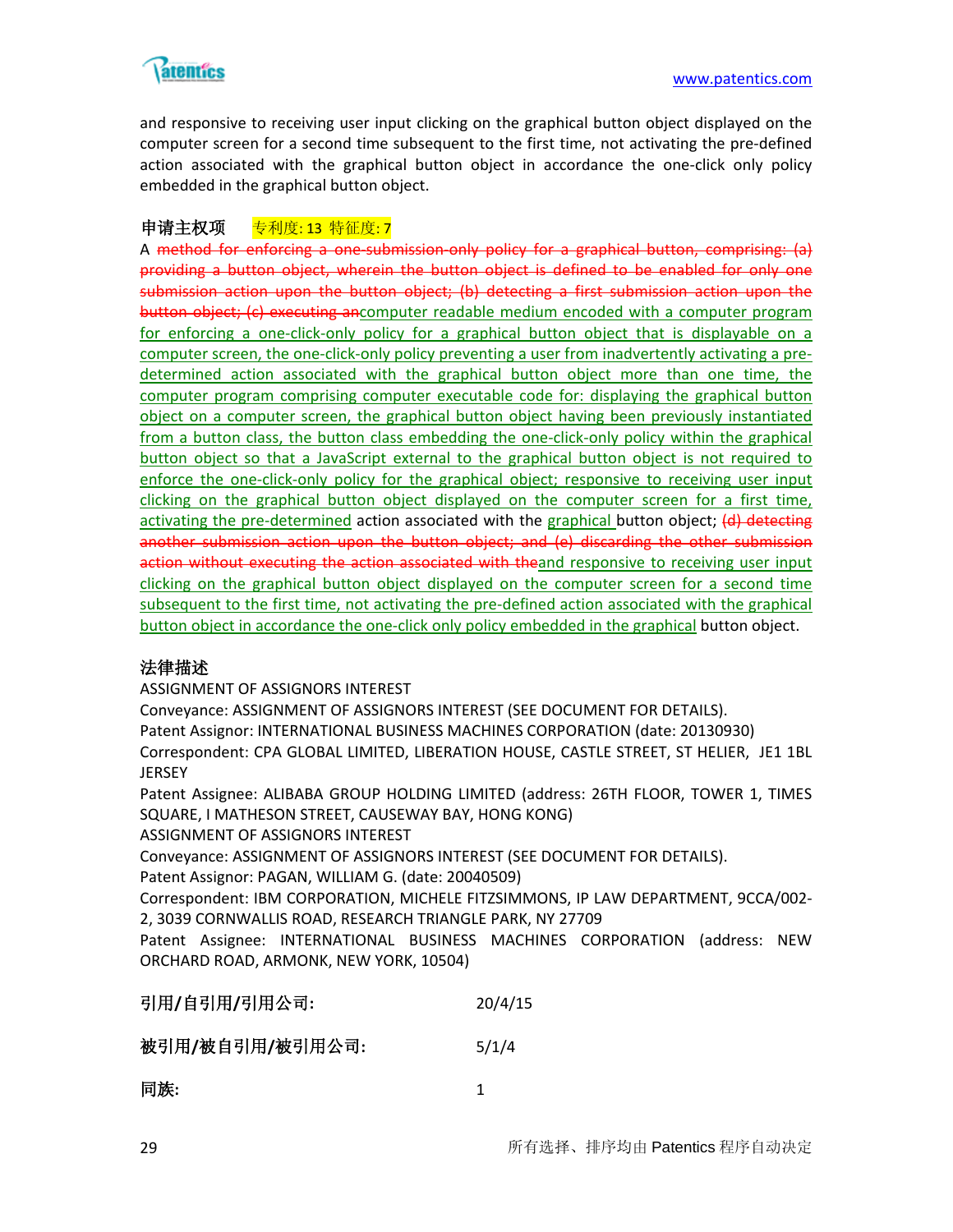

法律状态**:** Valid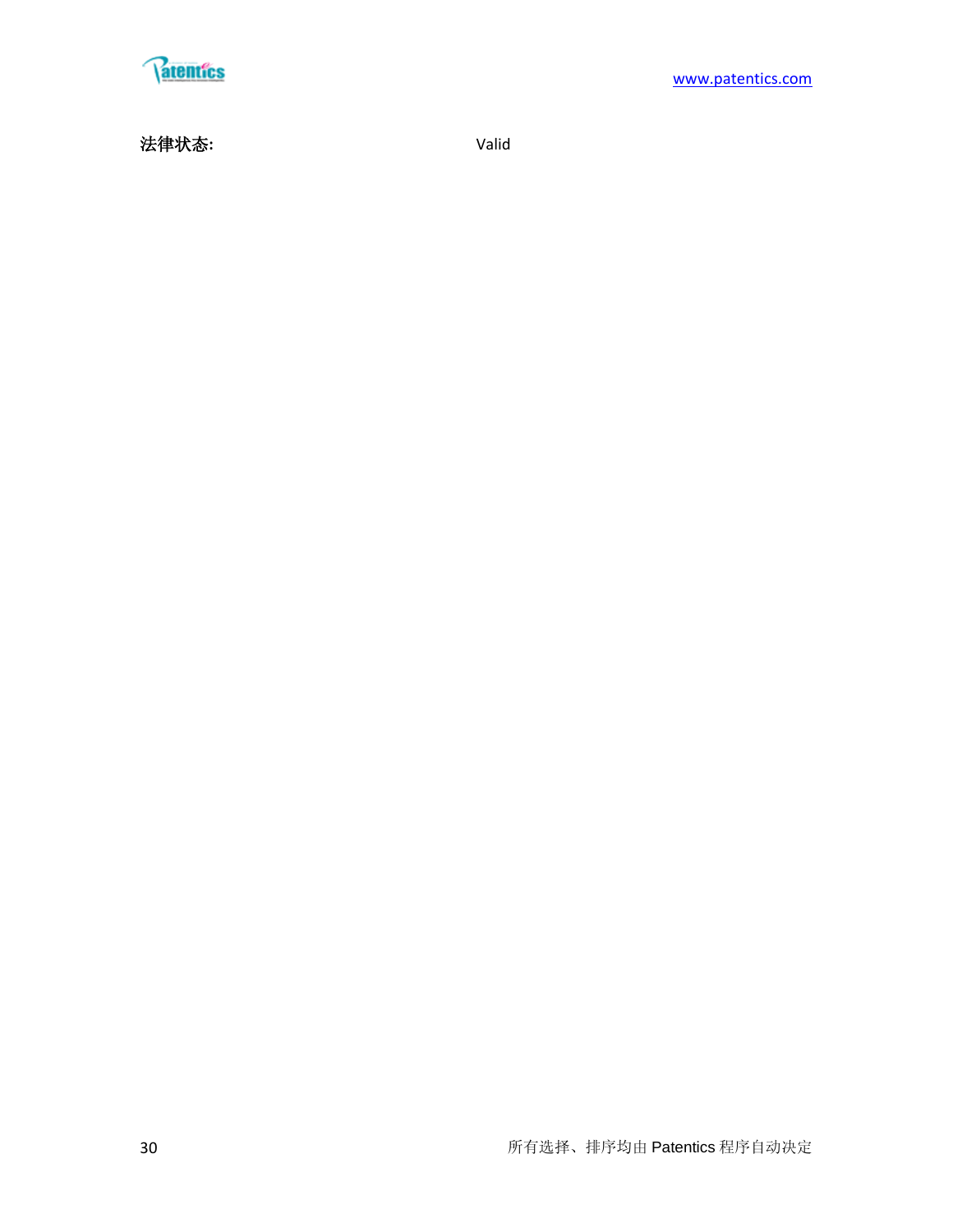

# **Automatic sales promotion selection system and method**

授权号**:** [US7155401](http://113.31.18.23/invokexml.do?sf=ShowPatent&spn=7155401&sv=2258aa7727428e4e1d64210c2d96b184) 申请号**:** 09/004,034

优先权日**:** 1994/12/23 申请日**:** 1998/01/07 授权日**:** 2006/12/26

申请人**:** 国际商业机器公司

专利权人**:** 阿里巴巴

发明人**:** Cragun; Brian John|Kelsey; Todd Mark|Lund; Stephen Hollis

# 摘要

An automated sales promotion selection system uses neural networks to identify promising sales promotions based on recent customer purchases. The system includes a customer information device that receives customer data relating to customer purchases of items from an inventory of items, a central processing unit having a sales promotion neural network and a storage unit containing a plurality of item identifiers comprising potential customer purchases of additional items from the inventory, wherein the sales opportunity neural network responds to customer data received from the customer information device by determining if one or more of the item identifiers in the storage unit corresponds to an item likely to be purchased by one of the customers, and an output device that receives the item identifiers of the likely purchases



determined by the sales promotion neural network and produces a sales promotion relating to at least one of the item identifiers.

# 主权项 **专利度: 21 特征度: 22**

An automated sales promotion selection system comprising: an input device that receives customer data relating to purchases of items by customers; a computer system including a central processing unit and a storage unit including a purchase advisor neural network and a plurality of item identifiers that identify items available for purchase, wherein the purchase advisor neural network responds to customer data received from the input device by determining if one or more of the item identifiers stored in the storage unit corresponds to an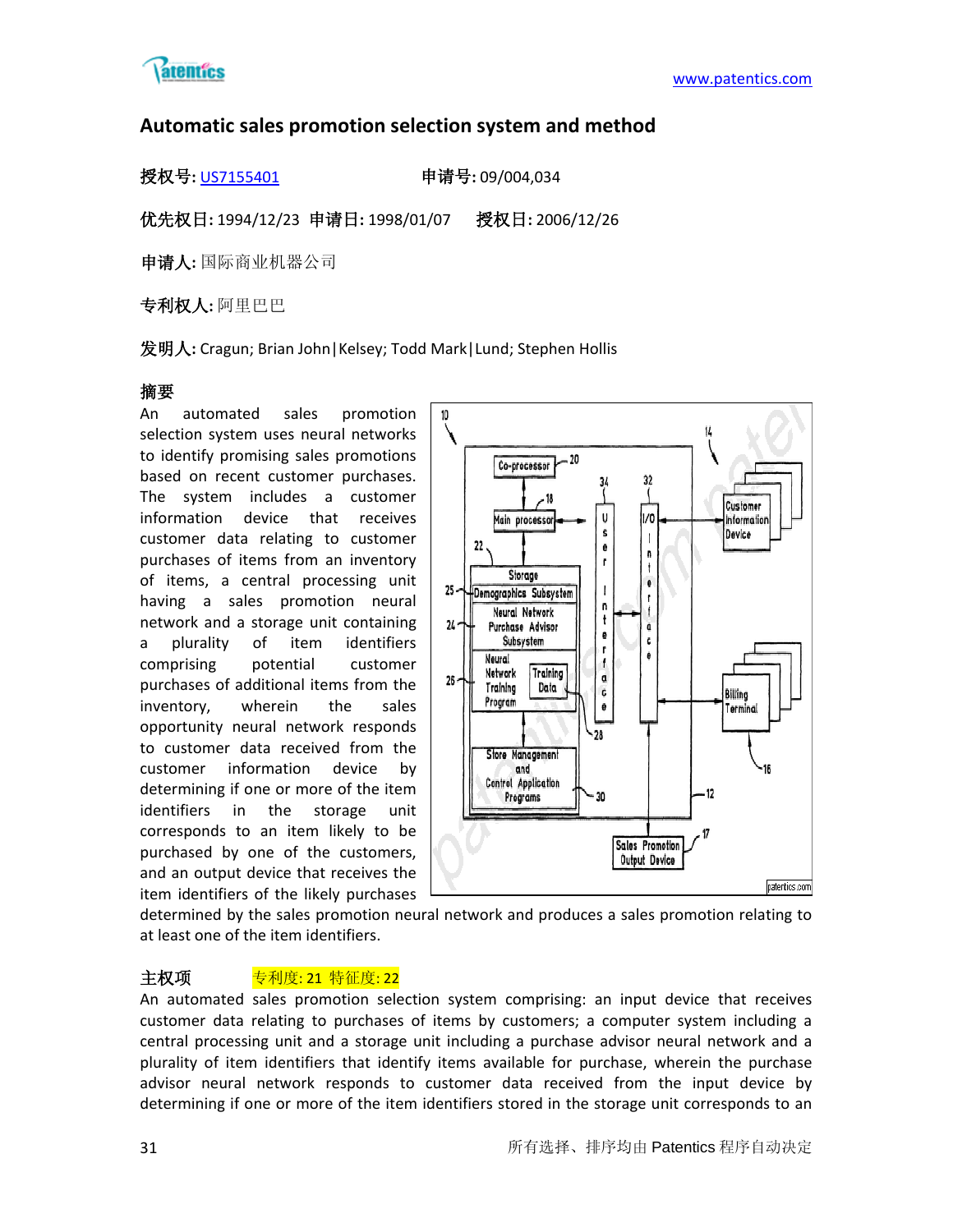

item likely to be purchased by one of the customers and identifies a sales promotion relating to the item, and wherein the central processing unit selectively adapts the response of the purchase advisor neural network for future customers in response to customer data; and an output device that receives the item identifiers of the likely purchases determined by the purchase advisor neural network; wherein the storage unit further includes a customer demographics neural network that estimates buying characteristics of one or more customers most likely to be at a purchase location, and also produces item identifiers comprising the estimated item purchases of the estimated customers.

# 法律描述

ASSIGNMENT OF ASSIGNORS INTEREST

Conveyance: ASSIGNMENT OF ASSIGNORS INTEREST (SEE DOCUMENT FOR DETAILS). Patent Assignor: INTERNATIONAL BUSINESS MACHINES CORPORATION (date: 20130930) Correspondent: CPA GLOBAL LIMITED, LIBERATION HOUSE, CASTLE STREET, ST HELIER, JE1 1BL JERSEY

Patent Assignee: ALIBABA GROUP HOLDING LIMITED (address: 26TH FLOOR, TOWER 1, TIMES SQUARE, I MATHESON STREET, CAUSEWAY BAY, HONG KONG)

| 引用/自引用/引用公司:    | 18/2/14 |
|-----------------|---------|
| 被引用/被自引用/被引用公司: | 39/0/8  |
| 同族:             | 2       |
| 法律状态:           | Valid   |
|                 |         |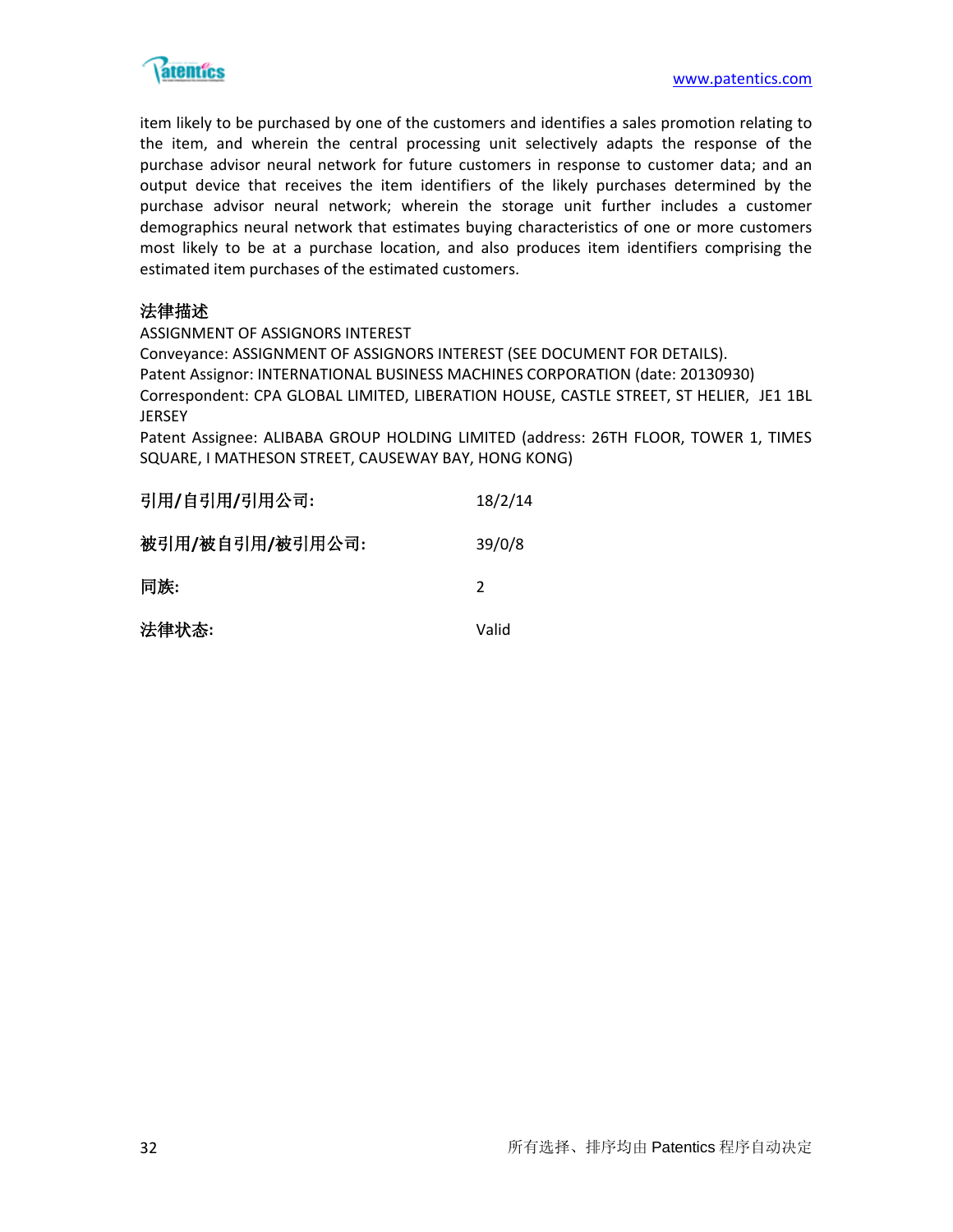

# **Scheduling for data warehouse ETL processing and data mining execution**

授权号**:** [US7058615](http://113.31.18.23/invokexml.do?sf=ShowPatent&spn=7058615&sv=10b40d18ca1cf749fc19fb5908385131) 申请号**:** 10/422,675

优先权日**:** 2003/04/24 申请日**:** 2003/04/24 授权日**:** 2006/06/06

申请人**:** 国际商业机器公司

专利权人**:** 阿里巴巴

发明人**:** Yao; Albert Zhongxing

# 摘要

Providing flexibility in scheduling control for an extract, transfer, and load (quot;ETLquot;) scheduler in a data warehouse system, including extracting from a computer memory of the data warehouse system a dependent condition for a scheduled ETL processing step of the ETL scheduler, extracting from computer memory related ETL data for the dependent condition, determining whether the ETL data satisfies the dependent condition, and executing the scheduled step if the ETL data satisfies the dependent condition. A subscheduler typically is implemented as an interface between an ETL scheduler and external programs without modification of the ETL scheduler. In typical embodiments, an ETL scheduler includes a multiplicity of scheduled ETL processing steps,



and computer memory of a data warehouse system includes dependent conditions for at least one of the scheduled ETL processing steps and ETL data related to at least one dependent condition.

# 主权项 <mark>专利度: 24 特征度: 10</mark>

A method for providing flexibility in scheduling control for an extract, transfer, and load ("ETL") scheduler in a data warehouse system, the method comprising: extracting from a computer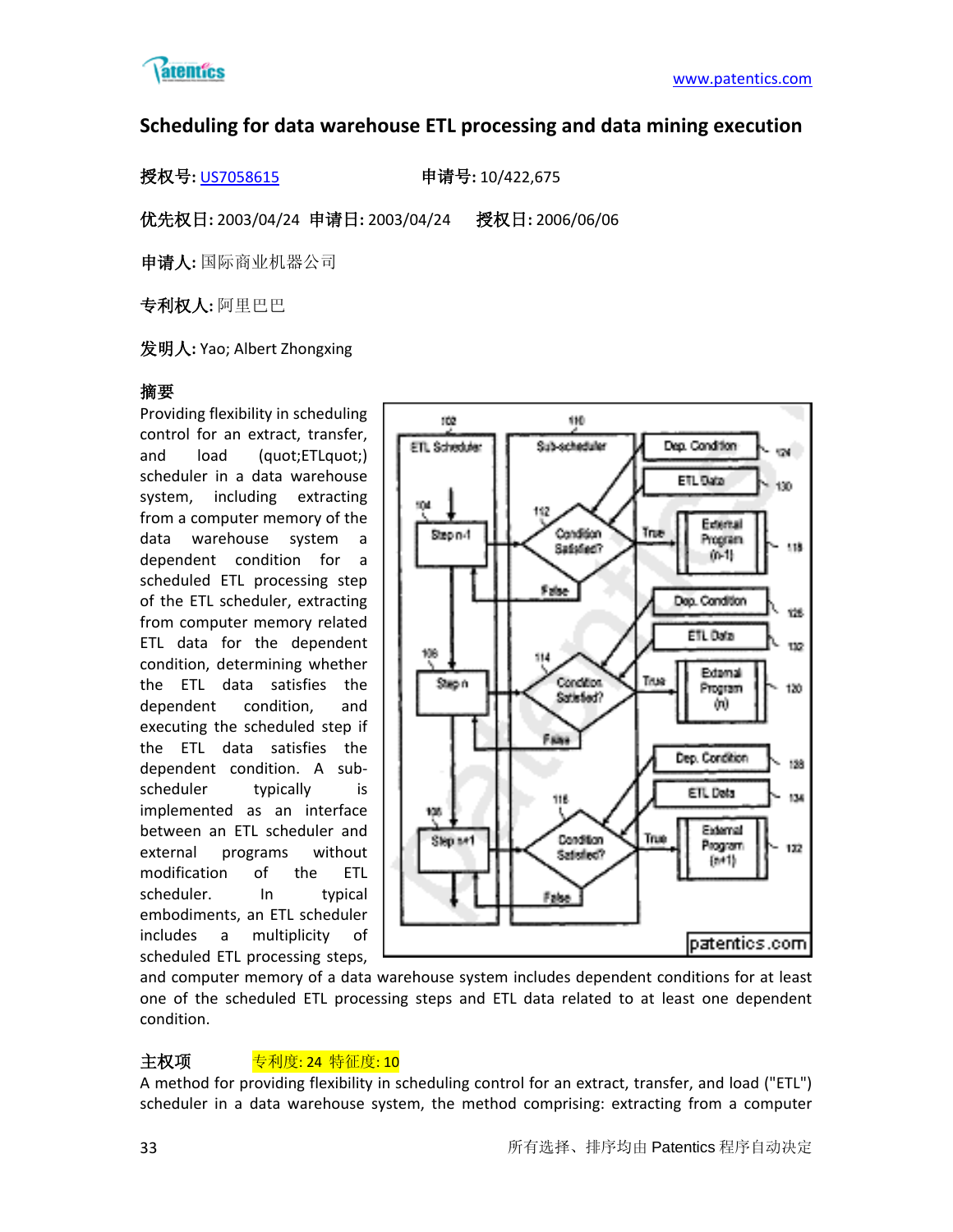

memory of the data warehouse system a dependent condition for a scheduled ETL processing step of the ETL scheduler; extracting from computer memory related ETL data for the dependent condition; determining whether the ETL data satisfies the dependent condition; and executing the scheduled step if the ETL data satisfies the dependent condition.

# 申请主权项 专利度: 24 特征度: 10

A method for providing flexibility in scheduling control for an extract, transfer, and load ("ETL") scheduler in a data warehouse system, the method comprising: extracting from a computer memory of the data warehouse system a dependent condition for a scheduled ETL processing step of the ETL scheduler; extracting from computer memory related ETL data for the dependent condition; determining whether the ETL data satisfies the dependent condition; and executing the scheduled step if the ETL data satisfies the dependent condition.

# 法律描述

ASSIGNMENT OF ASSIGNORS INTEREST

Conveyance: ASSIGNMENT OF ASSIGNORS INTEREST (SEE DOCUMENT FOR DETAILS).

Patent Assignor: INTERNATIONAL BUSINESS MACHINES CORPORATION (date: 20130930)

Correspondent: CPA GLOBAL LIMITED, LIBERATION HOUSE, CASTLE STREET, ST HELIER, JE1 1BL **JERSEY** 

Patent Assignee: ALIBABA GROUP HOLDING LIMITED (address: 26TH FLOOR, TOWER 1, TIMES SQUARE, I MATHESON STREET, CAUSEWAY BAY, HONG KONG)

ASSIGNMENT OF ASSIGNORS INTEREST

Conveyance: ASSIGNMENT OF ASSIGNORS INTEREST (SEE DOCUMENT FOR DETAILS).

Patent Assignor: YAO, ALBERT ZHONGXING (date: 20030423)

Correspondent: IBM CORPORATION, CYNTHIA S. BYRD, 11400 BURNET ROAD, AUSTIN, TX 78758 Patent Assignee: INTERNATIONAL BUSINESS MACHINES CORPORATION (address: NEW ORCHARD ROAD, ARMONK, NEW YORK, 10504)

| 引用/自引用/引用公司:    | 11/2/9 |
|-----------------|--------|
| 被引用/被自引用/被引用公司: | 12/1/9 |
| 同族:             | 1      |
| 法律状态:           | Valid  |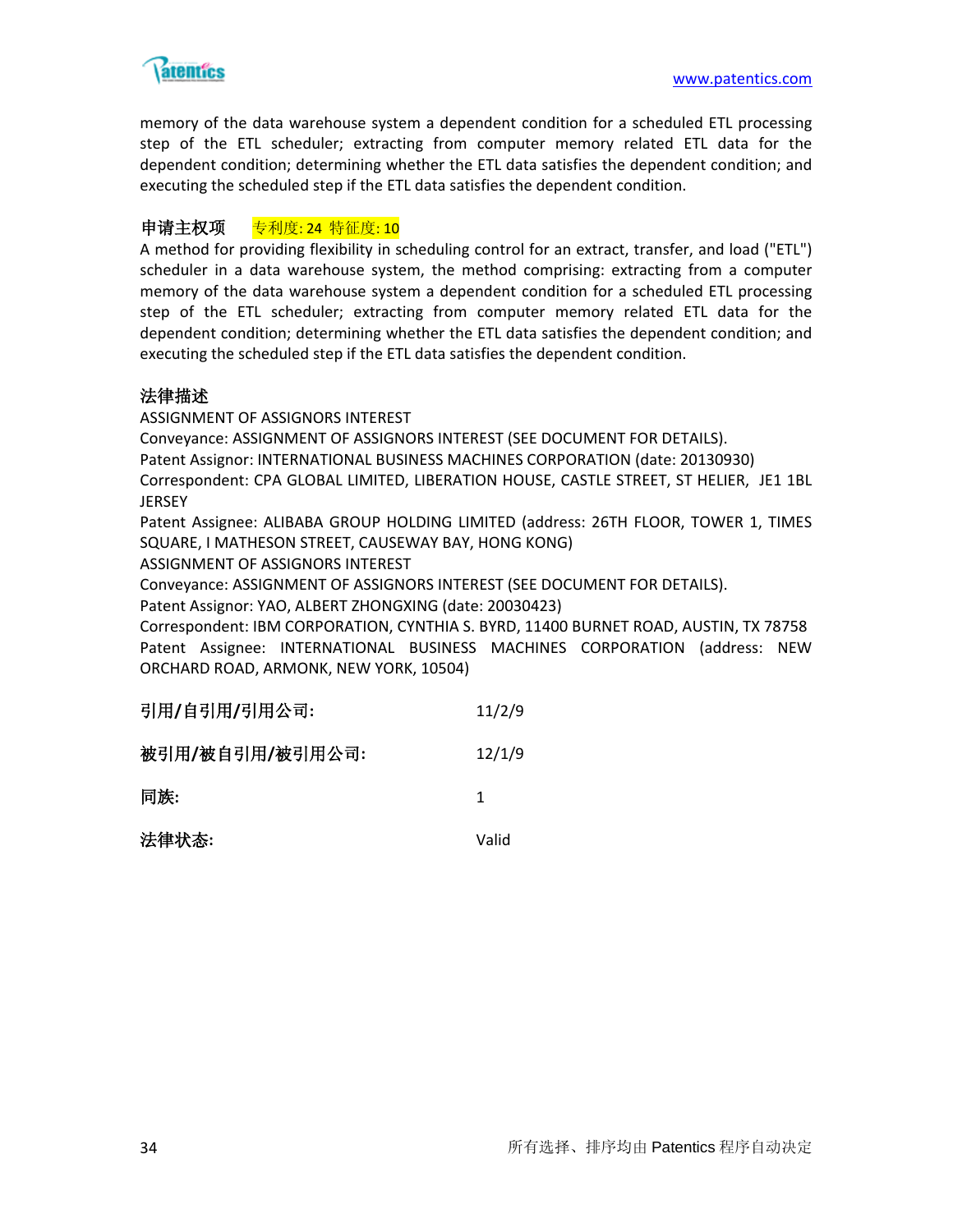

# **Method of establishing a communication channel to intelligent support for ebusiness applications**

授权号**:** [US7003090](http://113.31.18.23/invokexml.do?sf=ShowPatent&spn=7003090&sv=2d810cbed166f24718a71f1ba0b0edf1) 申请号**:** 10/138,435

优先权日**:** 2001/08/28 申请日**:** 2002/05/03 授权日**:** 2006/02/21

申请人**:** 国际商业机器公司

专利权人**:** 阿里巴巴

发明人**:** Kriechbaum; Werner|Pfeifer; Ronald|Stenzel; Gerhard

# 摘要

The present invention relates to method and system for providing online information in a networked user environment in which an end-user runs an application program and transmits data to an online server while running the application program. It is proposed to provide a requestbutton at the end-user application program dedicated to requesting information, and in particular help-information. When a help request is received at the communication server, a communication channel is promptly established between end-user and an agent. Information about the user activities sent in one or more transaction parts of an end-user intended business process and performed in the current application program session is read from the storage in the application server and is



provided to the terminal of said agent in the help center. Advantageously, the same communication channel as used for performing the transactions is used for voice transmission for providing help or other information to the end-user.

主权项 专利度: 10 特征度: 7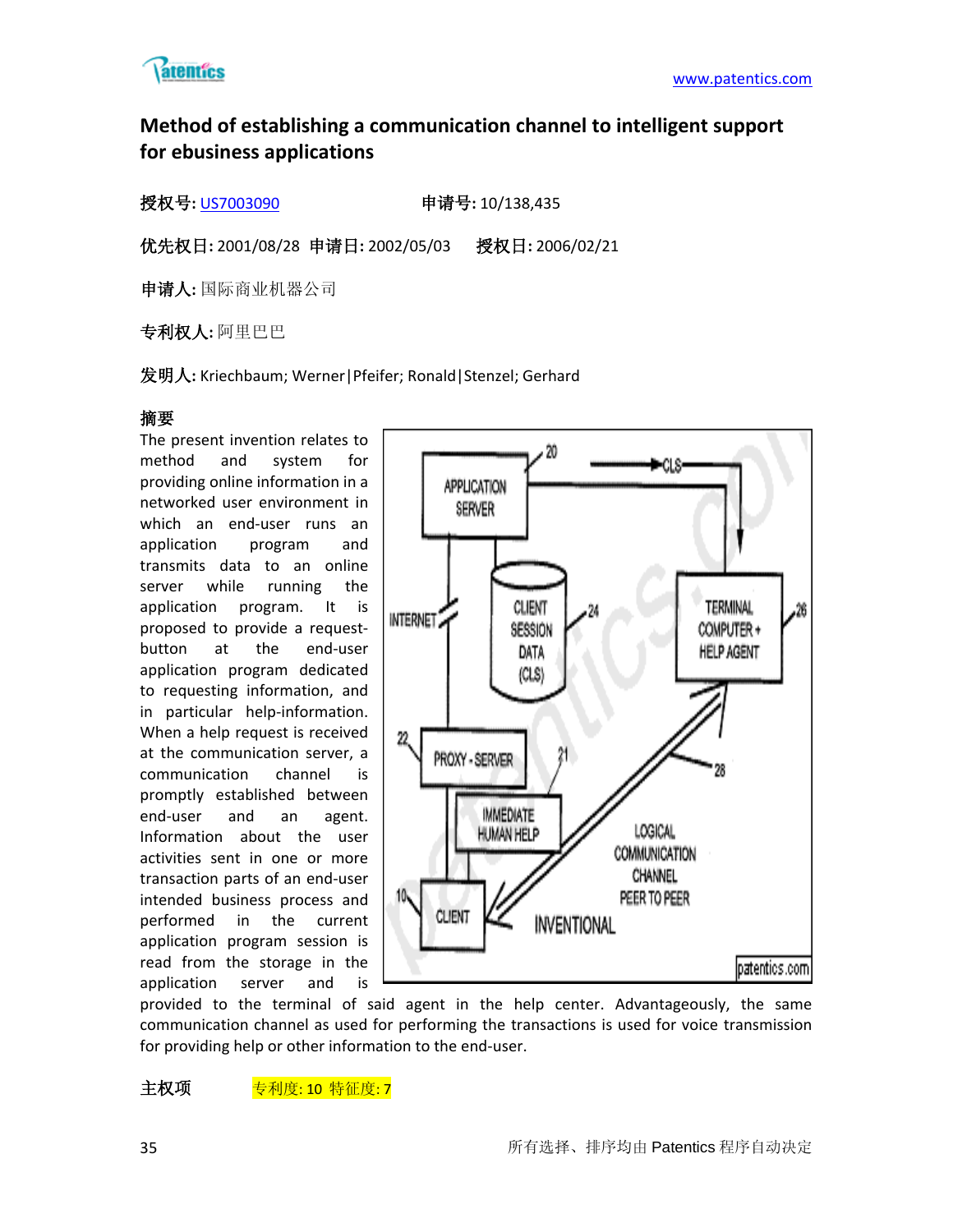

A method for providing online information in a networked user environment in which an enduser runs an application program and transmits data to an online-server over an online connection while running the application program, the method being characterized by the steps of a.) providing a user input means for signaling a request to said server; b.) receiving a request from said end-user; c.) establishing a communication channel between said end-user and an agent according to the communication facilities associated with the end-user; and d.) providing history information about the user activities transmitted in one or more transaction parts of an intended business process in the current application program session to a terminal of said agent or to input means of a dedicated support program, wherein the data is adapted to be periodically transmitted to the server prior to the signaling of the request to the server.

# 申请主权项 专利度: 10 特征度: 20

A method for providing online information in a networked user environment in which an enduser runs an application program and transmits data to an online-server over an online connection while running the application program, the method being characterized by the steps of a.) providing a user input means for signaling a request to said server; b.) receiving a request from said end-user; c.) establishing a communication channel between said end-user and an agent according to the communicatoion facilities associated with the end-user; eand d.) providing history information about the user activities transmitted in one or more transaction parts of an intended business process in the current application program session to a terminal of said agent or to input means of a dedicated support program, wherein the data is adapted to be periodically transmitted to the server prior to the signaling of the request to the server.

# 法律描述

ASSIGNMENT OF ASSIGNORS INTEREST

Conveyance: ASSIGNMENT OF ASSIGNORS INTEREST (SEE DOCUMENT FOR DETAILS).

Patent Assignor: INTERNATIONAL BUSINESS MACHINES CORPORATION (date: 20130930)

Correspondent: CPA GLOBAL LIMITED, LIBERATION HOUSE, CASTLE STREET, ST HELIER, JE1 1BL **JERSEY** 

Patent Assignee: ALIBABA GROUP HOLDING LIMITED (address: 26TH FLOOR, TOWER 1, TIMES SQUARE, I MATHESON STREET, CAUSEWAY BAY, HONG KONG)

ASSIGNMENT OF ASSIGNORS INTEREST

Conveyance: ASSIGNMENT OF ASSIGNORS INTEREST (SEE DOCUMENT FOR DETAILS).

Patent Assignor: KRIECHBAUM, DR. WERNER (date: 20020425)

Patent Assignor: PFEIFER, RONALD (date: 20020425)

Patent Assignor: STENZEL, GERHARD (date: 20020425)

Correspondent: IBM CORPORATION, JEANINE S. RAY-YARLETTS, PO BOX 12195, RES. TRI. PARK, NC 27709

Patent Assignee: INTERNATIONAL BUSINESS MACHINES CORPORATION (address: NEW ORCHARD ROAD, ARMONK, NEW YORK, 10504)

| 引用/自引用/引用公司: | 7/0/5 |
|--------------|-------|
|              |       |

| 被引用/被自引用/被引用公司:<br>3/0/2 |  |
|--------------------------|--|
|--------------------------|--|

| 同族: |  |
|-----|--|
|     |  |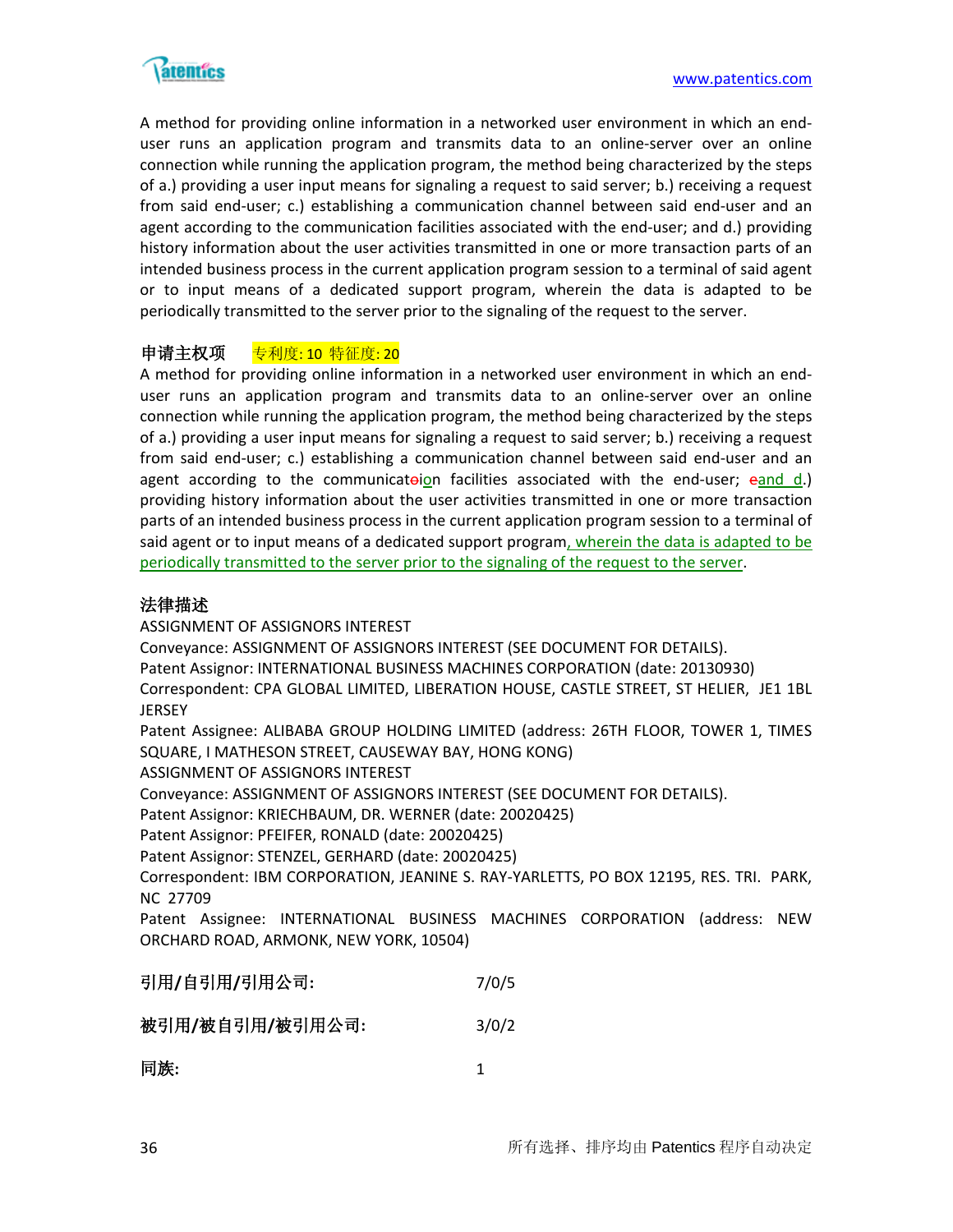

法律状态**:** Valid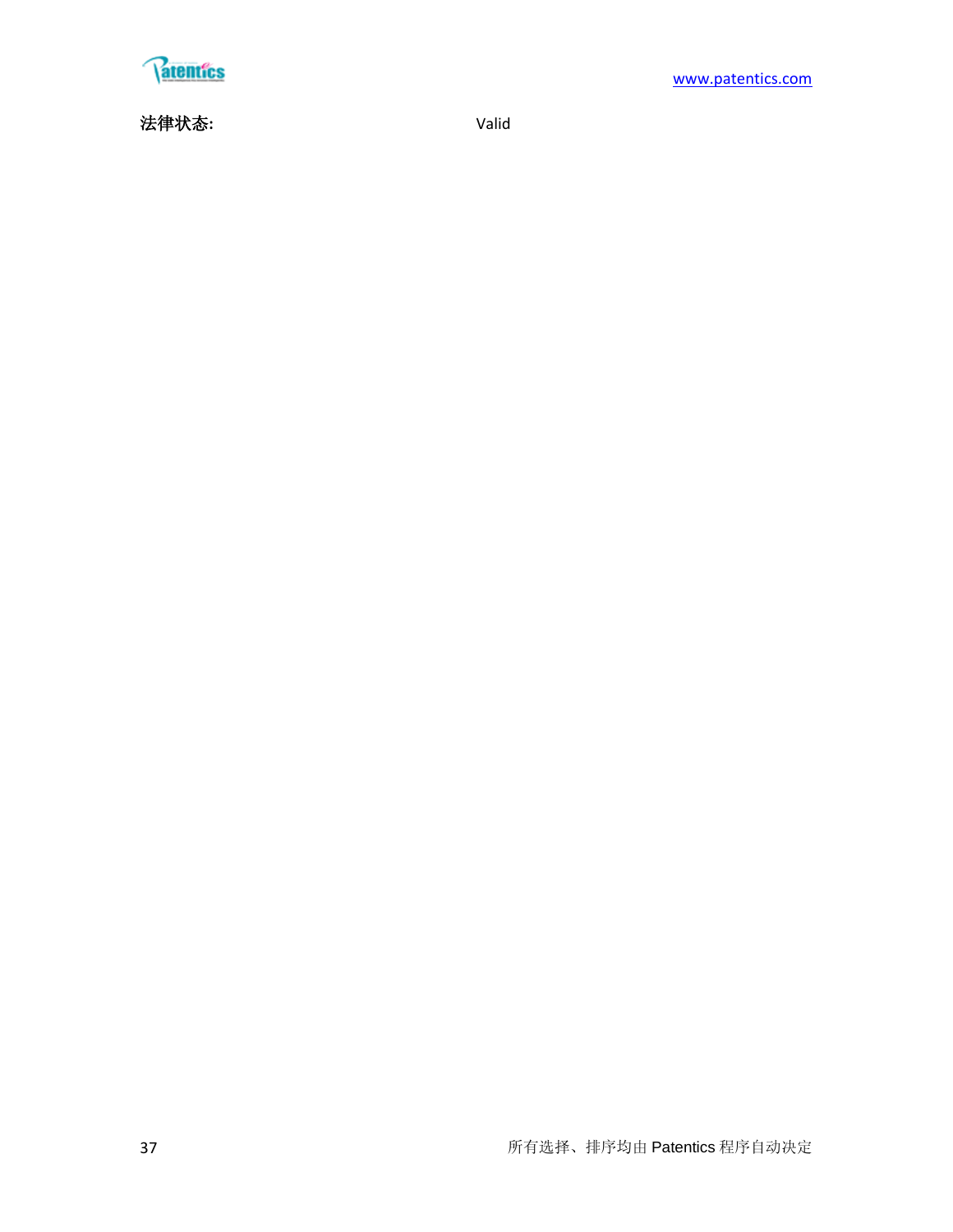

# **Method, system and program product for providing an electronic order confirmation in an electronic transaction**

授权号**:** [US6999949](http://113.31.18.23/invokexml.do?sf=ShowPatent&spn=6999949&sv=07df41033c4b93b3474d5a053597c840) 申请号**:** 09/751,078

优先权日**:** 2000/12/29 申请日**:** 2000/12/29 授权日**:** 2006/02/14

申请人**:** 国际商业机器公司

专利权人**:** 阿里巴巴

发明人**:** Mantena; Ravindra R.|Mattoon; Christina L.|Satpathy; Bijay|Wheeler-Cyran; Julie A.

# 摘要

An electronic order confirmation for a made-to-order or out-of-stock item in an electronic transaction is provided to a public electronic environment (e.g., a browser on a global computer network) from a private electronic environment (e.g., an ERP application on a private computer network) by electronically receiving a sales order in a private electronic environment from a purchaser in a public electronic environment; obtaining an electronic including an entitled price and an estimated date of delivery for the item, within the private electronic environment while the purchaser waits; and automatically returning an electronic order confirmation, including the entitled price and the estimated date of delivery, from the private electronic environment to the public electronic environment for providing to the purchaser.



# 主权项 <mark>专利度: 48 特征度: 14</mark>

A method of providing an electronic order confirmation in an electronic transaction, comprising: electronically receiving a sales order in a private electronic environment from a purchaser in a public electronic environment, wherein the public electronic environment comprises a front end application, wherein the private electronic environment comprises a back end Enterprise Resource Planning (ERP) application, and wherein the electronically receiving comprises electronically receiving by the back end ERP application the sales order from the front end application; obtaining an entitled price and an estimated date of delivery, within the private electronic environment while the purchaser waits, wherein the obtaining comprises obtaining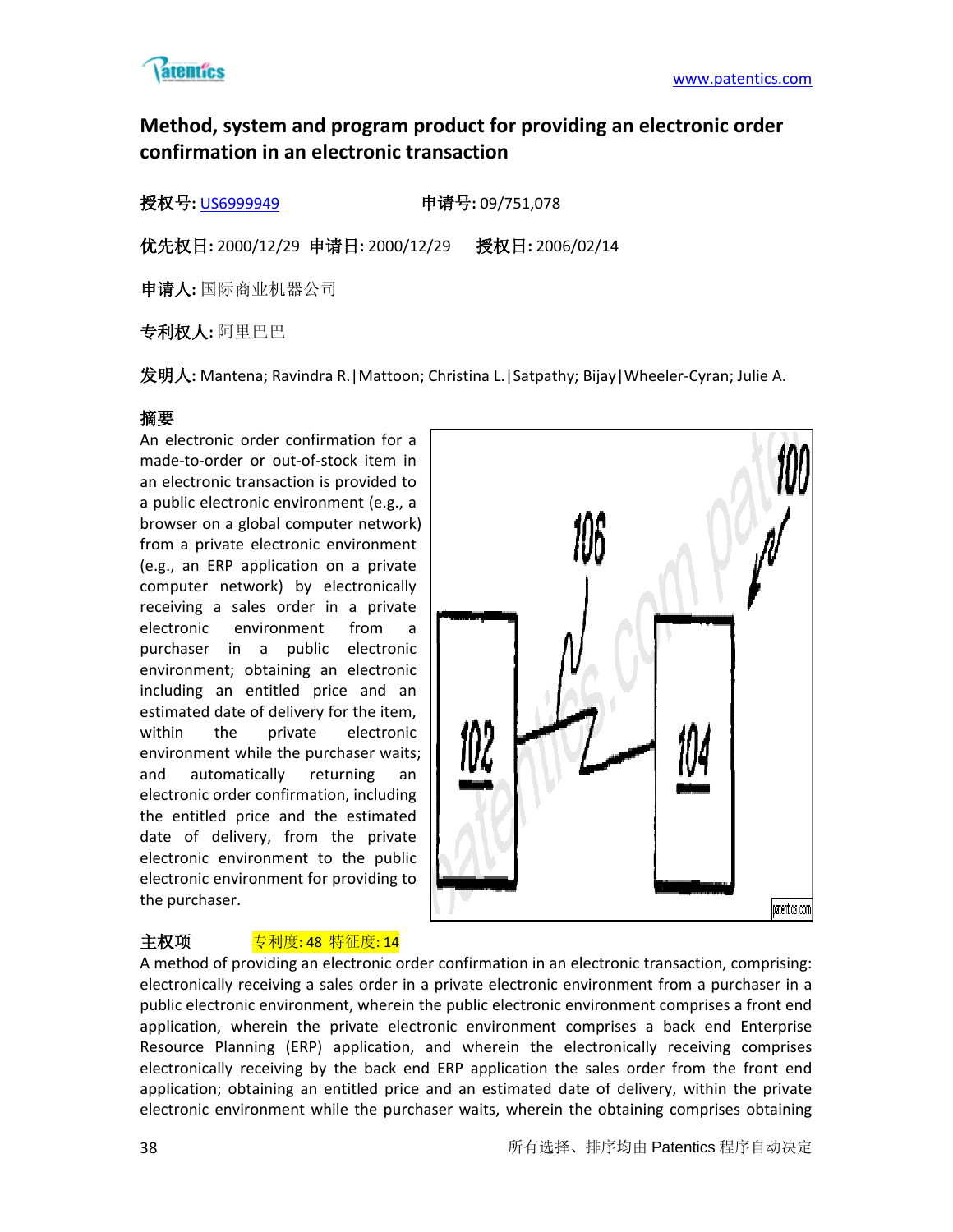

the entitled price and the estimated date of delivery from the back end ERP application, and wherein the entitled price comprises a price the purchaser is entitled to based on an entitlement; and automatically returning an electronic order confirmation from the private electronic environment to the public electronic environment for providing to the purchaser, wherein the automatically returning comprises automatically returning the electronic order confirmation from the back end ERP application to the front end application, and wherein the electronic order confirmation comprises the entitled price and the estimated date of delivery.

# 申请主权项 专利度: 45 特征度: 10

A method of providing an electronic order confirmation in an electronic transaction, comprising: electronically receiving a sales order in a private electronic environment from a purchaser in a public electronic environment<del>; obtaining an electronic order confirmation, compris</del>, wherein the public electronic environment comprises a front end application, wherein the private electronic environment comprises a back end Enterprise Resource Planning (ERP) application, and wherein the electronically receiving comprises electronically receiving by the back end ERP application the sales order from the front end application; obtaining an entitled price and an estimated date of delivery, within the private electronic environment while the purchaser waits, wherein the obtaining comprises obtaining the entitled price and the estimated date of delivery from the back end ERP application, and wherein the entitled price comprises a price the purchaser is entitled to based on an entitlement; and automatically returning thean electronic order confirmation from the private electronic environment to the public electronic environment for providing to the purchaser, wherein the automatically returning comprises automatically returning the electronic order confirmation from the back end ERP application to the front end application, and wherein the electronic order confirmation comprises the entitled price and the estimated date of delivery.

### 法律描述

ASSIGNMENT OF ASSIGNORS INTEREST

Conveyance: ASSIGNMENT OF ASSIGNORS INTEREST (SEE DOCUMENT FOR DETAILS). Patent Assignor: INTERNATIONAL BUSINESS MACHINES CORPORATION (date: 20130930) Correspondent: CPA GLOBAL LIMITED, LIBERATION HOUSE, CASTLE STREET, ST HELIER, JE1 1BL **JERSEY** 

Patent Assignee: ALIBABA GROUP HOLDING LIMITED (address: 26TH FLOOR, TOWER 1, TIMES SQUARE, I MATHESON STREET, CAUSEWAY BAY, HONG KONG)

ASSIGNMENT OF ASSIGNORS INTEREST

Conveyance: ASSIGNMENT OF ASSIGNORS INTEREST (SEE DOCUMENT FOR DETAILS).

Patent Assignor: MANTENA, RAVINDRA R. (date: 20010323)

Patent Assignor: MATTOON, CHRISTINA L. (date: 20010330)

Patent Assignor: SATPATHY, BIJAY (date: 20010324)

Patent Assignor: WHEELER-CYRAN, JULIE E. (date: 20010330)

Correspondent: INTERNATIONAL BUSINESS MACHINES CORP., WAYNE F. REINKE, (A CORPORATION OF NEW YORK), NEW ORCHARD ROAD, ARMONK, NEW YORK 10504 Patent Assignee: INTERNATIONAL BUSINESS MACHINES CORPORATION A CORPORATION OF NEW YORK (address: NEW ORCHARD ROAD, ARMONK, NEW YORK, 10504)

引用**/**自引用**/**引用公司**:** 12/5/6

被引用**/**被自引用**/**被引用公司**:** 9/2/2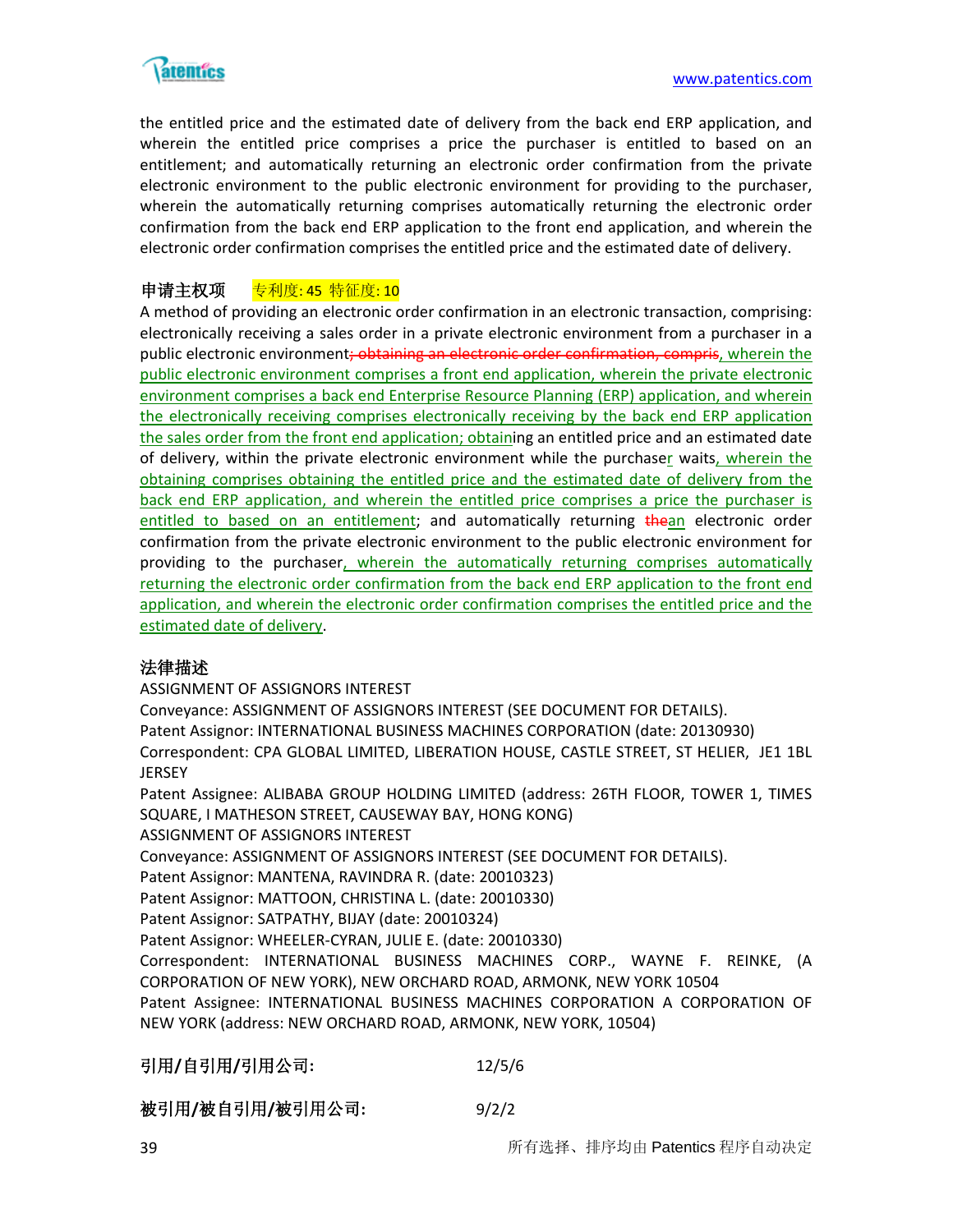# **Ratentics**

同族**:** 1 法律状态**:** Valid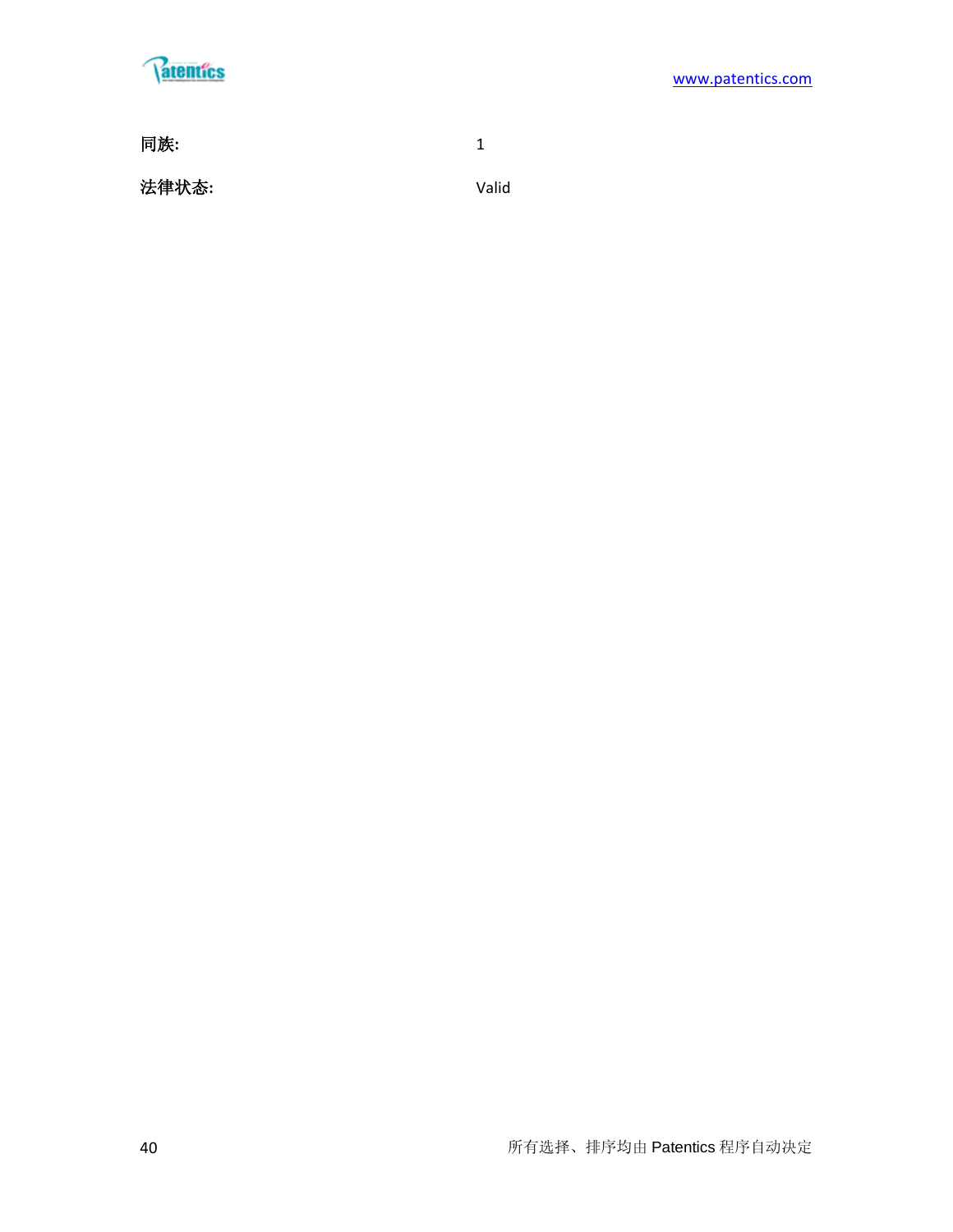

# **Automatic sales promotion selection system and method**

授权号**:** [US6622125](http://113.31.18.23/invokexml.do?sf=ShowPatent&spn=6622125&sv=70d75b021bab24f2346c56f4928f9916) 申请号**:** 09/707,514

优先权日**:** 1994/12/23 申请日**:** 2000/11/07 授权日**:** 2003/09/16

申请人**:** 国际商业机器公司

专利权人**:** 阿里巴巴

发明人**:** Cragun; Brian John|Kelsey; Todd Mark|Lund; Stephen Hollis

# 摘要

An automated sales promotion selection system uses neural networks to identify promising sales promotions based on recent customer purchases. The system includes a customer information device that receives customer data relating to customer purchases of items from an inventory of items, a central processing unit having a sales promotion neural network and a storage unit containing a plurality of item identifiers comprising potential customer purchases of additional items from the inventory, wherein the sales opportunity neural network responds to customer data received from the customer information device by determining if one or more of the item identifiers in the storage unit corresponds to an item likely to be purchased by one of the customers, and an output device that receives the



item identifiers of the likely purchases determined by the sales promotion neural network and produces a sales promotion relating to at least one of the item identifiers.

主权项 <mark>专利度: 12 特征度: 12</mark>

An automated sales promotion selection system comprising: an input device that receives prediction data; a computer system including a central processing unit and a storage unit including a customer demographics neural network that responds to the prediction data by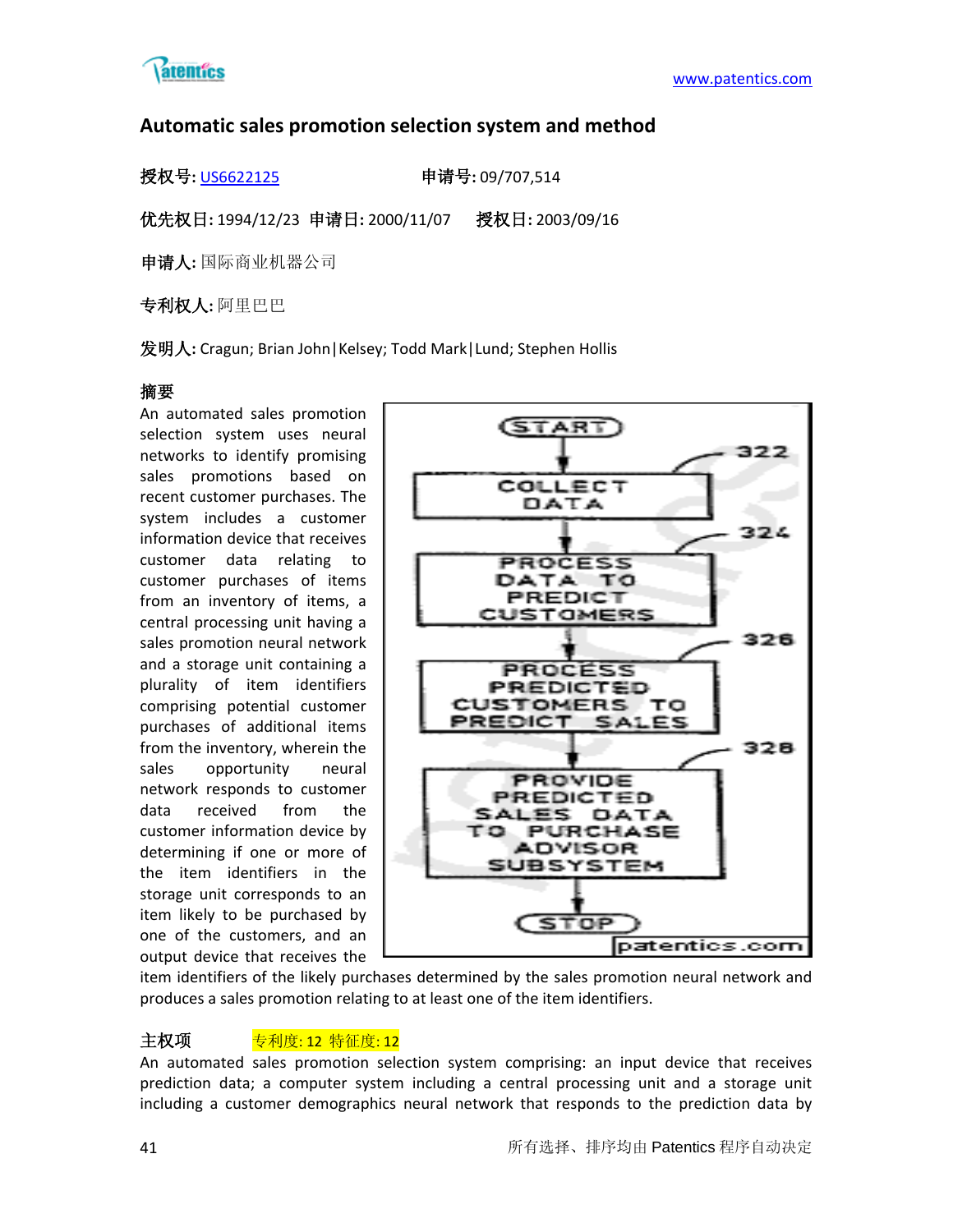

predicting at least one hypothetical customer likely to be at a purchase location and estimating the buying characteristics of the hypothetical customer, the central processing unit configured to identify a sales promotion based upon the estimated buying characteristics; and an output device that receives the sales promotion.

# 法律描述

ASSIGNMENT OF ASSIGNORS INTEREST Conveyance: ASSIGNMENT OF ASSIGNORS INTEREST (SEE DOCUMENT FOR DETAILS). Patent Assignor: INTERNATIONAL BUSINESS MACHINES CORPORATION (date: 20130930) Correspondent: CPA GLOBAL LIMITED, LIBERATION HOUSE, CASTLE STREET, ST HELIER, JE1 1BL JERSEY

Patent Assignee: ALIBABA GROUP HOLDING LIMITED (address: 26TH FLOOR, TOWER 1, TIMES SQUARE, I MATHESON STREET, CAUSEWAY BAY, HONG KONG)

| 引用/自引用/引用公司:    | 28/3/19       |
|-----------------|---------------|
| 被引用/被自引用/被引用公司: | 22/2/10       |
| 同族:             | $\mathcal{P}$ |
| 法律状态:           | Valid         |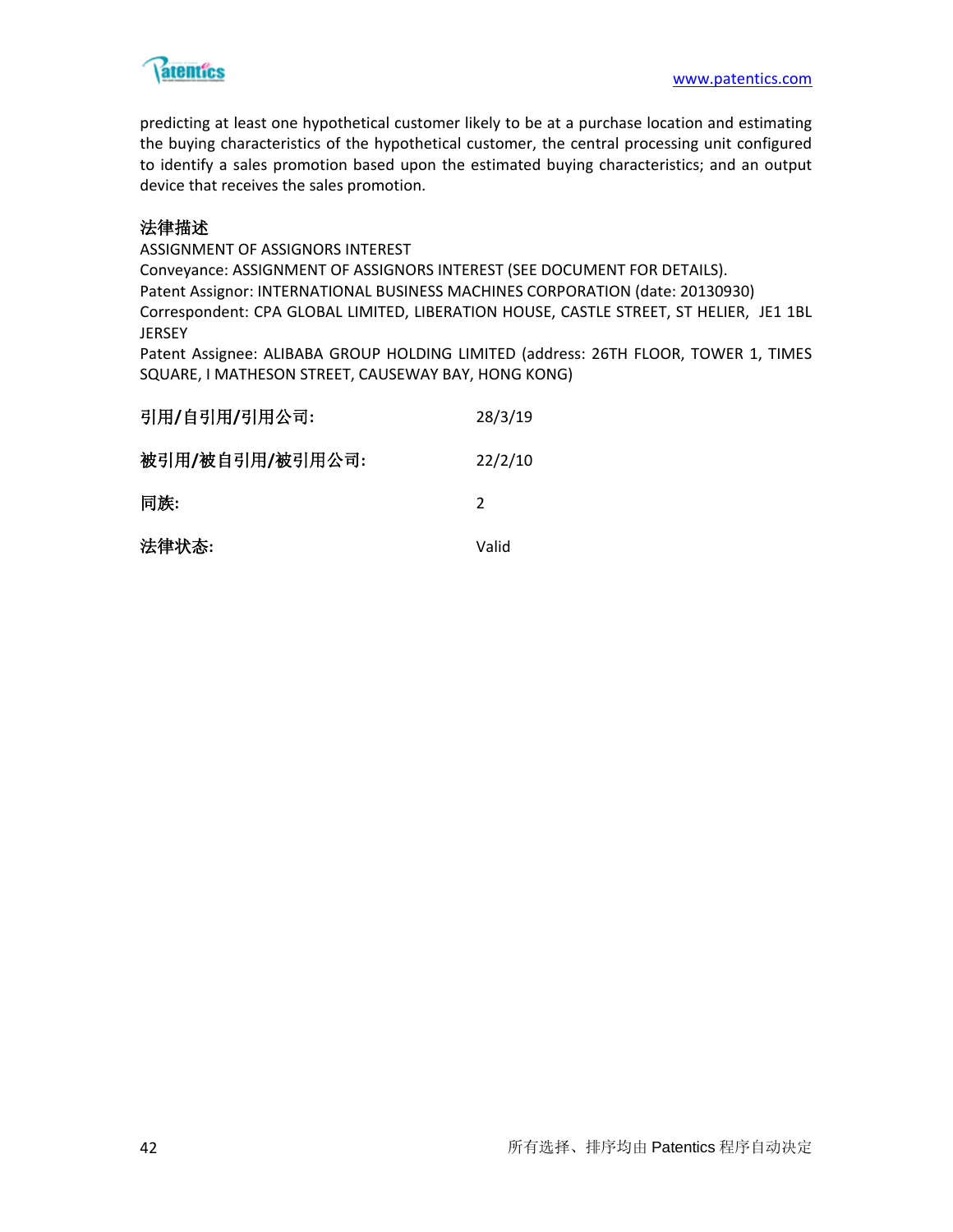

# **Method, apparatus and program storage device for a client and adaptive synchronization and transformation server**

授权号**:** [US6477543](http://113.31.18.23/invokexml.do?sf=ShowPatent&spn=6477543&sv=dd3c19c79285438c2a9e6c2df64ccf25) 申请号**:** 09/178,100

优先权日**:** 1998/10/23 申请日**:** 1998/10/23 授权日**:** 2002/11/05

申请人**:** 国际商业机器公司

专利权人**:** 阿里巴巴

发明人**:** Huang; Yun-Wu|Yu; Philip Shi-lung

# 摘要

A sync proxy or sync server logic, process and apparatus employing sync logic and/or transformation codes distributed in the network to increase the scalability and improve the manageability of synchronization between a client such as: an Internet appliance; a handheld or palmtop device; a smart phone or intelligent pager; and their remote replica sources. An example of an adaptive sync server for synchronizing data between a client and a remote host replica, which stores a replica of data on the client includes sync acceptor logic for identifying a replica host and a sync logic which is application specific to a data type associated with the client and the remote host; wherein the sync logic can be located anywhere on a network remote to the sync server and the



remote host, in response to a sync request; and sync handler logic, coupled to the sync acceptor logic, for retrieving remote sync logic from the network, connecting to the remote host, and synchronizing the data between the client and the remote host using the retrieved sync logic. The sync request could explicitly (or by default) identify the replica host and the sync logic or could include an address of a directory service storing information for identifying the replica host and the sync logic. The sync request could also or alternatively include information for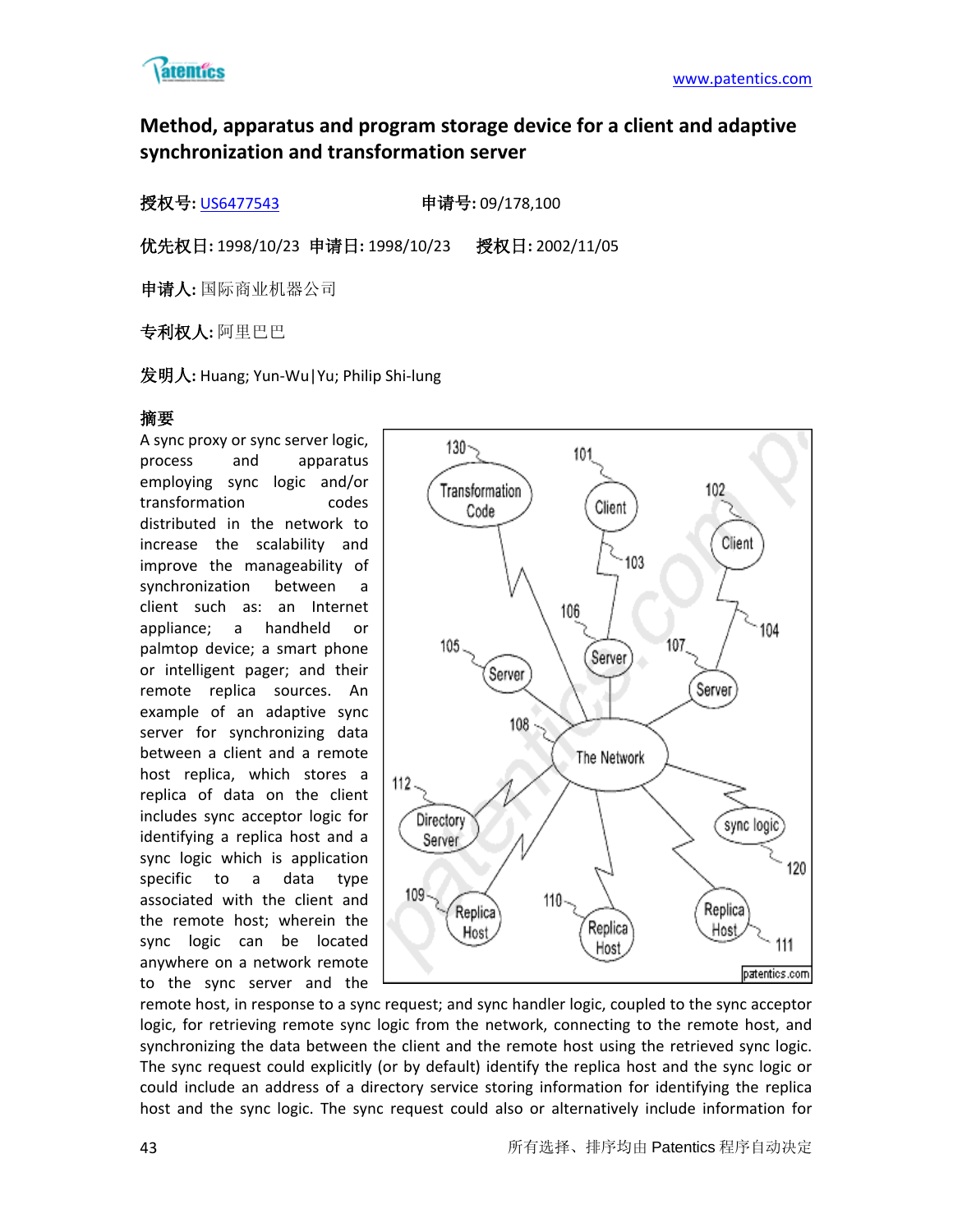

identifying a (local or remote) device specific transformation code for converting data between the client and the remote host during synchronization; and means for retrieving the transformation code based on the information and converting the data between the client and the remote host based on the device specific transformation code.

# 主权项 <u>专利度: 110 特征度: 9</u>

An adaptive sync server for synchronizing data between a client and a remote host replica, which stores a replica of data on the client, comprising: sync acceptor logic for identifying a replica host and a sync logic which is application specific to a data type associated with the client and the remote host; wherein the sync logic can be located anywhere on a network remote to the sync server and the remote host, in response to a sync request; and sync handler logic, coupled to the sync acceptor logic, for retrieving remote sync logic from the network, connecting to the remote host and synchronizing the data between the client and the remote host using retrieved sync logic.

# 法律描述

ASSIGNMENT OF ASSIGNORS INTEREST

Conveyance: ASSIGNMENT OF ASSIGNORS INTEREST (SEE DOCUMENT FOR DETAILS).

Patent Assignor: INTERNATIONAL BUSINESS MACHINES CORPORATION (date: 20130930)

Correspondent: CPA GLOBAL LIMITED, LIBERATION HOUSE, CASTLE STREET, ST HELIER, JE1 1BL **JERSEY** 

Patent Assignee: ALIBABA GROUP HOLDING LIMITED (address: 26TH FLOOR, TOWER 1, TIMES SQUARE, I MATHESON STREET, CAUSEWAY BAY, HONG KONG)

ASSIGNMENT OF ASSIGNORS INTEREST

Conveyance: ASSIGNMENT OF ASSIGNORS INTEREST (SEE DOCUMENT FOR DETAILS).

Patent Assignor: HUANG, YUN-WU (date: 19981023)

Patent Assignor: YU, PHILIP SHI-LUNG (date: 19981023)

Correspondent: IBM CORPORATION, KEVIN M. JORDAN, INTELLECTUAL PROPERTY LAW, P.O. BOX 218, YORKTOWN HEIGHTS, NY 10598

Patent Assignee: INTERNATIONAL BUSINESS MACHINES CORPORATION (address: NEW ORCHARD ROAD, ARMONK, NEW YORK, 10504)

| 引用/自引用/引用公司:    | 7/1/5    |
|-----------------|----------|
| 被引用/被自引用/被引用公司: | 144/5/39 |
| 同族:             | 13       |
| 法律状态:           | Valid    |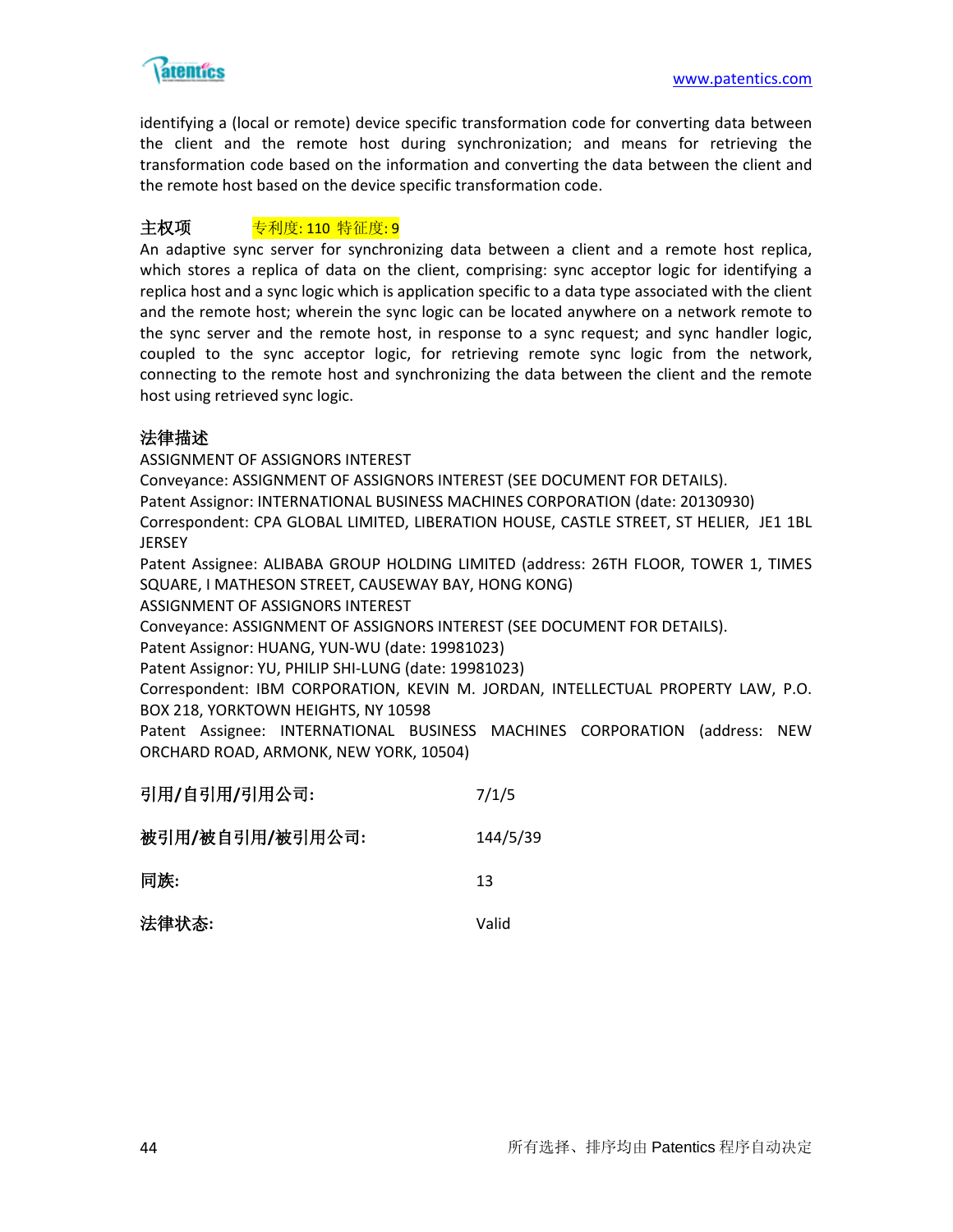

# **Securing Web server source documents and executables**

授权号**:** [US6393420](http://113.31.18.23/invokexml.do?sf=ShowPatent&spn=6393420&sv=e26ec9b36233cb4004eab56a471769a2) 申请号**:** 09/325,288

申请日**:** 1999/06/03 授权日**:** 2002/05/21

申请人**:** 国际商业机器公司

专利权人**:** 阿里巴巴

发明人**:** Peters; Mark E.

# 摘要

A method, system, and computer readable code for validating that a document or executable to be served from a server is the same original document or executable placed on the server by the legitimate author or owner. Digital signatures are stored with each file available for serving from, or executing from, a server. When a file is requested by a user, the contents of the requested file are validated (i.e. authenticated) using this digital signature. If the validation does not succeed, the file is not served to the user- instead, the user is told that the requested file was not found. A number of optimizations are defined, including caching validated files and/or caching computed digests.







environment for preventing information from being published over a network in said computing environment after an unauthorized alteration of said information, comprising:

one or more files stored on a storage medium accessible to a first computer in said computing environment;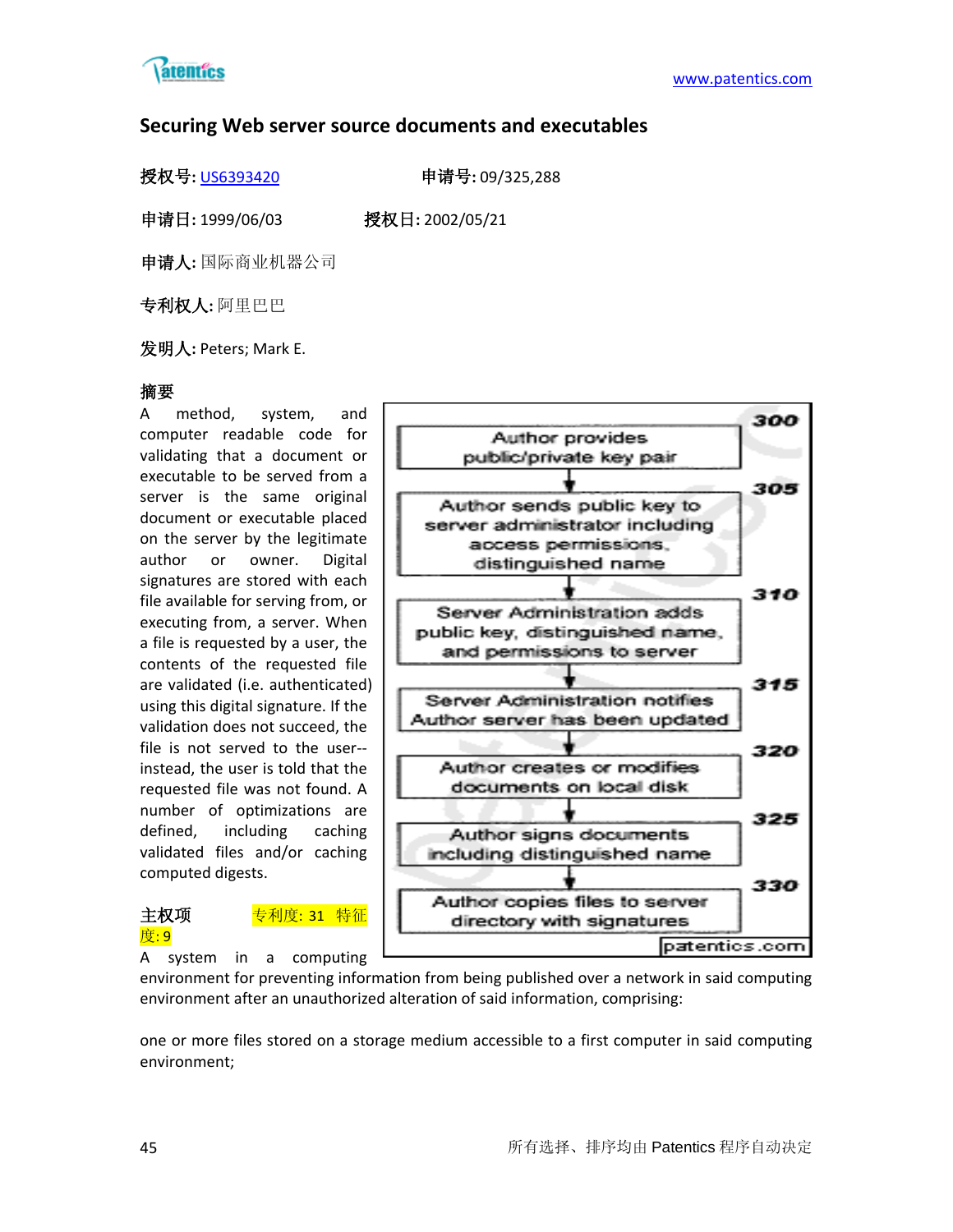

a digital signature for each of said one or more files, each of said digital signatures being stored in a location accessible to said first computer;

means for receiving a request for a selected one of said files from a user of a second computer in said computing environment;

means for authenticating, responsive to said means for receiving, that said requested file was created by an authorized author; and

means for publishing said requested file to said user only when said means for authenticating has a successful result.

#### 法律描述

ASSIGNMENT OF ASSIGNORS INTEREST

Conveyance: ASSIGNMENT OF ASSIGNORS INTEREST (SEE DOCUMENT FOR DETAILS).

Patent Assignor: INTERNATIONAL BUSINESS MACHINES CORPORATION (date: 20130930)

Correspondent: CPA GLOBAL LIMITED, LIBERATION HOUSE, CASTLE STREET, ST HELIER, JE1 1BL **JERSEY** 

Patent Assignee: ALIBABA GROUP HOLDING LIMITED (address: 26TH FLOOR, TOWER 1, TIMES SQUARE, I MATHESON STREET, CAUSEWAY BAY, HONG KONG)

ASSIGNMENT OF ASSIGNORS INTEREST

Conveyance: CORRECTIVE ASSIGNMENT TO CORRECT THE ASSIGNEE NAME "IBM CORPORATION" PREVIOUSLY RECORDED ON REEL 010012 FRAME 0967. ASSIGNOR(S) HEREBY CONFIRMS THE CORRECT ASSIGNEE NAME "INTERNATIONAL BUSINESS MACHINES CORPORATION".

Patent Assignor: PETERS, MARK E. (date: 19990521)

Correspondent: IBM CORPORATION, 3039 CORNWALLIS RD., DEPT. TB1/B503, PO BOX 12195, DURHAM, NC 27709

Patent Assignee: INTERNATIONAL BUSINESS MACHINES CORPORATION (address: NEW ORCHARD ROAD, ARMONK, NEW YORK, 10504)

ASSIGNMENT OF ASSIGNORS INTEREST

Conveyance: ASSIGNMENT OF ASSIGNORS INTEREST (SEE DOCUMENT FOR DETAILS).

Patent Assignor: PETERS, MARK E. (date: 19990521)

Correspondent: IBM CORPORATION, GREGORY M. DOUDNIKOFF, INTELLECTUAL PROPERTY LAW, T81/062, 3039 CORNWALLIS ROAD, P.O. BOX 12195, RESEARCH TRIANGLE PARK, NC 27709 Patent Assignee: IBM CORPORATION (address: NEW ORCHARD ROAD, ARMONK, NEW YORK, 10504)

| 引用/自引用/引用公司: | 10/0/9 |
|--------------|--------|
|              |        |

| 被引用/被自引用/被引用公司: | 66/0/16 |
|-----------------|---------|
|                 |         |

法律状态**:** Valid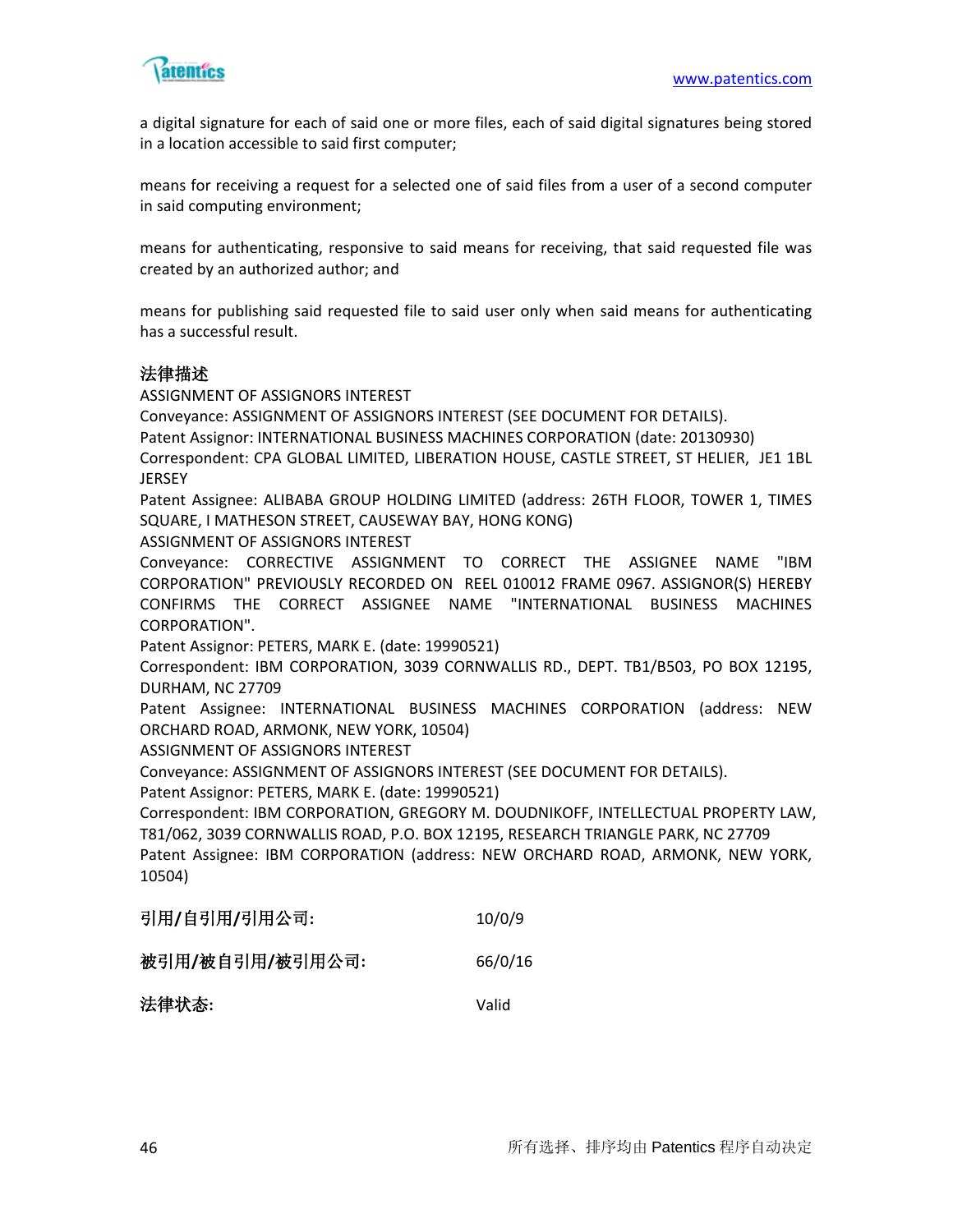

# **Royalty collection method and system for use of copyrighted digital materials on the internet**

授权号**:** [US6282653](http://113.31.18.23/invokexml.do?sf=ShowPatent&spn=6282653&sv=afbe3b751d26273788beb52d6d138109) 申请号**:** 09/080,030

优先权日**:** 1998/05/15 申请日**:** 1998/05/15 授权日**:** 2001/08/28

申请人**:** 国际商业机器公司

专利权人**:** 阿里巴巴

发明人**:** Berstis; Viktors|Himmel; Maria Azua

# 摘要

A method, system and computer program product to facilitate royalty collection with respect to online distribution of electronically published material over a computer network. In one embodiment, a method for managing use of a digital file (that includes content subject to copyright protection on behalf of some content provider) begins by establishing a count of a number of permitted copies of the digital file. In response to a given protocol, a copy of the digital file is then selectively transferred from a source to a target. Thus, for example, the source and target may be located on the same computer with the source being a disk storage device and the target being a rendering device (e.g., a printer, a display, a sound card or the like). The method logs an indication each time the digital file is transferred from the



source to a target rendering device, and the count is decremented upon each transfer. When the count reaches a given value (e.g., zero), the file is destroyed or otherwise prevented from being transferred from the source device. The indications logged are transferred to a management server to facilitate payment of royalties to the content provider.

主权项 专利度: 46 特征度: 26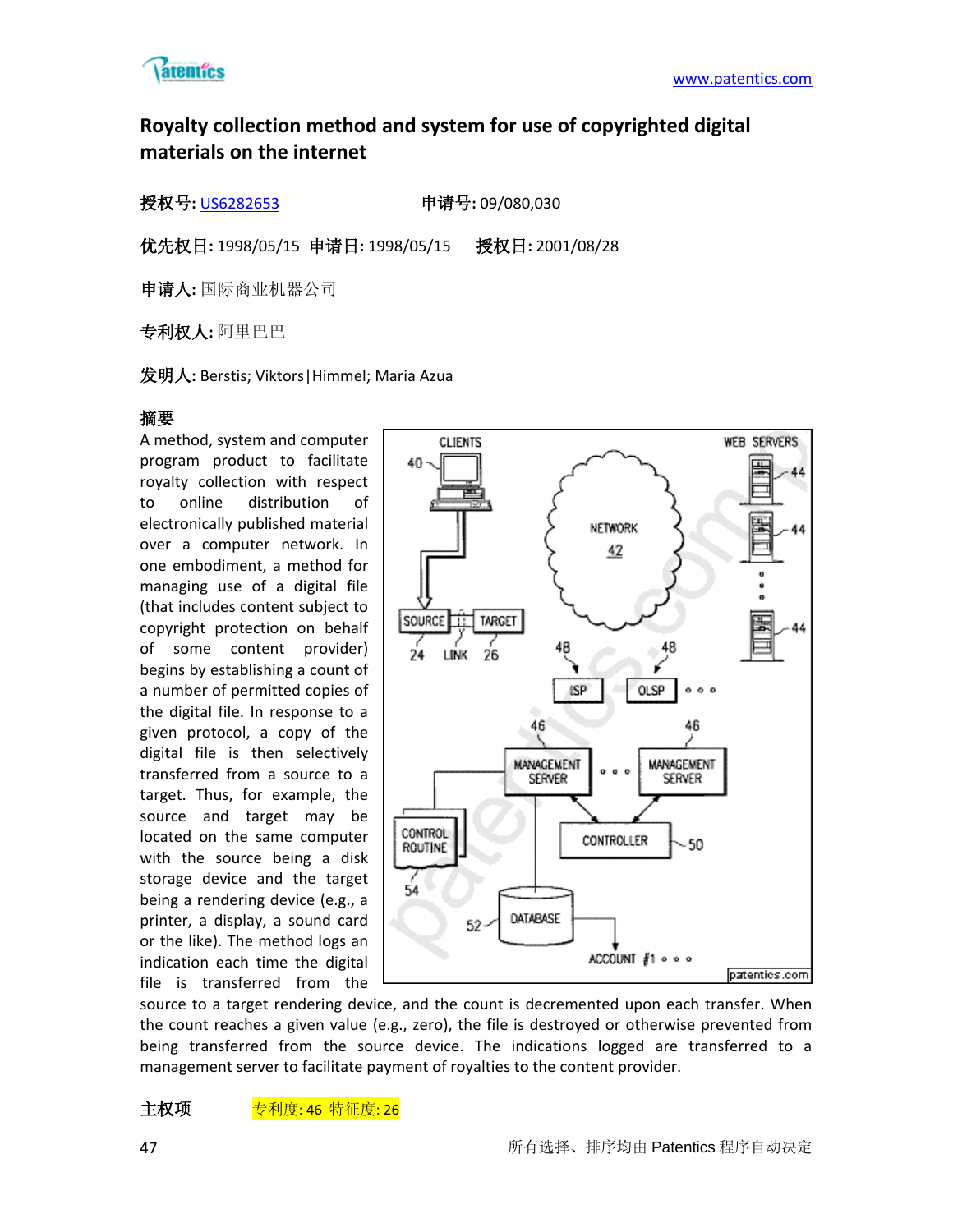

A method for managing use of a digital file, comprising the steps of:

establishing a secure link between a pair of devices, each of the devices being certified to operate under a given security protocol;

establishing a usage scheme defining one or more conditions under which the digital file may be transferred between the pair of devices; and

transferring one or more copies of the digital file over the secure link between the pair of devices in accordance with the established usage scheme;

wherein the digital file includes content subject to copyright protection.

#### 法律描述

ASSIGNMENT OF ASSIGNORS INTEREST

Conveyance: ASSIGNMENT OF ASSIGNORS INTEREST (SEE DOCUMENT FOR DETAILS).

Patent Assignor: INTERNATIONAL BUSINESS MACHINES CORPORATION (date: 20130930)

Correspondent: CPA GLOBAL LIMITED, LIBERATION HOUSE, CASTLE STREET, ST HELIER, JE1 1BL **JERSEY** 

Patent Assignee: ALIBABA GROUP HOLDING LIMITED (address: 26TH FLOOR, TOWER 1, TIMES SQUARE, I MATHESON STREET, CAUSEWAY BAY, HONG KONG)

ASSIGNMENT OF ASSIGNORS INTEREST

Conveyance: ASSIGNMENT OF ASSIGNORS INTEREST (SEE DOCUMENT FOR DETAILS).

Patent Assignor: BERSTIS, VIKTORS (date: 19980515)

Patent Assignor: HIMMEL, MARIA AZUA (date: 19980515)

Correspondent: IBM CORPORATION, JEFFREY S. LABAW, INTEL PROP LAW SECT. INTERNAL ZIP 4054, 11400 BURNET ROAD, AUSTIN, TEXAS 78758

Patent Assignee: INTERNATIONAL BUSINESS MACHINES CORPORATION (address: OLD ORCHARD ROAD, ARMONK, NEW YORK, 10504)

| 引用/自引用/引用公司:    | 10/0/8  |
|-----------------|---------|
| 被引用/被自引用/被引用公司: | 96/3/41 |
| 同族:             | 21      |
| 法律状态:           | Valid   |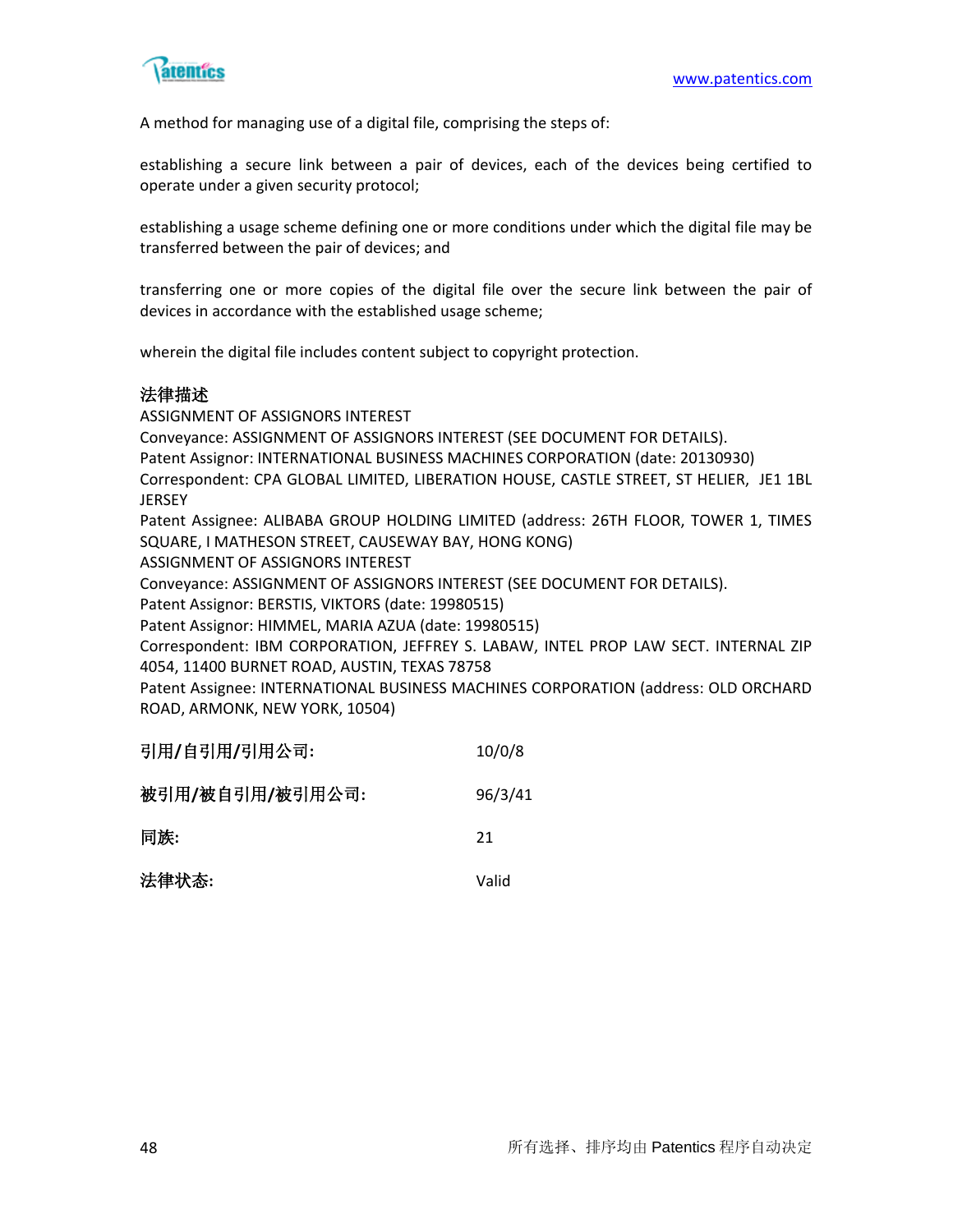

# **Method and system for a network-based document review tool utilizing comment classification**

授权号**:** [US6243722](http://113.31.18.23/invokexml.do?sf=ShowPatent&spn=6243722&sv=b3f5a695cc0230ece0a65f6f984938c4) 申请号**:** 08/976,882

优先权日**:** 1997/11/24 申请日**:** 1997/11/24 授权日**:** 2001/06/05

申请人**:** 国际商业机器公司

专利权人**:** 阿里巴巴

发明人**:** Day; Don Rutledge|Romero; Carl William

# 摘要

A method and system in a computer network for assisting users in collectively creating documents with minimal document intrusiveness via the computer network. Initially, a document is displayed in a graphic interface of a computer in a computer network, such that the document may also be displayed at any one of a number of computers within the computer network. Next, portions of the document are designated which may be commented upon by users. These portions of the document are automatically associated with displayable interface wherein users may enter comments pertaining to the document. The displayable interface is then displayed within the graphic interface, in response to user input. A user is then permitted to enter comments pertaining to the



document within the displayable interface, such that the comments may be separately stored, subsequently retrieved and utilized in the creation of the document without cluttering. The displayable interface is then automatically closed upon completion of an entry of comments pertaining to the document within the displayable interface.

主权项 <mark>专利度: 21 特征度: 30</mark>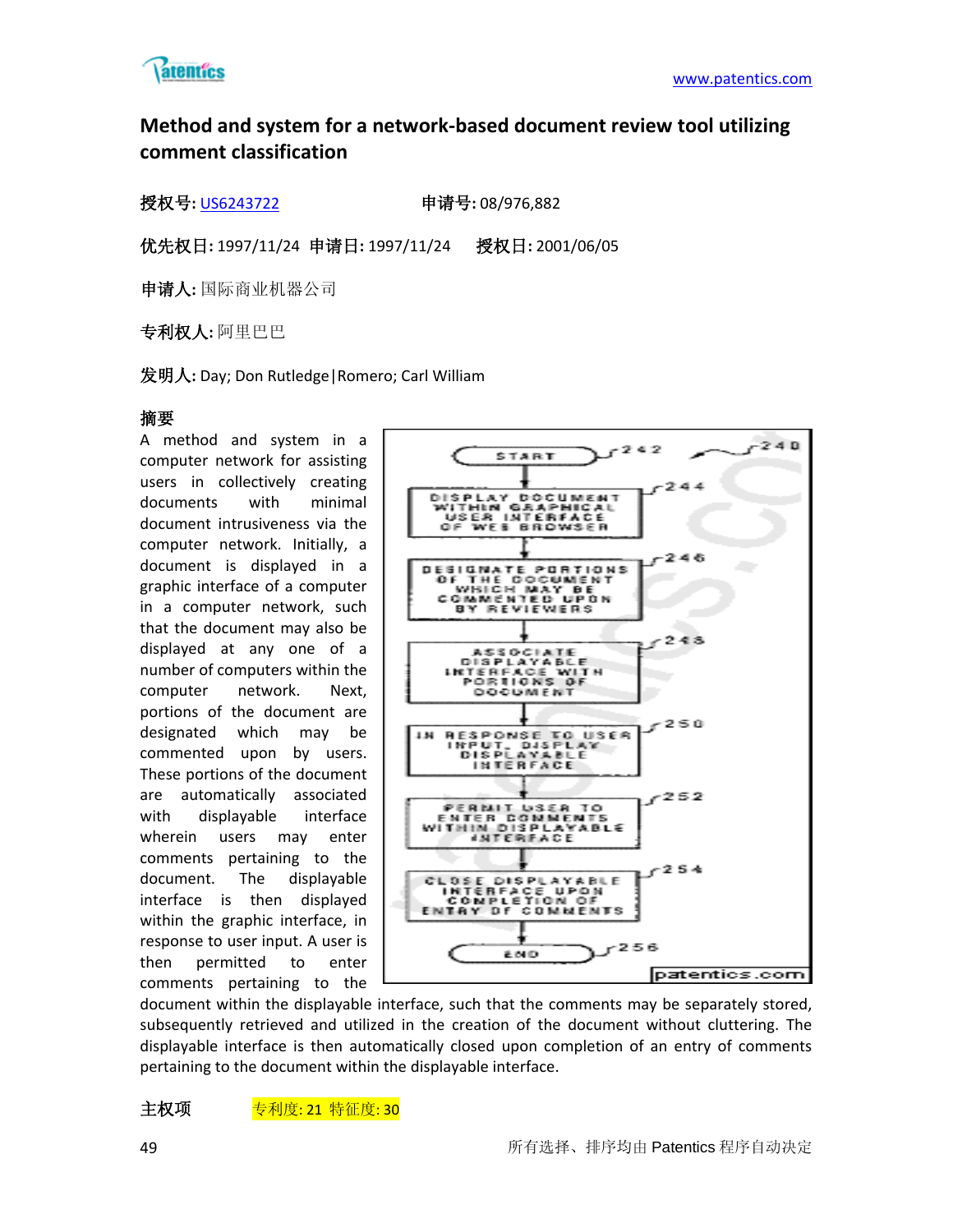

A method in a collaborative data processing environment for associating user comments with particular portions of a shared document, said method comprising:

receiving at a client a document from a server, wherein said document includes a first portion designated for review, an undesignated second portion, and a selectable object associated only with said first portion;

simultaneously displaying said first portion, said second portion, and said selectable object in a user interface of said client;

in response to a selection of said selectable object, displaying in said user interface a pop-up window that includes an input field for receiving a user comment and that includes two or more objects for specifying a class of said user comment; and

in response to a determination that a user has finished entering said user comment in said input field, removing said input field from said user interface and automatically preserving said user comment apart from said document with an identification link associating said user comment only with said first portion.

### 法律描述

ASSIGNMENT OF ASSIGNORS INTEREST

Conveyance: ASSIGNMENT OF ASSIGNORS INTEREST (SEE DOCUMENT FOR DETAILS).

Patent Assignor: INTERNATIONAL BUSINESS MACHINES CORPORATION (date: 20130930)

Correspondent: CPA GLOBAL LIMITED, LIBERATION HOUSE, CASTLE STREET, ST HELIER, JE1 1BL JERSEY

Patent Assignee: ALIBABA GROUP HOLDING LIMITED (address: 26TH FLOOR, TOWER 1, TIMES SQUARE, I MATHESON STREET, CAUSEWAY BAY, HONG KONG)

ASSIGNMENT OF ASSIGNORS INTEREST

Conveyance: ASSIGNMENT OF ASSIGNORS INTEREST (SEE DOCUMENT FOR DETAILS).

Patent Assignor: DAY, DON RUTLEDGE (date: 19971121)

Patent Assignor: ROMERO, CARL WILLIAM (date: 19971121)

Correspondent: IBM CORPORATION, RICHARD A. HENKLER, ESQ., IP LAW, INTERNAL ZIP 4054, 11400 BURNET ROAD, AUSTIN, TX 78758

Patent Assignee: INTERNATIONAL BUSINESS MACHINES CORPORATION (address: OLD ORCHARD ROAD, ARMONK, NEW YORK, 10504)

| 引用/自引用/引用公司:    | 16/4/10 |
|-----------------|---------|
| 被引用/被自引用/被引用公司: | 61/5/25 |
| 同族:             | 15      |
| 法律状态:           | Valid   |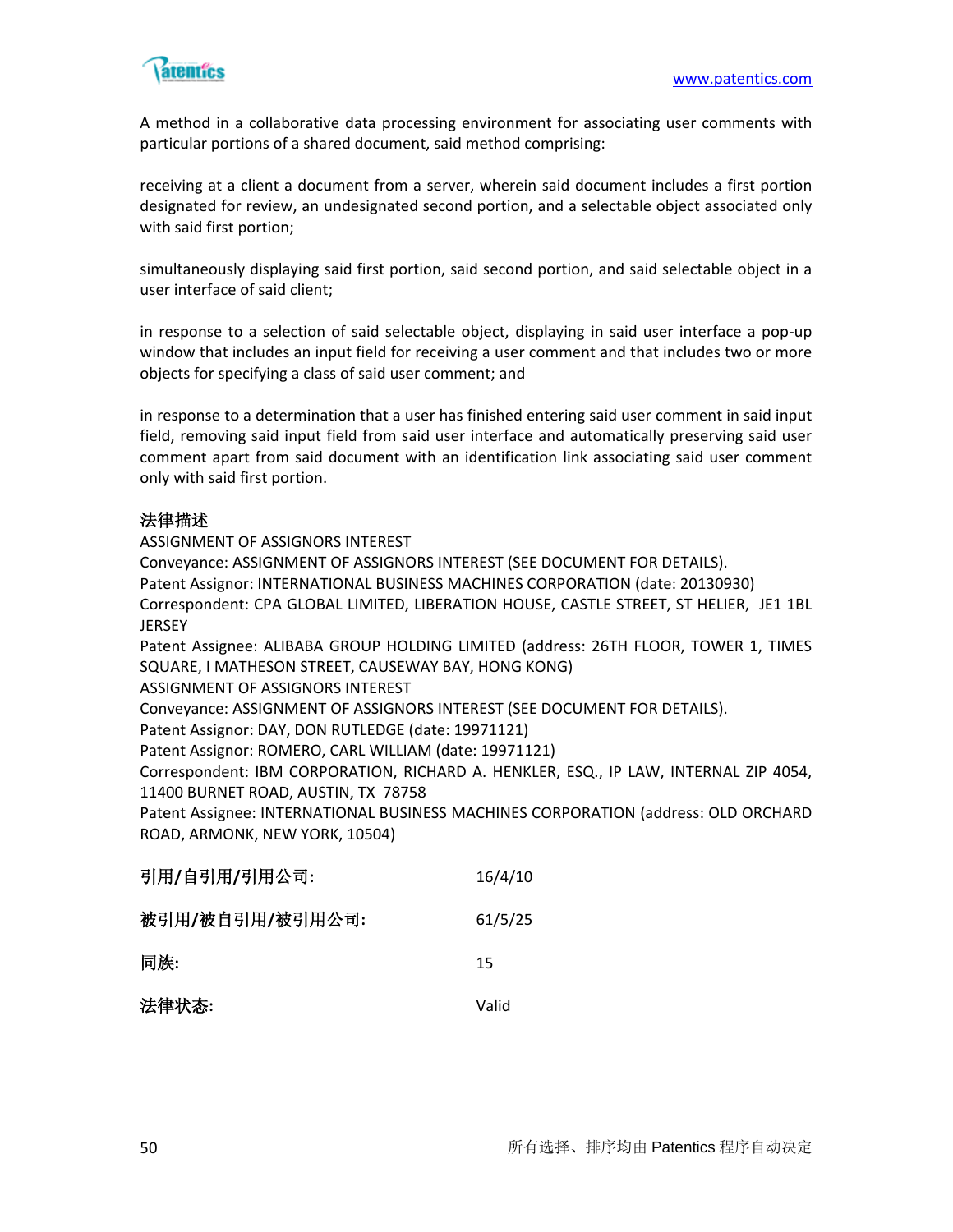

# **Distributed file system web server user authentication with cookies**

授权号**:** [US5875296](http://113.31.18.23/invokexml.do?sf=ShowPatent&spn=5875296&sv=60db2052540e3db4b6331e144da14709) 申请号**:** 08/790,041

优先权日**:** 1997/01/28 申请日**:** 1997/01/28 授权日**:** 1999/02/23

申请人**:** 国际商业机器公司

专利权人**:** 阿里巴巴

发明人**:** Shi; Shaw-Ben|Ault; Michael Bradford|Plassmann; Ernst Robert|Rich; Bruce Arland|Rosiles; Mickella Ann|Shrader; Theodore Jack London

# 摘要

A method of authenticating a Web client to a Web server connectable to a distributed file system of a distributed computing environment. The distributed computing environment includes a security service for returning a credential to a user authenticated to access the distributed file system. In response to receipt by the Web server of a user id and password from the Web client, a login protocol is executed with the security service. If the user can be authenticated, a credential is stored in a database of credentials associated with authenticated users. The Web server then returns to the Web client a persistent client state object having a unique identifier therein. This object, sometimes referred to as a cookie, is then used to enable the Web client to browse Web documents in the distributed file system. In particular, when the Web client desires to make a subsequest request to the distributed



file system, the persistent client state object including the identifier is used in lieu of the user's id and password, which makes the session much more secure. In this operation, the cookie identifier is used as a pointer into the credential storage table, and the credential is then retrieved and used to facilitate multiple file accessess from the distributed file system. At the same time, the Web client may obtain access to Web server (as opposed to distributed file system) documents via conventional user id and password in an HTTP request.

主权项 专利度: 20 特征度: 28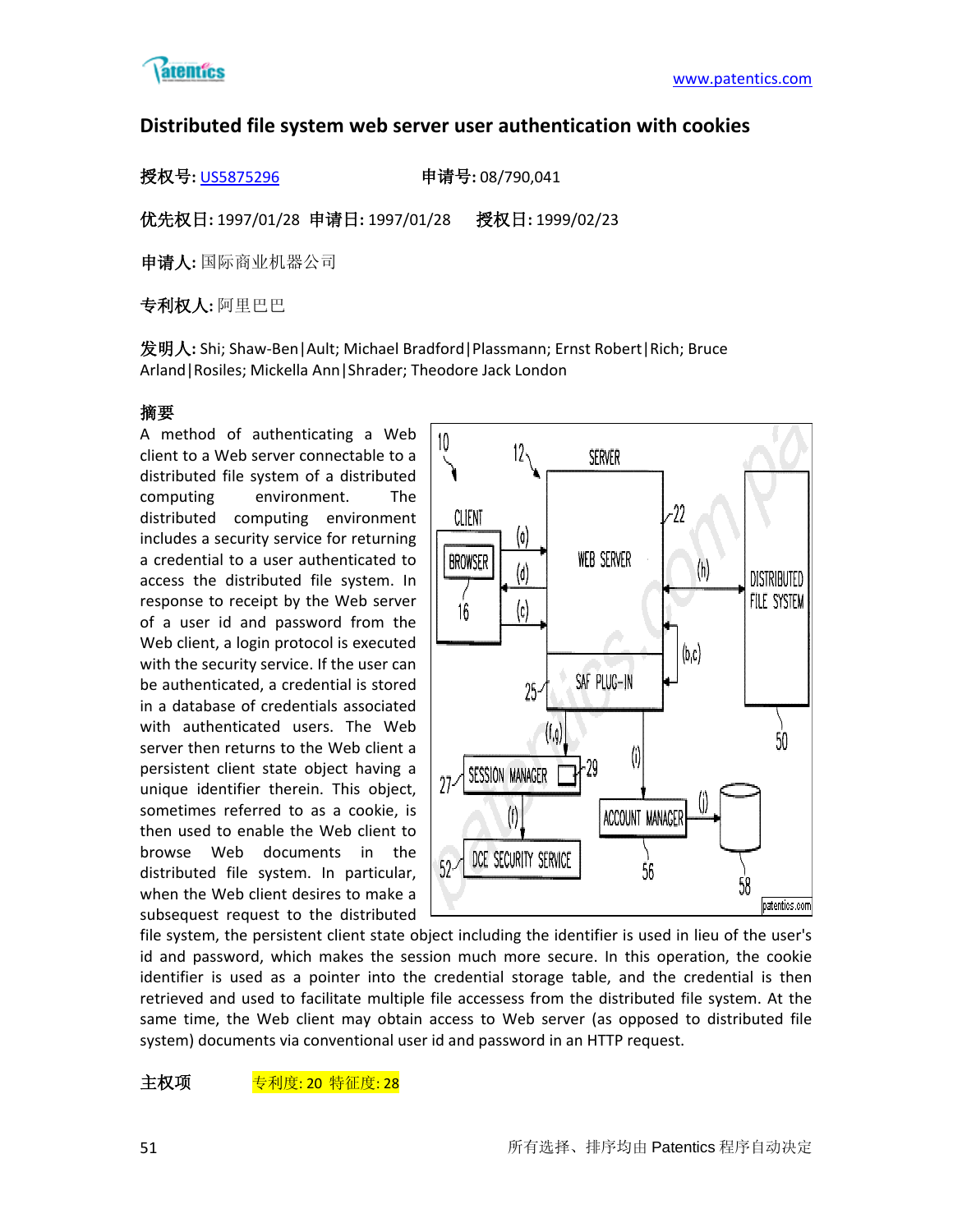

A method of authenticating a client to a Web server connectable to a distributed file system of a distributed computing environment, the distributed computing environment including a security service for returning a credential to a user authenticated to access the distributed file system, comprising the steps of:

(a) responsive to receipt by the Web server of a user id and password from the client, executing a login protocol with the security service and storing a credential resulting therefrom;

(b) returning to the client a persistent client state object having an identifier therein; and

(c) having the client use the persistent client state object including the identifier in lieu of a user id and password to obtain subsequent access to Web documents in the distributed file system.

# 法律描述

ASSIGNMENT OF ASSIGNORS INTEREST Conveyance: ASSIGNMENT OF ASSIGNORS INTEREST (SEE DOCUMENT FOR DETAILS). Patent Assignor: INTERNATIONAL BUSINESS MACHINES CORPORATION (date: 20130930) Correspondent: CPA GLOBAL LIMITED, LIBERATION HOUSE, CASTLE STREET, ST HELIER, JE1 1BL **JERSEY** Patent Assignee: ALIBABA GROUP HOLDING LIMITED (address: 26TH FLOOR, TOWER 1, TIMES SQUARE, I MATHESON STREET, CAUSEWAY BAY, HONG KONG) ASSIGNMENT OF ASSIGNORS INTEREST Conveyance: ASSIGNMENT OF ASSIGNORS INTEREST (SEE DOCUMENT FOR DETAILS). Patent Assignor: SHRADER, THEODORE JACK LONDON (date: 19970122) Patent Assignor: AULT, MICHAEL BRADFORD (date: 19970122) Patent Assignor: PLASSMANN, ERNST ROBERT (date: 19970122) Patent Assignor: RICH, BRUCE ARLAND (date: 19970122) Patent Assignor: ROSILES, MICKELLA ANN (date: 19970122) Patent Assignor: SHI, SHAW-BEN (date: 19970122) Correspondent: IBM CORPORATION, JEFFREY S. LABAW, 11400 BURNET ROAD, INTERNAL ZIP 4054, AUSTIN, TX 78758 Patent Assignee: INTERNATIONAL BUSINESS MACHINES CORPORATION (address: OLD ORCHARD ROAD, ARMONK, NEW YORK, 10504)

| 引用/自引用/引用公司:    | 11/0/7        |
|-----------------|---------------|
| 被引用/被自引用/被引用公司: | 478/77/139    |
| 同族:             | $\mathcal{P}$ |
| 法律状态:           | Valid         |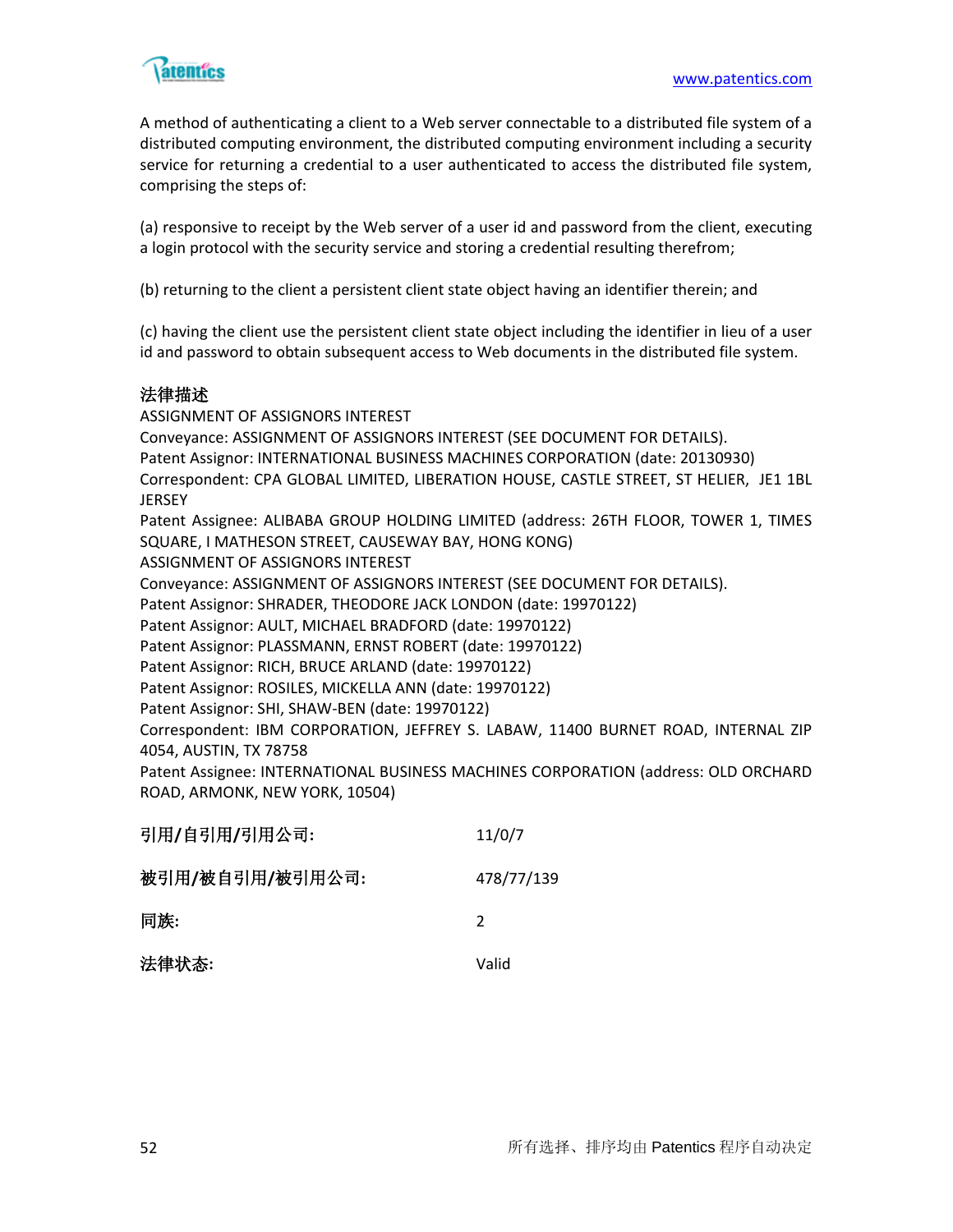

# **Automatic sales promotion selection system and method**

授权号**:** [US5774868](http://113.31.18.23/invokexml.do?sf=ShowPatent&spn=5774868&sv=4f7363672eb807d02ee0ea5794bbdc5c) 申请号**:** 08/363,053

优先权日**:** 1994/12/23 申请日**:** 1994/12/23 授权日**:** 1998/06/30

申请人**:** 国际商业机器公司

专利权人**:** 阿里巴巴

发明人**:** Cragun; Brian John|Kelsey; Todd Mark|Lund; Stephen Hollis

# 摘要

An automated sales promotion selection system uses neural networks to identify promising sales promotions based on recent customer purchases. The system includes a customer information device that receives customer data relating to customer purchases of items from an inventory of items, a central processing unit having a sales promotion neural network and a storage unit containing a plurality of item identifiers comprising potential customer purchases of additional items from the inventory, wherein the sales opportunity neural network responds to customer data received from the customer information device by determining if one or more of the item identifiers in the storage unit corresponds to an item likely to be purchased by one of the customers, and an output device that receives the item identifiers of the likely purchases



determined by the sales promotion neural network and produces a sales promotion relating to at least one of the item identifiers.

# 主权项 <mark>专利度: 13 特征度: 10</mark>

An automated sales promotion selection system comprising:

a customer information device that receives customer data relating to purchases of items by customers;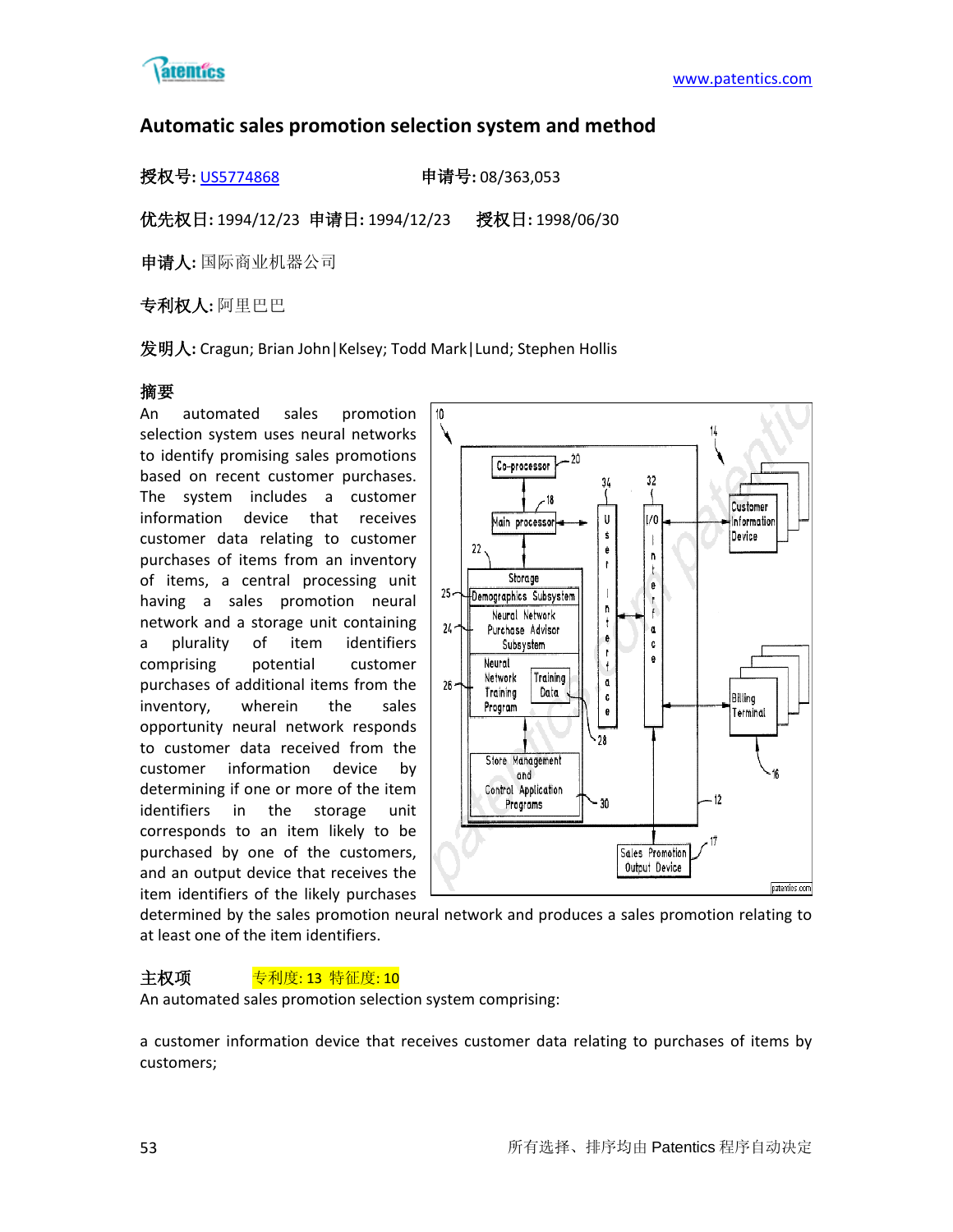

a computer system including a central processing unit and a storage unit containing a purchase advisor neural network and a plurality of item numbers that identify items available for purchase, wherein the purchase advisor neural network responds to customer data received from the customer information device and to current purchase data comprising item numbers of a current purchase of a customer by determining if one or more of the item numbers stored in the storage unit corresponds to an item likely to be purchased by the customer but not present in the current purchase data and identifies a sales promotion relating to the item;

an output device that receives the item numbers of the likely purchases determined by the purchase advisor neural network and produces the identified sales promotion; and

a customer demographics neural network that estimates buying characteristics of one or more customers most likely to be at a purchase location, and also produces item numbers comprising the estimated item purchases of the estimated customers.

# 法律描述

ASSIGNMENT OF ASSIGNORS INTEREST Conveyance: ASSIGNMENT OF ASSIGNORS INTEREST (SEE DOCUMENT FOR DETAILS). Patent Assignor: INTERNATIONAL BUSINESS MACHINES CORPORATION (date: 20130930) Correspondent: CPA GLOBAL LIMITED, LIBERATION HOUSE, CASTLE STREET, ST HELIER, JE1 1BL **JERSEY** Patent Assignee: ALIBABA GROUP HOLDING LIMITED (address: 26TH FLOOR, TOWER 1, TIMES SQUARE, I MATHESON STREET, CAUSEWAY BAY, HONG KONG) ASSIGNMENT OF ASSIGNORS INTEREST Conveyance: ASSIGNMENT OF ASSIGNORS INTEREST (SEE DOCUMENT FOR DETAILS). Patent Assignor: CRAGUN, BRIAN JOHN (date: 19941212) Patent Assignor: KELSEY, TODD MARK (date: 19941212) Patent Assignor: LUND, STEPHEN HOLLIS (date: 19941215) Correspondent: TERRANCE A. MEADOR, BAKER, MAXHAM, JESTER & MEADOR, 750 "B" STREET, SUITE 2770, SAN DIEGO, CALIFORNIA 92101 Patent Assignee: INTERNATIONAL BUSINESS MACHINES CORPORATION (address: ARMONK,

NEW YORK 10504)

| 引用/自引用/引用公司:    | 14/1/11       |
|-----------------|---------------|
| 被引用/被自引用/被引用公司: | 349/17/90     |
| 同族:             | $\mathcal{P}$ |
| 法律状态:           | Valid         |